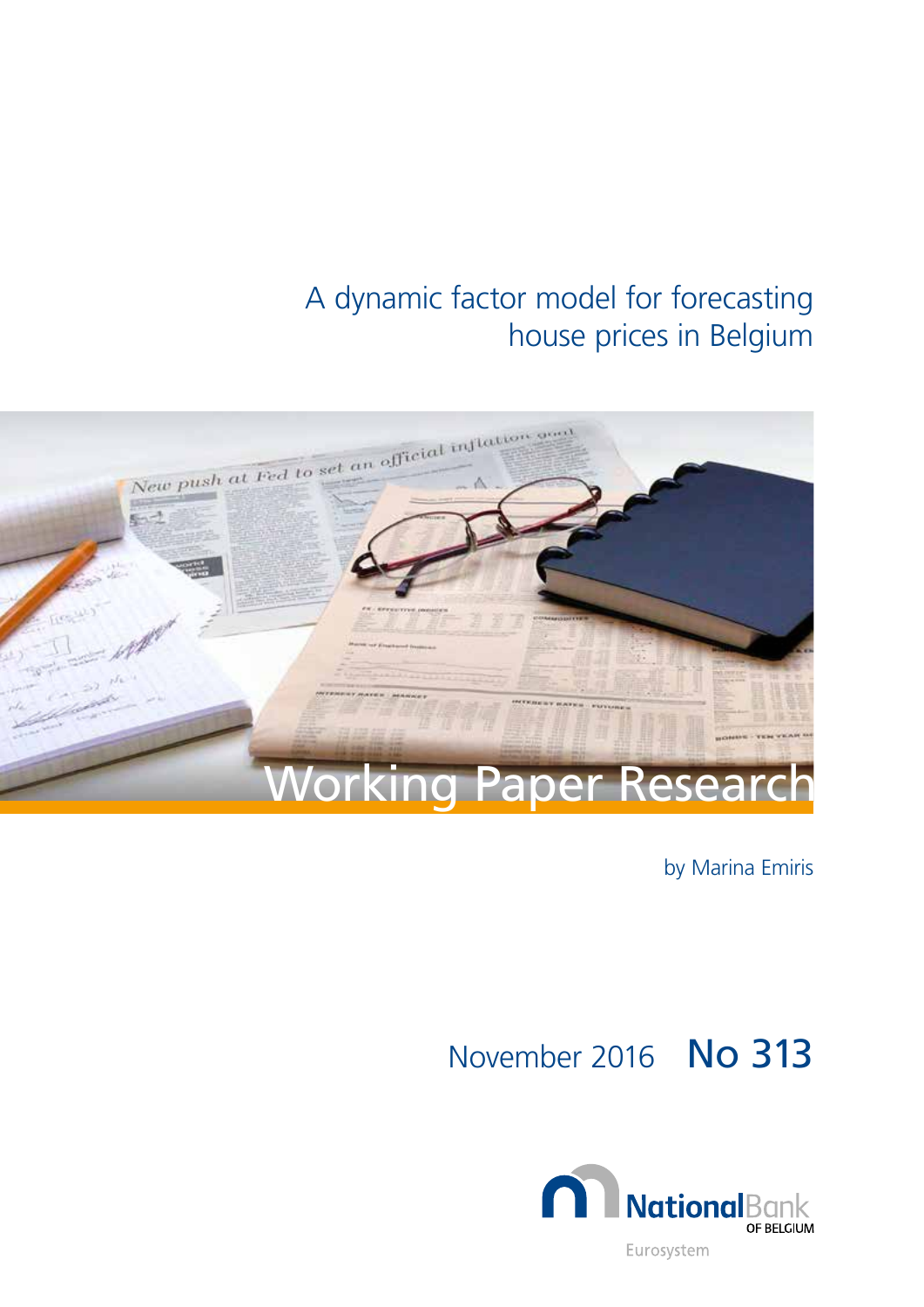#### **Editor**  Jan Smets, Governor of the National Bank of Belgium

#### **Statement of purpose:**

The purpose of these working papers is to promote the circulation of research results (Research Series) and analytical studies (Documents Series) made within the National Bank of Belgium or presented by external economists in seminars, conferences and conventions organised by the Bank. The aim is therefore to provide a platform for discussion. The opinions expressed are strictly those of the authors and do not necessarily reflect the views of the National Bank of Belgium.

#### **Orders**

For orders and information on subscriptions and reductions: National Bank of Belgium, Documentation - Publications service, boulevard de Berlaimont 14, 1000 Brussels

Tel +32 2 221 20 33 - Fax +32 2 21 30 42

The Working Papers are available on the website of the Bank: http://www.nbb.be

© National Bank of Belgium, Brussels

All rights reserved. Reproduction for educational and non-commercial purposes is permitted provided that the source is acknowledged.

ISSN: 1375-680X (print) ISSN: 1784-2476 (online)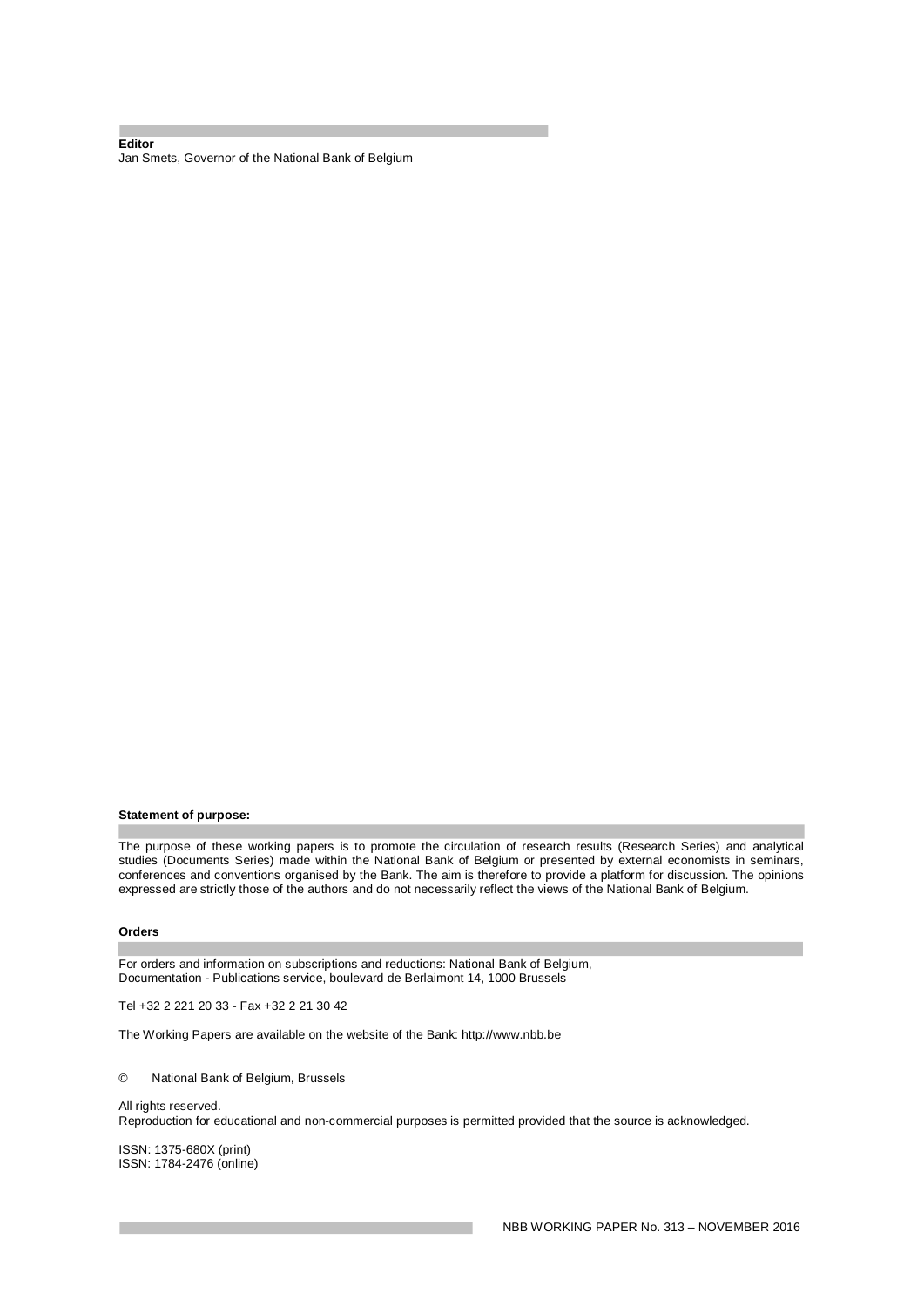### **Abstract**

The paper forecasts the residential property price index in Belgium with a dynamic factor model (DFM) estimated with a dataset of macro-economic variables describing the Belgian and euro area economy. The model is validated with out-of-sample forecasts which are obtained recursively over an expanding window over the period 2000q1-2012q4. We illustrate how the model reads information from mortgage loans, interest rates, GDP and inflation to revise the residential property price forecast as a result of a change in assumptions for the future paths of these variables.

JEL classification: E32, G21, C53 Keywords: dynamic factor model, conditional forecast, house prices

#### **Author**

Marina Emiris, Economics and Research Department, National Bank of Belgium, e-mail: marina.emiris@nbb.be.

### **Acknowledgements**

I would like to thank D. Antonio Liedo, R. Wouters, and C. Fuss for their comments and suggestions.

The views expressed in this paper are those of the author and do not necessarily reflect the views of the National Bank of Belgium or any other institution to which the author are affiliated. All remaining errors are our own.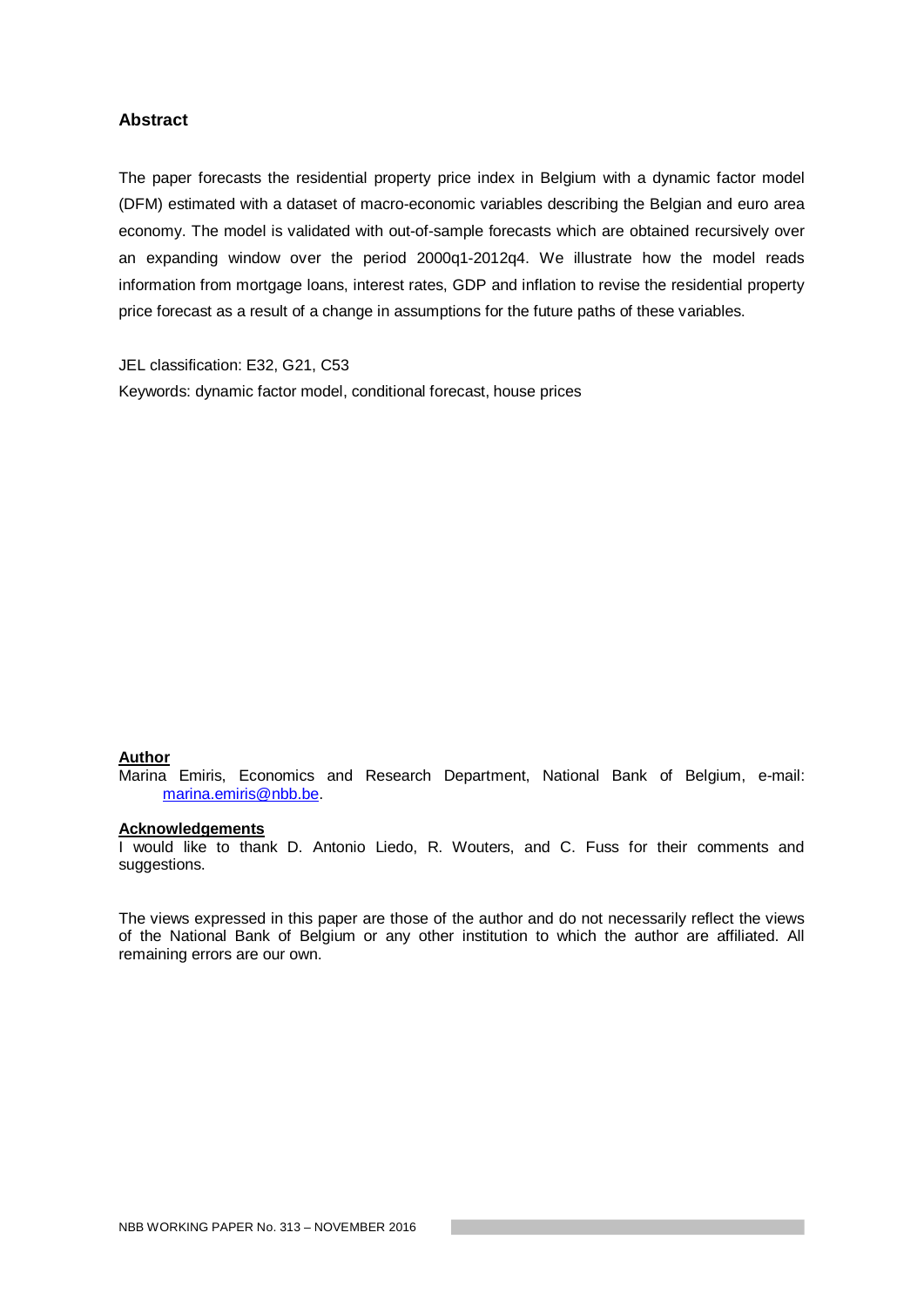# **TABLE OF CONTENTS**

| $\mathbf{1}$ .   |        |                                                                                 |  |
|------------------|--------|---------------------------------------------------------------------------------|--|
| 2.               |        |                                                                                 |  |
| 2.1.             |        |                                                                                 |  |
| 2.2.             |        |                                                                                 |  |
| 3.               |        |                                                                                 |  |
| 3.1.             |        |                                                                                 |  |
| 3.2.             |        |                                                                                 |  |
| 3.3.             |        |                                                                                 |  |
|                  | 3.3.1. | Model validation - Recursive Out-of-Sample Unconditional and Conditional        |  |
|                  |        |                                                                                 |  |
| 3.4.             |        | Accounting for Revisions in the Residential Property Price Forecast in Terms of |  |
|                  |        |                                                                                 |  |
|                  | 3.4.1. | House prices up to 2007 and a summary of the 2007 and 2008 scenarios19          |  |
|                  | 3.4.2. | The residential property price forecast and the impact of the change in the     |  |
|                  |        |                                                                                 |  |
| $\blacktriangle$ |        |                                                                                 |  |
|                  |        |                                                                                 |  |
|                  |        |                                                                                 |  |
|                  |        |                                                                                 |  |
|                  |        |                                                                                 |  |
|                  |        |                                                                                 |  |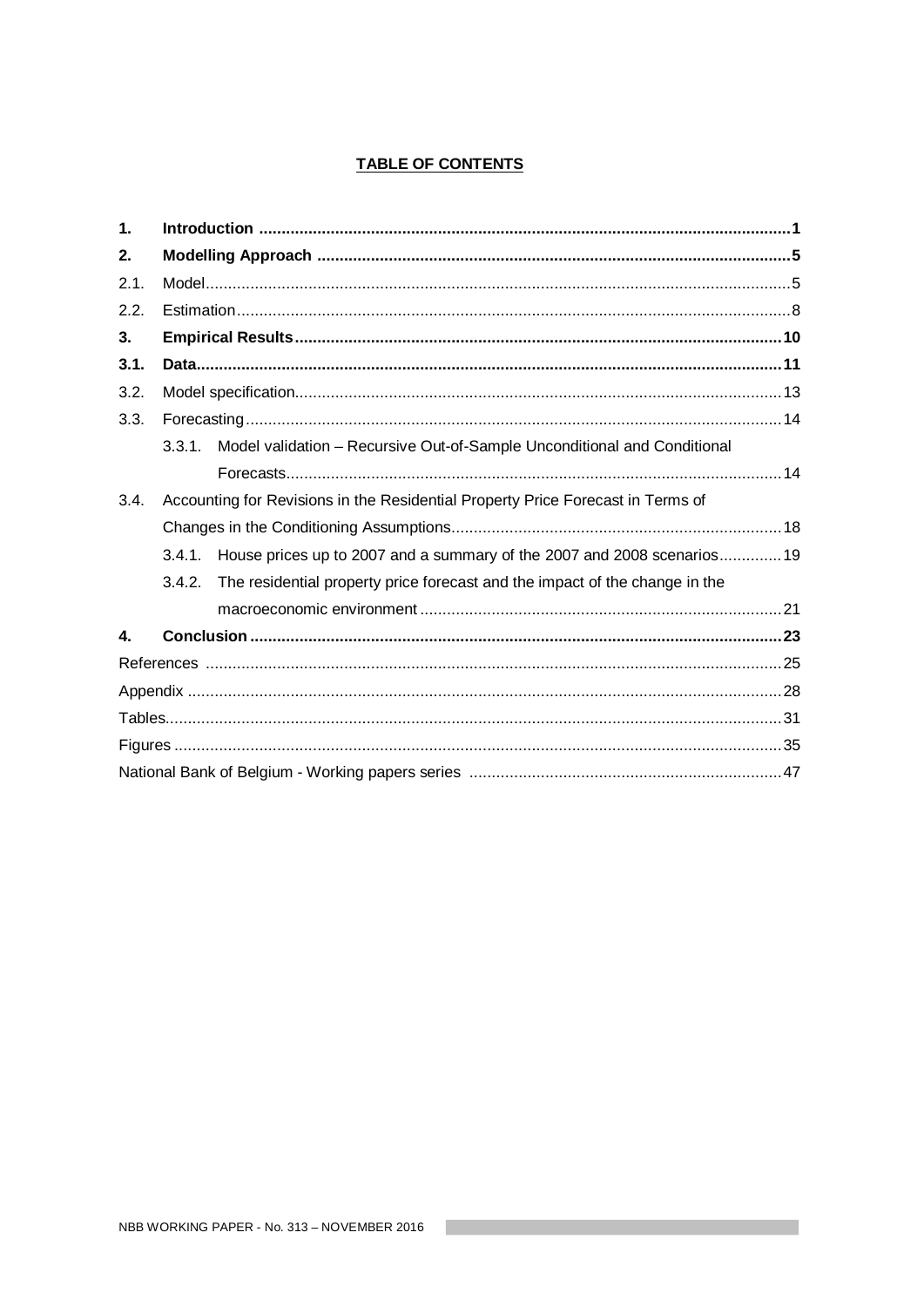# 1 Introduction

The aim of this paper is to compute real house price forecasts that are compatible with the evolution of macroeconomic variables in Belgium and the euro area. This type of forecast is widely used in several contexts in central banks as the outlook for residential property prices helps assess the state of the macroeconomy and financial stability. For example, national central banks in the euro area are required to send in forecasts to the ECB on the likely path of a national index of residential property prices over a horizon of 12 quarters as part of the macroeconomic projection exercises in June and in December each year. The outlook for house prices is also used as an input for bank stress-testing.

House prices, along with other financial indicators, move jointly with future economic activity and inflation. The recent financial crisis, as well as its links with the housing market boom and bust in several countries around the world, has provided additional evidence that housing variables comove strongly with the business cycle (Heathcote and Davis (2005), Leamer (2007), Case and Wachter (2005), Girouard et.al (2006)). House price busts accompanied by credit contractions have been shown to precede longer and deeper recessions (Claessens, Cose and Terrones (2008)). Recent research also has focused on the feedback mechanisms between housing markets and the economy, investigating for example the role of monetary policy in fuelling or preventing a house price bubble (Luciani (2013), Jarocinski and Smets (2008)), and studying the "housing cycle" and spillovers from housing to consumption before and after the financial crisis.

This paper acknowledges these complex interactions between the housing market and the rest of the economy by proposing a joint model for residential property prices and a large number of indicators that are relevant to characterise the Belgian economy, including its external environment. The paper has a twofold objective. First, to jointly forecast residential property prices and the economy in Belgium. Second, to use this framework to impose alternative scenarios on the path of some variables, such as interest rates, and to deduce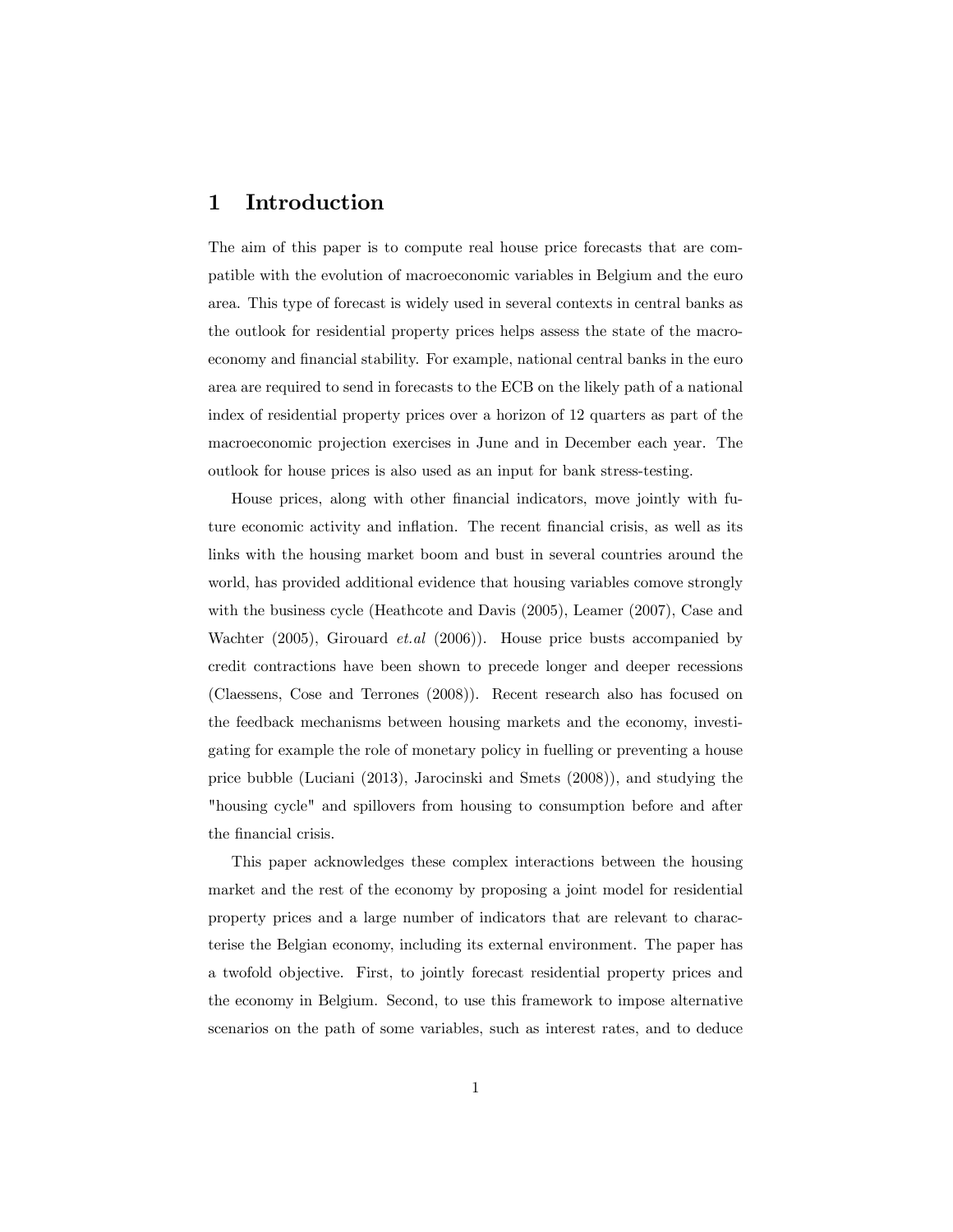the conditional forecasts or the paths for the residential property price index that are consistent with these scenarios. The modelling approach followed in this paper borrows from the literature on dynamic factor models. The aim is to extract the key driving factors from a large information set of macroeconomic variables in Belgium and the euro area in a parsimonious manner in order to ensure their usefulness for out-of-sample forecasting.

The dynamic factor model exploits the fact that the residential property price index, interest rates and other macroeconomic and financial variables comove strongly. In its simplest form, any series is modelled as a sum of two components: a "common component", which is driven by an unobserved common factor (for example "the business cycle") and produces the observed correlation of the residential property price index with the other series; an "idiosyncratic component", which is uncorrelated with the common component and is specific to each of the series and uncorrelated from the other idiosyncratic components. The factors are dynamic, in the sense they are driven by a few common shocks that propagate across variables and in time through the factors themselves.

By making the assumption that there is only a small number of unobserved common sources producing the observed comovement of the different time series, the dynamic factor model offers a parsimonious representation of each variable in the dataset. It maps the information from all the variables into a few factors and implies that the number of parameters to estimate remains small as we add variables to the dataset (see Stock and Watson (2011)).

This assumption is too restrictive in large datasets. For example, in large datasets of macroeconomic variables, the idiosyncratic component for series that are similar in nature ("prices", grouping such variables as a consumer price index, GDP deflator, etc. or "real variables" grouping GDP and its components, consumption, investment etc.) or variables concerning the same geographical area, are bound to be correlated even after we control for a few common economy-wide factors. We deal with this problem by incorporating several factors in each block of variables in such a way that the residual cross-correlation patterns can be considered idiosyncratic or at least weakly correlated across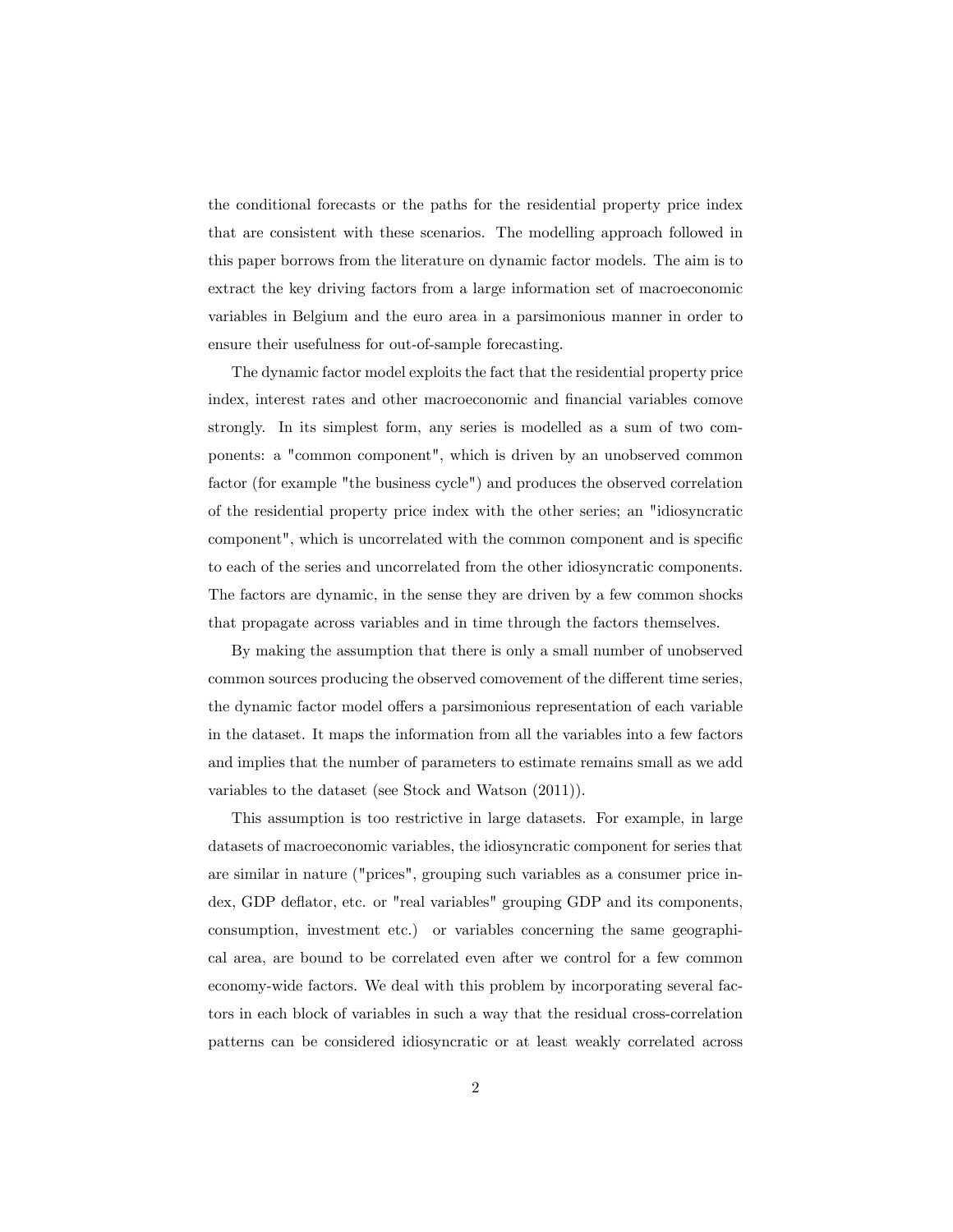variables<sup>1</sup>.

Although there is a large literature on modelling and explaining house prices, few papers focus specifically on forecasting. The most widely used empirical approach is based on an inverted demand equation. The supply of housing services is assumed to be relatively inelastic in the short run and it is mainly changes in demand that explain variation in house prices. In this context, housing is treated as a consumption good and its demand is a function of such variables as household income, interest rates, the mortgage rate, financial wealth, demographic and labour market factors. This approach links the level of house prices to its short-run and long-run determinants in an error correction model (ECM) or a vector error correction model (VECM). Changes in house prices are a function of changes in the explanatory variables and an error-correction term which reflects the adjustment of house prices to a disequilibrium. An example of this approach is given by Gattini and Hiebert (2010) for the euro area.

These models are mainly used to determine any over/undervaluation of house prices as a deviation from the values implied by a long-run equilibrium. Although VECMs have been used for forecasting, other types of models that allow for more flexibility in their parameters should outperform the VECM forecasts. For example, Bayesian vector autoregressions (BVARs) should perform better. Examples in the literature of BVARs with house prices, residential investment along with other macroeconomic variables are Jarocinski and Smets (2008), Iacoviello and Neri (2010). These papers model the level of house prices along with other macroeconomic and financial determinants. BVARs have been used in combination with structural theoretical models to impose restrictions on the BVAR parameters stemming from a theoretical dynamic stochastic general equilibrium model (DSGE). However, in these papers, the focus is not so much on

<sup>1</sup> The literature on so-called "approximate" dynamic factor models has shown that even if the data-generating process has locally, or mildly correlated idiosyncratic components, it is still possible to estimate the parameters of the above dynamic factor model in a consistent way (see Forni, Hallin Lippi, and Reichlin (2000); Stock and Watson (2002), Bai and Ng (2002); Bai (2003); Forni, Hallin, Lippi and Reichlin (2004); Doz, Giannone and Reichlin (2012)).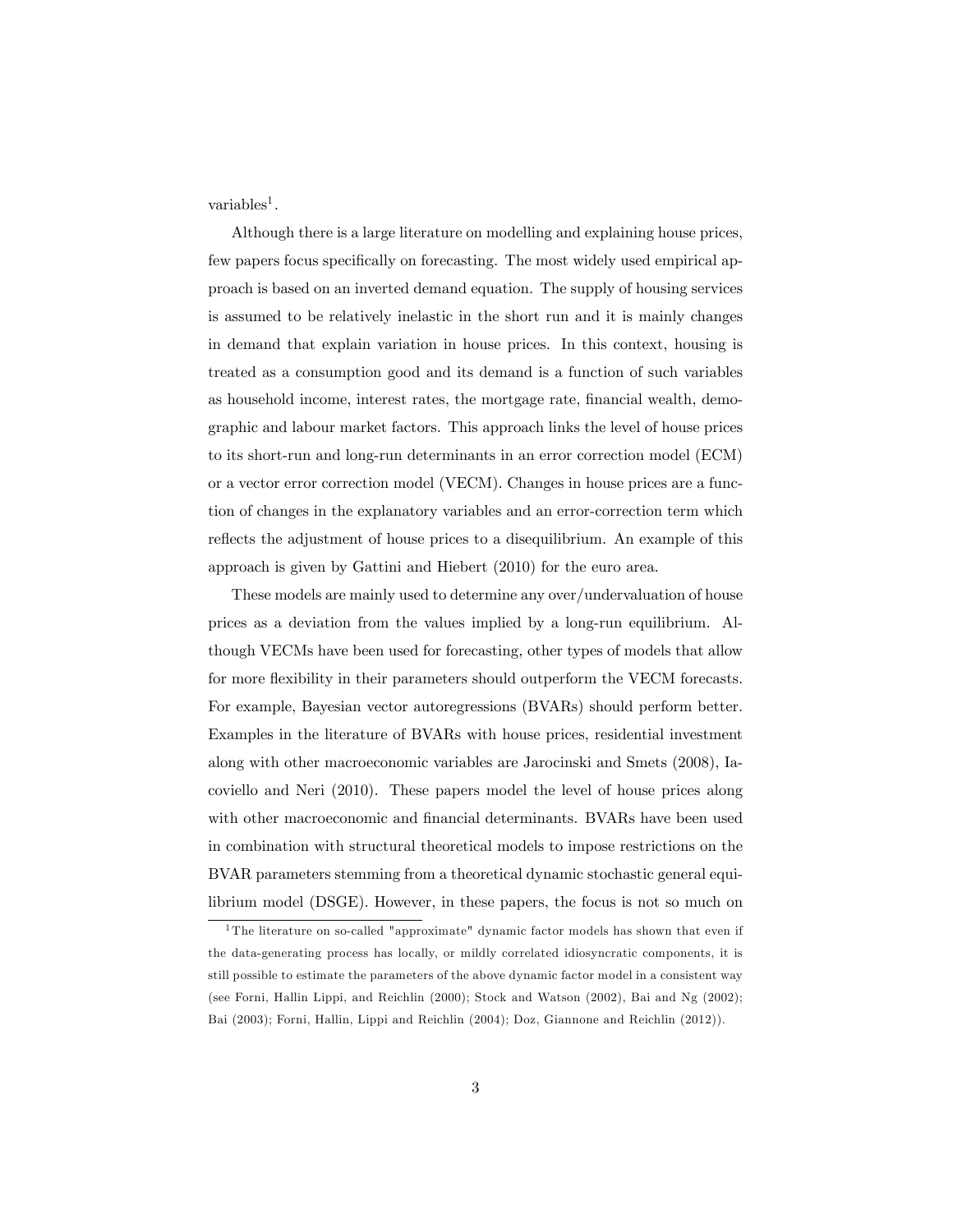forecasting as it is on explaining the interactions of house prices / the housing sector and the economy and finding empirical support for the proposed DSGE model.

Similarly, models that make it possible to increase the number of variables included in the dataset such as factor-augmented vector auto-regressions (FAVARs), as in Eickmeirer and Hofmann (2013), or structural dynamic factor models, as in Luciani (2013), have modelled house prices and their interactions with the economy in a structural context, seeking to understand the role of monetary policy and credit in fuelling the house price bubble in the US during the period 2000-2006.

The focus of our paper is on forecasting house prices. Therefore, the dynamic factor model will be estimated in reduced form, without imposing any identifying restrictions on the parameters, so as to give it as much flexibility as possible to maximise its forecast performance. The link with a structural model can be achieved in a subsequent step by identifying the shocks as in the structural models, even though this task will not be undertaken in this paper.

The model will be written in state space form and estimated by (quasi-) maximum likelihood following Doz, Giannone and Reichlin (2012). The estimation procedure is based on the expectation-maximisation (EM) algorithm and a Kalman filter/smoother which jointly estimates the factors, the factor dynamics and the loadings of the variables on the factors. The advantage of the statespace approach is the possibility to recursively obtain forecasts conditional on assumptions on the evolution of a block of variables of interest.

First, the parameters and the factors are estimated over a given sample. Then, residential property prices are forecast over different horizons in two ways. In the first part of the empirical section, we use the final data realisations, as available in 2013q3, thereby ignoring data revisions. We start with an out-ofsample experiment where unconditional forecasts for house prices are recursively calculated using a balanced panel. Then, we assess the extent to which those house price forecasts for a given period would have improved had we made them conditional on data, up to that period, for a block of variables such as mortgage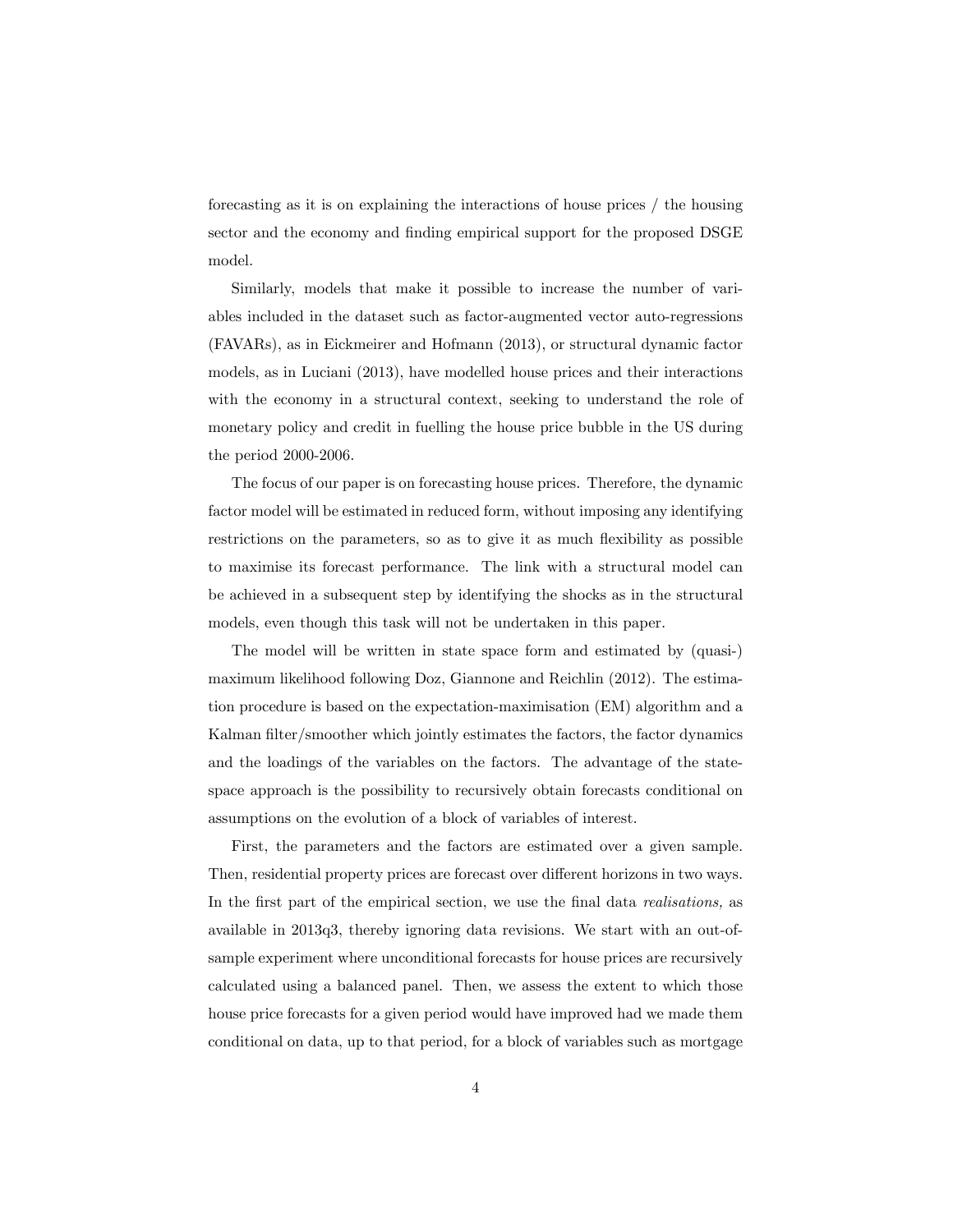loans, interest rates, the GDP and inflation rate. Thus, in this first exercise, the conditioning information refers to actual data. This experiment is designed to answer the question: "Had the actual data on the macroeconomic environment been 'revealed ' to us at the time of the forecast (and before it was actually published) and had it been exploited by the model, would the forecast have improved relative to the forecast obtained without this information?". This particular out-of-sample forecasting exercise is important to understand the second part of our empirical application, in which the conditioning information is taken from expectations, published in the NBB Economic Review, regarding those series over the forecasting horizon.

In the second part of the empirical section of the paper, we apply this forecasting methodology to account for the revisions in real house price forecasts in terms of changes in the conditioning assumptions. We produce forecasts for the residential property price index at two points in time. The first time is in September 2007 given the assumptions for the December 2007 macroeconomic projection exercise and then, one year later, given the new assumptions for the December 2008 macroeconomic projection exercise. When a new scenario becomes available, the conditional forecast is updated and a new conditional forecast can be derived. The update is broken down into several components, each tracing back to the variable whose path changed under the new scenario.

The next section focuses on the modelling approach. In the third section, we describe the data, estimate and validate the model and forecast the residential property price index. The final section concludes.

# 2 Modelling Approach

#### 2.1 Model

All variables  $y_{it}(i = 1...n)$  in the dataset are jointly represented by a dynamic factor model. The idea is that all the variables, both those that describe the macroeconomic environment in Belgium, and those that describe the housing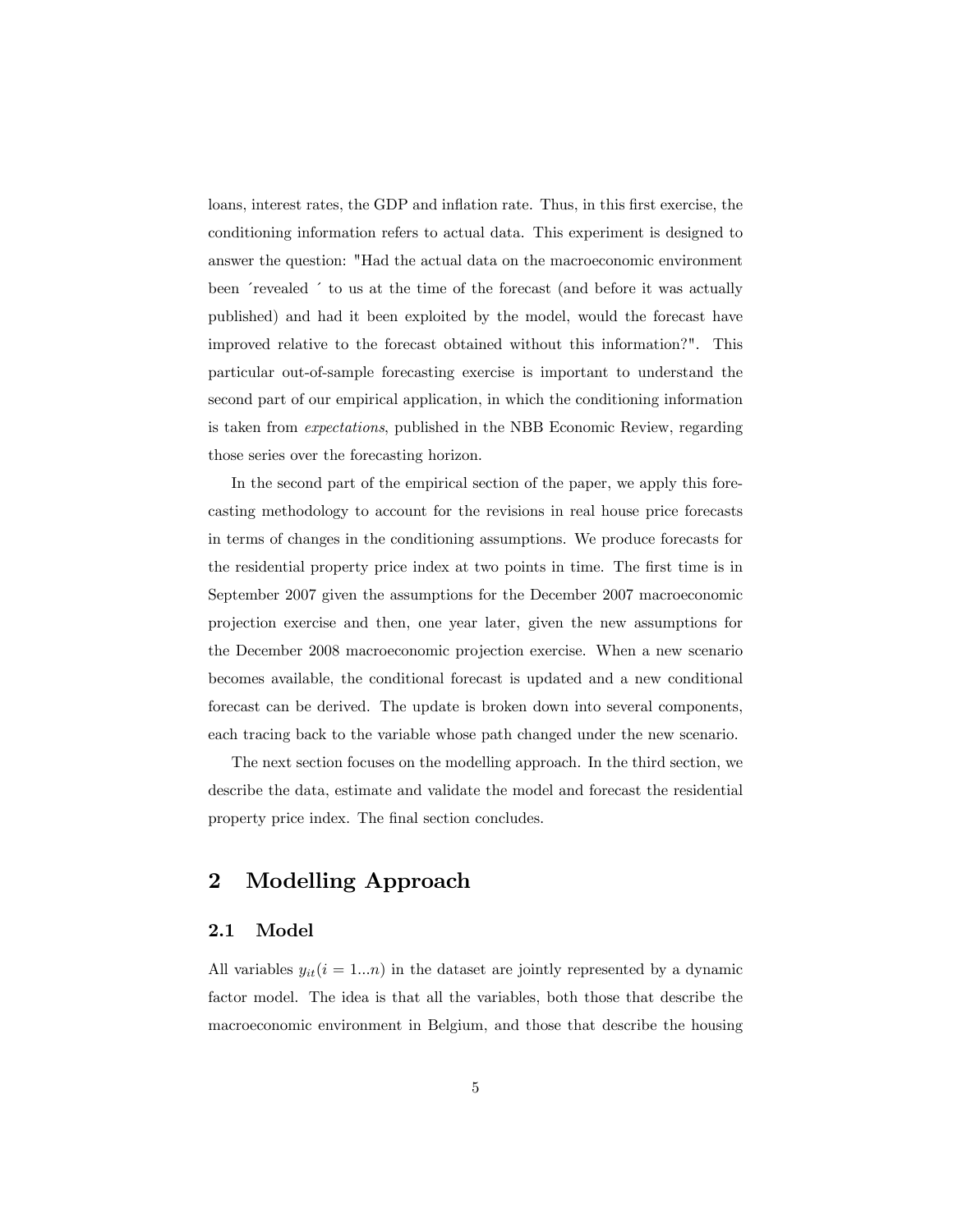market and the external environment have common dynamics which are generated by a few common shocks  $w_t$ , such as monetary policy, that propagate to the common factors  $f_t$  (a common underlying "business cycle" for example) and to the observable variables.

The dynamic factor model decomposes any stationary observable variable in the dataset,  $\{y_{it}\}\$ ,  $t = 1...T$ , measured in quarters, into a component  $\Lambda'_i f_t$  driven by r shocks  $u_t$  common to all variables and a component  $e_{it}$  that is specific to that particular variable i and uncorrelated from all other  $e_{jt}$ ,  $j \neq i$  and its past  $e_{it-1}, ..., e_{it-p}.$ 

The vector  $y_t = [y_{1t}, y_{2t}, ..., y_{nt}]$ ,  $t = 1, ...T$  that groups the variables is a stationary  $n$ -dimensional vector process. Each variable is standardised with mean 0 and unit variance<sup>2</sup> and  $y_t$  has the following dynamic factor model representation:

$$
y_t = \Lambda f_t + e_t, \quad e_t \sim N(0, R) \tag{1}
$$

$$
f_t = A_1 f_{t-1} + \dots + A_p f_{t-p} + u_t \tag{2}
$$

$$
u_t = Bw_t \quad w_t \sim N(0, I_r)
$$

$$
E[e_t w'_t] = 0
$$

where  $f_t$  is a  $r \times 1$  vector of unobserved stationary common factors and  $e_t =$  $(e_{1t},...,e_{nt})'$  is the idiosyncratic component. R is assumed to be diagonal. This implies that the factor model is exact; all the dynamic interactions between the observable variables can be attributed to the r factors.

The r factors are modelled as a stationary vector autoregressive process of order p, where  $A_1, ..., A_p$  are  $r \times r$  matrices of autoregressive coefficients; the common shocks  $u_{jt}$ ,  $j = 1..r$  and the idiosyncratic components  $e_{it}$  are normally

 $2$ Stationarity is obtained by taking log-differences of the non-stationary variables in levels. The variables are standardised before estimation by substracting their sample mean and dividing by their sample standard deviation. The variables are re-scaled at the end of the estimation process. More details on the data treatment of the variables in the dataset in Table 1.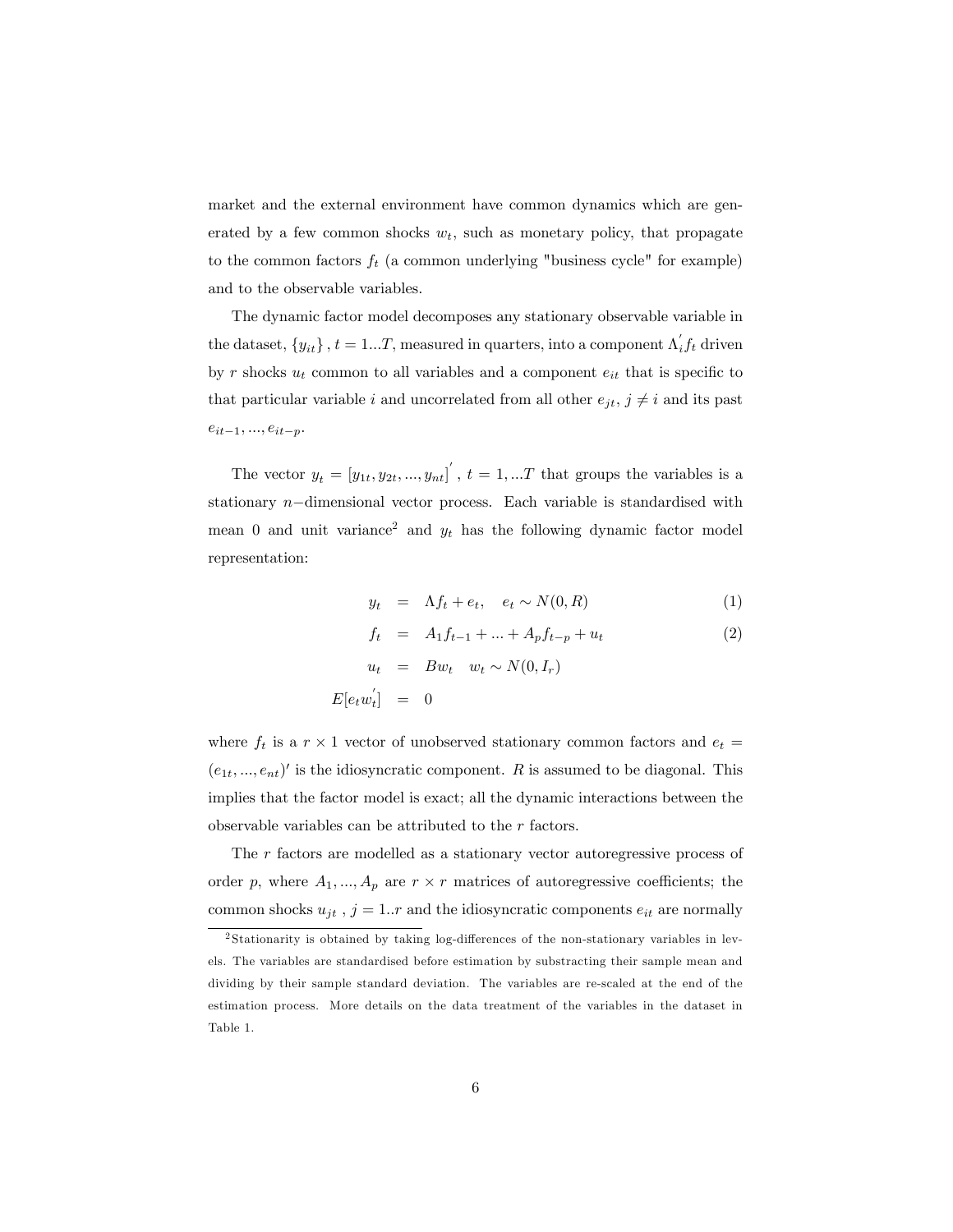distributed and cross-sectionally and serially uncorrelated variables. The  $n \times r$ matrix  $\Lambda$  denotes factor loadings for the variables in  $y_t$ . The shocks  $u_t$  are common shocks that affect all factors  $f_t$  by  $A_j$ . They also affect the series if the loading in  $\Lambda$  on a particular factor is non-zero. The matrix  $Q = BB'$  is the variance-covariance matrix of the common shocks and a full matrix.

In large datasets, the assumption of uncorrelated idiosyncratic components can be too restrictive. Macroeconomic variables that are similar in nature such as interest rates, or prices and real variables for the euro area and Belgium are bound to be correlated even after we control for a few economy-wide factors. We deal with this problem by incorporating several factors, some which are common to all the variables and some specific for a block of variables. As a result, the residual cross-correlation patterns can be considered as idiosyncratic or at least as weakly correlated across variables.

Thus, some loadings in  $\Lambda$  are restricted to zero, as shown in equation (5), so that the loadings matrix becomes block-triangular. In the application, we consider a housing-specific factor. Variables like residential investment or residential property prices will load not only on the general "business cycle" factor but also on this "housing-specific" factor (on which the other variables will not load). Note that the number of factors for each block  $r$  and  $r_h$ , as well as the lags  $p$  and  $p_h$  can be different across blocks to allow for common "cycles" with different dynamics.

Below, we summarise the state space representation of the dynamic factor model with block-specific factors which is estimated in the empirical section. Grouping the factors in a vector  $F_t$  and re-writing, we obtain the "measurement" equation" (3) and the "transition equation" (4) of the state space representation of the model:

$$
y_t = \Lambda^* F_t + e_t, \quad e_t \sim N(0, R) \tag{3}
$$

$$
F_t = A^* F_{t-1} + u_t^* \quad , \quad u_t^* \sim N(0, Q^*), \tag{4}
$$

Or, in expanded form, for  $y_{it}$ ,  $i = 1...n$  observable variables: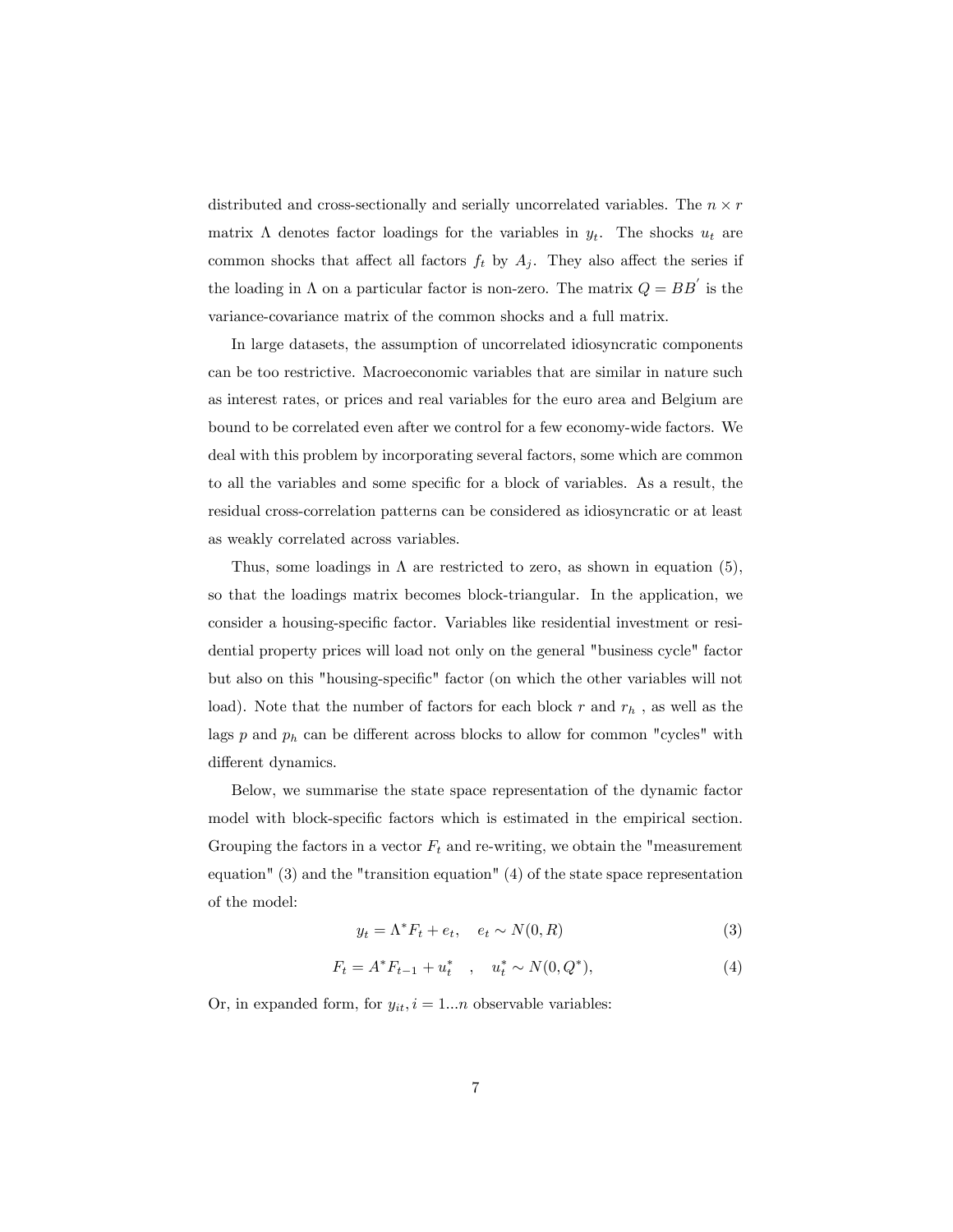$$
\begin{pmatrix}\ny_{1t} \\
\vdots \\
y_{nt}\n\end{pmatrix} = \begin{bmatrix}\n\Lambda_{1f} & 0 & 0 & 0 \\
\Lambda_{1f} & 0 & \Lambda_{nh} & 0\n\end{bmatrix} \begin{bmatrix}\nf_{t} \\
f_{t-1} \\
h_{t} \\
h_{t} \\
h_{t-1}\n\end{bmatrix} + \begin{bmatrix}\ne_{1t} \\
\vdots \\
e_{nt}\n\end{bmatrix}, \quad (5)
$$
\n
$$
e_{t} \sim N(0, \begin{bmatrix}\nR_{11} & 0 \\
0 & R_{nn}\n\end{bmatrix})
$$
\n
$$
\begin{pmatrix}\nf_{t} \\
f_{t-1} \\
\vdots \\
f_{t-1} \\
h_{t}\n\end{pmatrix} = \begin{bmatrix}\nA_{ff} & \dots & A_{fh} & \dots \\
I & 0 & \dots & 0 & 0 \\
0 & I & 0 & 0 & 0 \\
\vdots & \dots & 0 & 0 & 0 \\
A_{hf} & \dots & A_{hh} & \dots \\
0 & 0 & I & 0 & 0 \\
\vdots & \dots & 0 & 0 & 0 \\
0 & 0 & I & 0 & 0 \\
\vdots & \dots & 0 & 0 & 0 \\
0 & 0 & I & 0 & 0 \\
\vdots & \dots & 0 & 0 & 0 \\
0 & 0 & I & 0 & 0\n\end{pmatrix} \begin{pmatrix}\nf_{t-1} \\
f_{t-2} \\
f_{t-2} \\
h_{t-1} \\
h_{t-2} \\
h_{t-2} \\
\vdots \\
h_{t-p_{h}}\n\end{pmatrix} + \begin{pmatrix}\nu_{ff} \\
u_{ft} \\
\vdots \\
u_{ht} \\
u_{ht} \\
0 \\
0 \\
\vdots \\
0\n\end{pmatrix} (7)
$$
\n
$$
u_{t}^{*} \sim N(0, \begin{bmatrix} Q & 0 \\ 0 \\ 0 \\ 0 \end{bmatrix})
$$
\n
$$
(8)
$$

#### 2.2 Estimation

The dynamic factor model set in state space form is estimated with maximum likelihood using an expectation-maximisation (EM) algorithm. The estimation procedure follows Doz, Giannone and Reichlin (2012). As the factors  $F_t$  in the system (3) and (4) are unobserved, there is no analytical solution for the maximum likelihood estimators of the parameters of the model<sup>3</sup>. Doz et.al.

<sup>3</sup>On the other hand, a direct numerical maximisation of the likelihood is possible but can be computationally demanding especially in models with a large number of factors and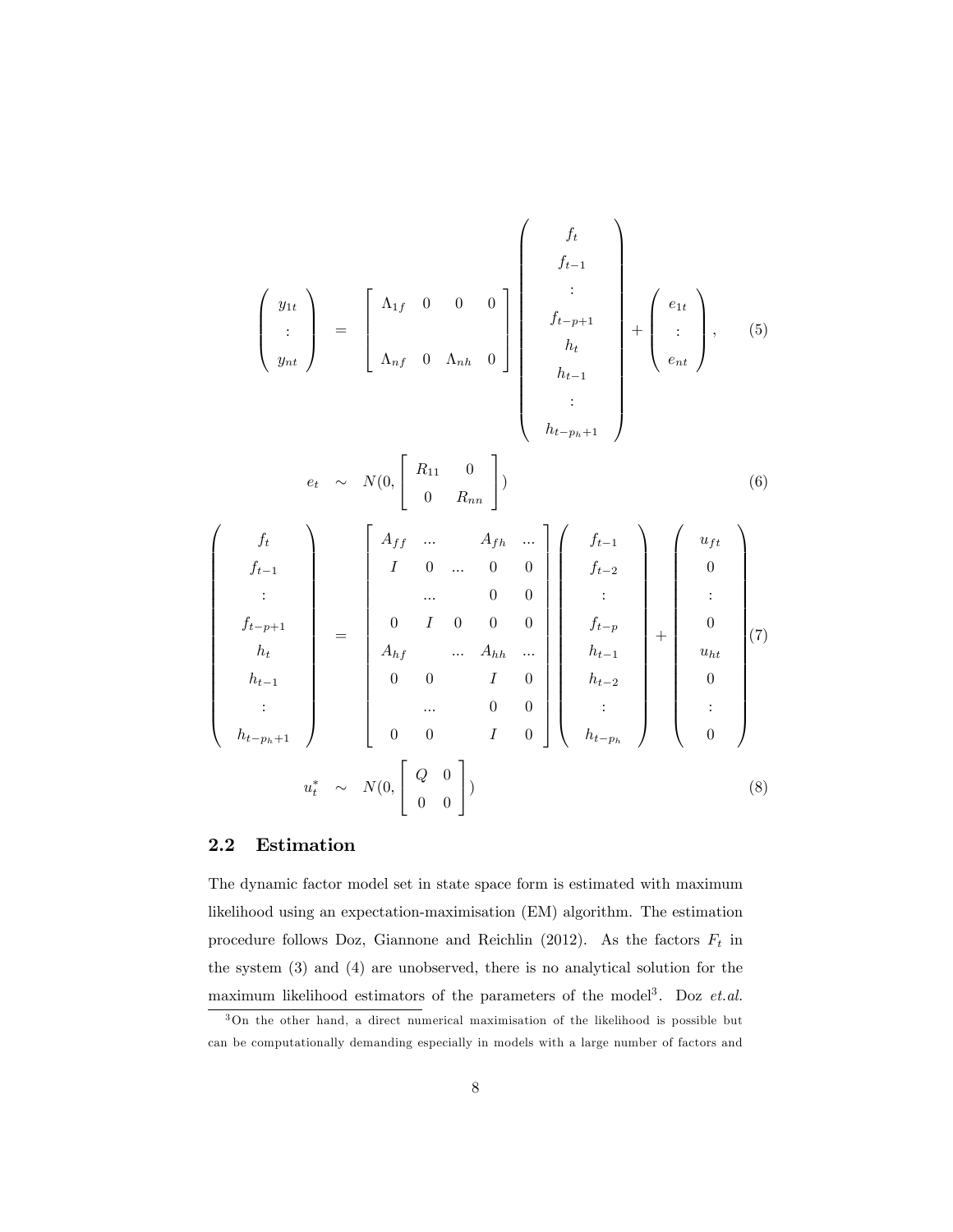(2012) show that an alternative and feasible approach in large datasets is to use the EM algorithm. They also show that the maximum likelihood estimators of the modelís parameters are consistent estimators of the true parameters even if the idiosyncratic components are mildly correlated and therefore violate the normality and diagonal covariance matrix assumption in equation 6. In a large cross-section, the misspeciÖcation error will go to zero and this result will hold without any constraint on the relative size of the cross-section  $n$  and sample size T.

The EM algorithm is an iterative estimation procedure. More specifically, let  $\widehat{F}^{(k)}$  and

$$
\widehat{\boldsymbol{\theta}}^{(k)} = \left\{ \begin{array}{ccc} \widehat{\boldsymbol{\Lambda}^*}^{(k)}, & \widehat{\boldsymbol{A}}^{(k)}, & \widehat{\boldsymbol{Q}^*}^{(k)}, & \widehat{\boldsymbol{R}}^{(k)} \end{array} \right\}
$$

be the estimate of the factors and the parameters obtained in the  $k^{th}$  iteration. Then, at the  $(k+1)^{th}$  iteration, (1) in the E-step ("expectation-step") the algorithm uses the Kalman smoother to estimate the common factors  $\hat{F}^{(k+1)}$ given  $\hat{\theta}^{(k)}$ ; (2) in the M-step (maximisation-step") an estimate of  $\hat{\theta}^{(k+1)}$  given  $\widehat{F}^{(k+1)}$  is obtained by maximising the expected likelihood. This is achieved through substitution of the sufficient statistics with their expectations, through a set of multivariate regressions where the unobserved factors are replaced with their expected values,  $\hat{F}_t^{(k+1)} = E_{\hat{\theta}^{(k)}}(F_t | y_1...y_T)$  and corrected for estimation uncertainty in the common factors. (3) This procedure is repeated until convergence to a local maximum of the expected likelihood.

As shown in the appendix, an advantage of this state-space approach is the possibility of recursively obtaining forecasts conditional on assumptions regarding the future evolution of endogenous variables and also of dealing with missing observations at the beginning of the sample. The state-space approach can also be applied in the context of BVARs, as done for example in Banbura, Giannone

complex block structure. As an example of an application in nowcasting GDP in Belgium, see de Antonio Liedo (2015), where the empirical application is executed using the EM algorithm. Numerical optimisation, the EM algorithm or a combination of the two are used to estimate dynamic factor models in the nowcasting plugin distributed as part of the software JDemetra+ developed by the National Bank of Belgium (see www.nnb.be/jdemetra).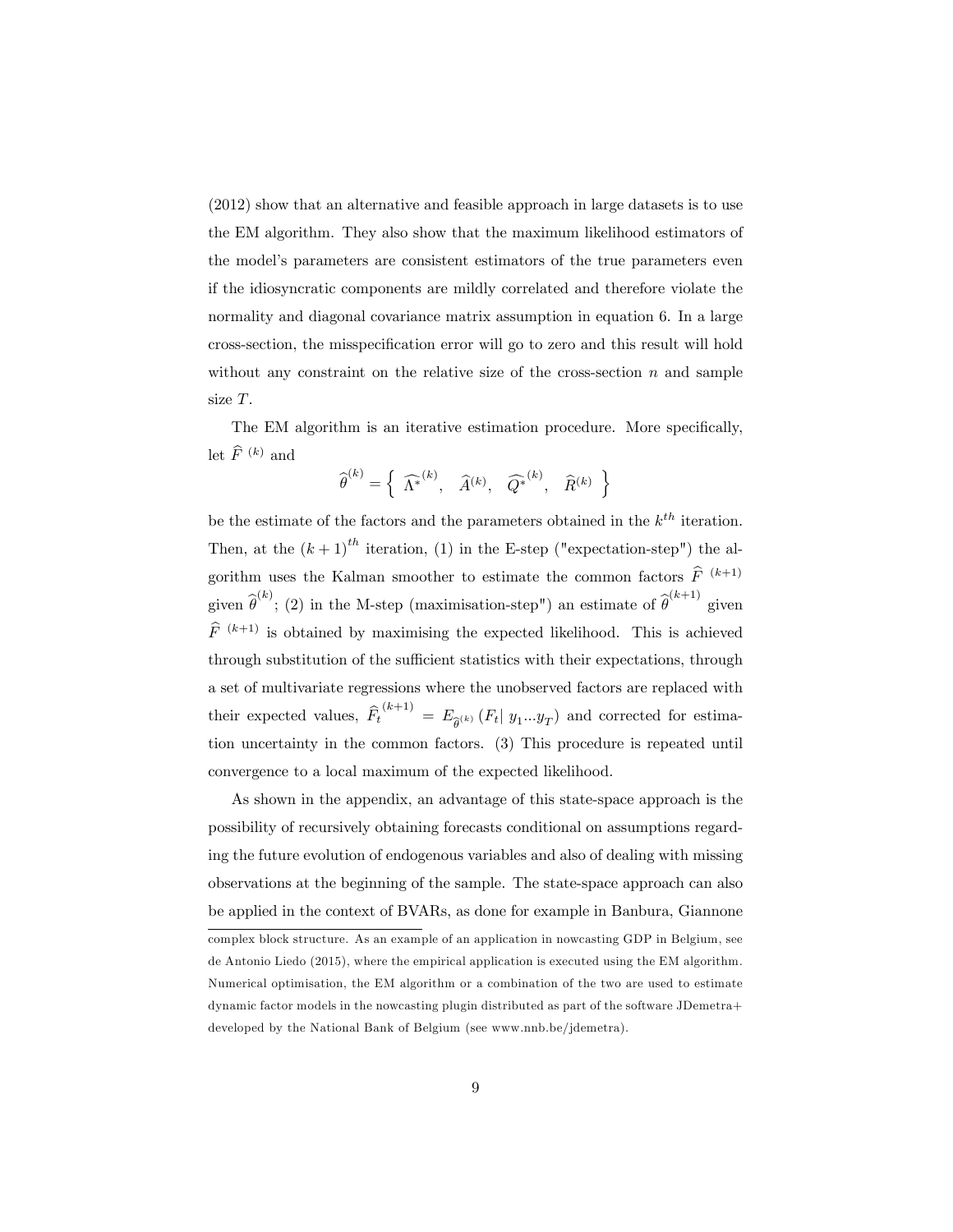and Lenza (2015).

The unbalanced end-of-sample structure is a natural outcome of our conditional forecasting exercise and the fact that missing values occur at the beginning of the sample for some of the series that do not have a long history. Technically, the missing observations are replaced by efficient estimates conditional on the model parameters and the realisation of all the series over the whole estimation sample. The idea is used during the estimation process, and is also part of the procedure that generates the conditional forecasts. All details regarding the use of the Kalman filter/smoother in the presence of missing observations can be found in Durbin and Koopman  $(2001)^4$ .

# 3 Empirical Results

The empirical exercise is focused on the estimation of a forecasting model for the "Dwellings" residential property price index, which is a weighted average of re-sale prices for different types of residential property and geographically covers all three Regions in Belgium (Brussels, Wallonia and Flanders). All property price indices are used in real terms: nominal indices are deflated by the private consumption deflator (PCD) for Belgium<sup>5</sup>. The dataset and transformations, the model specification and evaluation of the out-of-sample forecasting ability of the model are described in detail in the following sub-sections.

<sup>&</sup>lt;sup>4</sup>Durbin and Koopman (2001) apply the Kalman filter to a modified state-space representation, with  $y_t, \Lambda^*$  and  $R$ , replaced by  $\overline{y}_t, \overline{\Lambda}^*$  and  $\overline{R}$  respectively. The latter are derived from the former by removing the rows (and, for  $R$  the columns too) that correspond to the missing observations in  $y_t^{obs}$ .

<sup>5</sup> The results are robust to whether the property price indices are taken in nominal or in real terms. On the other hand, a model in real terms requires us to select a deflating variable, which can be arbitrary. We follow the literature and use the PCD (private consumption deflator) here. This deflator is preferred in the literature because it is in general less volatile than the HICP for example and will therefore dominate the dynamics of the real variables to a lesser extent.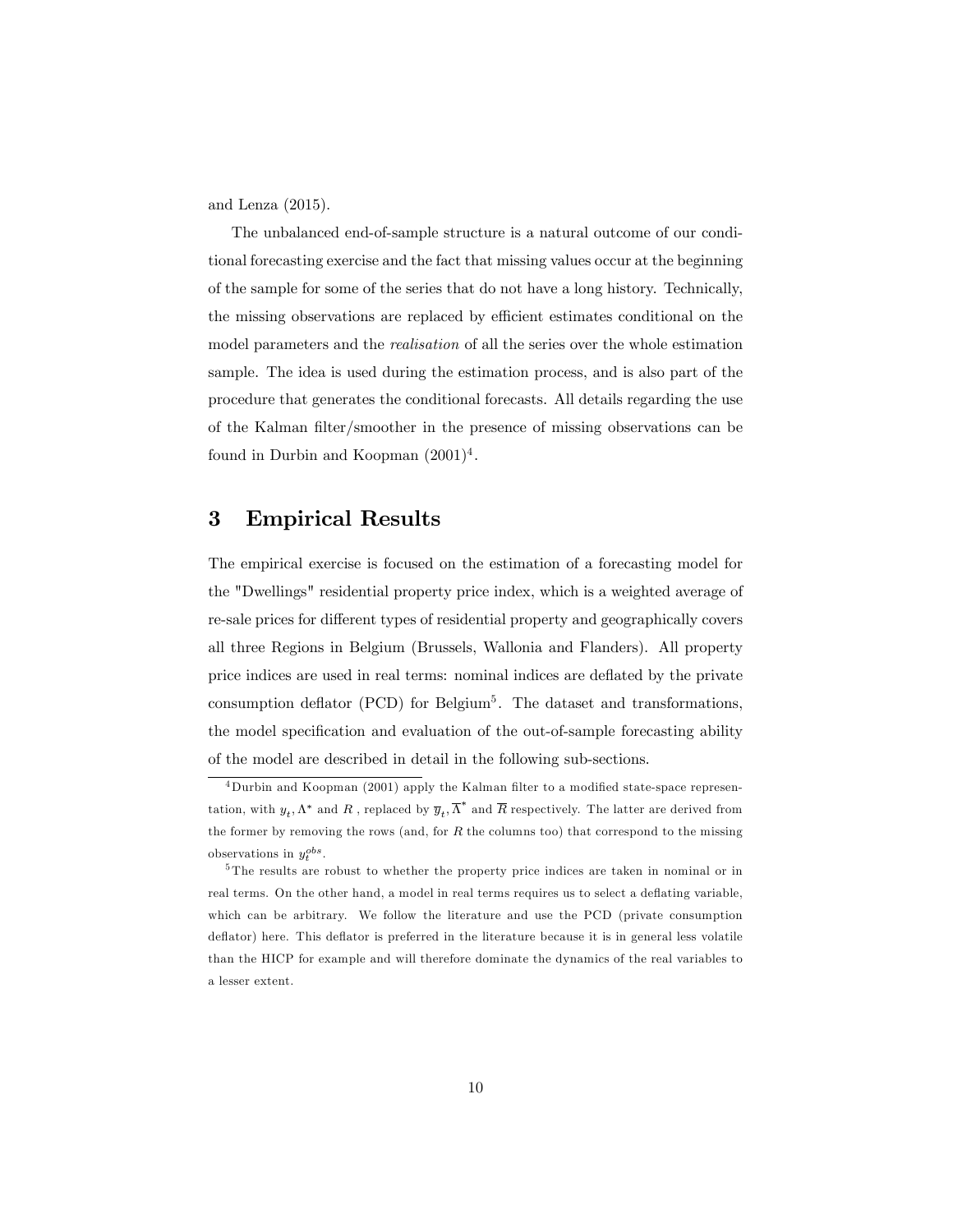#### 3.1 Data

The quarterly dataset is composed of seven residential property price indices, and 28 variables describing the Belgian and the euro area economy, including demand variables (GDP, consumption, investment, exports, imports, residential investment), price variables (HICP, NCPI and national account deflators), unemployment rates, interest rates (a policy rate, a long yield and a mortgage interest rate for Belgium as well as the two-, five- and ten-year German zerocoupon bond yields) and mortgage loans. The data span the period 1970q1 to  $2012q4$ , except for all the residential property price series which start in  $1973q3$ and mortgage loans which start in 1980q1. The full list of the variables and their transformations is given in Table 1.

The property price indices included in the dataset are indices constructed by the National Bank of Belgium based on the latest releases of data on the average price and number of transactions published by the FPS Economy. The data are published with a time lag of two quarters relative to the current quarter. The average price is computed as the average over all re-sale residential property transactions for which registration fees were paid, as reported to the Land Registry ("Cadastre, SPF Finances").

The NBB indices are weighted average prices per area and type of housing, where the weights are the number of transactions. The growth rate of the index is influenced by a change in the average prices of the components rather than a relative change in the number of transactions. The indices included in the dataset are the aggregate "Dwellings Country" Index, and the disaggregated indices, ("Houses Country", "Flats Country ", "Villas Country", "Houses Brussels", "Houses Flanders" and "Houses Wallonia") reflecting the price trends for different types of housing across the Regions. Note that these re-sale property price indices are not constructed using a repeat sales methodology so they do not keep track of any improvement in the quality of the house, as is the case with the S&P/Case-Shiller U.S. National Home Price Index for example. This means that an increase in the price over time could always reflect an improvement in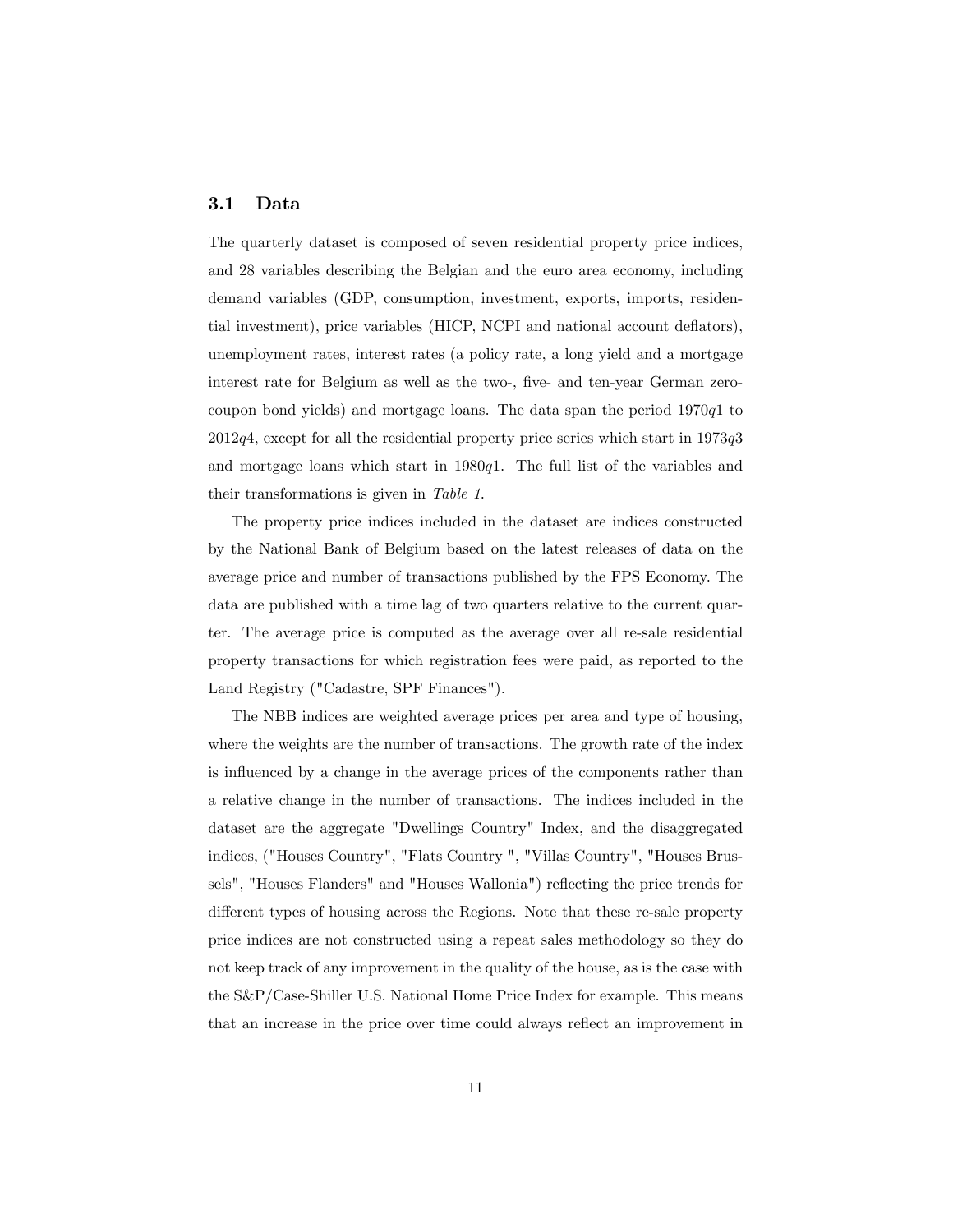house quality rather than an overvaluation.

The longest available property price series starts in  $1973q3$ . A long history is essential to model accurately the co-movement between residential property price growth, interest rates and the business cycle, especially in Belgium where residential property prices (in real terms) exhibited negative growth rates only in the late 1970s. Since then, the residential property price index has been growing steadily, rising faster over the period  $1986 - 2007$  and decelerating since 2008. During the same period, the Belgian economy went through several recessions and expansions.

Mortgage loan data are available back to  $1980q1$ . They are computed as the total mortgage amount divided by the number of loans requested. The data are published by the Union Professionelle du Crédit (Professional Bankers Association) and are available on a monthly basis, also during the current forecast quarter.

The interest rates include a policy rate and a range of interest rates capturing the yield curve in Belgium and the euro area, and a mortgage interest rate capturing the interest margin on adjustable-rate mortgages. The policy rate is the Euribor for the years after the introduction of the euro in 1999 and is constructed as a weighted average of country rates for the years before.

The official MIR mortgage interest rate for Belgium is available back to  $2003q1$ . It is a synthetic rate computed as the weighted average of mortgage interest rates (MIR) rates up to one year, between one and five years and above ten years initial rate Öxation, where the weights are the amounts originated with the corresponding rate ("new business"). To construct a longer mortgage interest rate series, the RIR ("retail interest rate") was used for the period covering 1992q1-2002q4 and an in-house mortgage interest rate was used for the period 1970q1-1991q4. The long-term bond yield for Belgium is constructed as the average yield on the secondary (foreign and domestic) market for the period  $1970q1-1991q4$ . After 1992q1, the long-term bond yield for Belgium is the 10-year "OLO" rate. For the euro area, the data includes the euro area synthetic long interest rate, and the two-, five- and ten-year zero-coupon German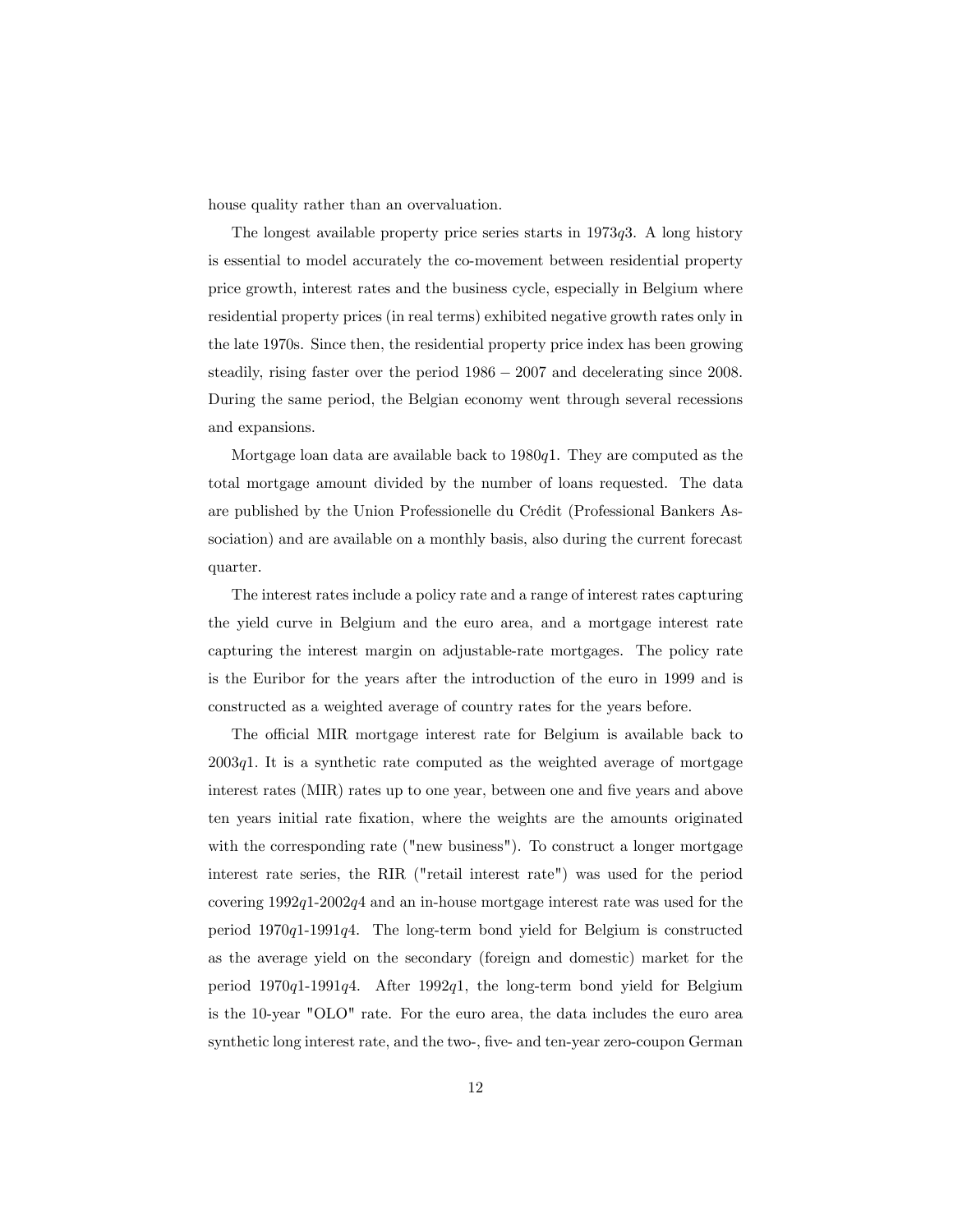government bond yield.

#### 3.2 Model specification

The dynamic factor model is estimated for the dataset. Five factors  $(r = 4, r_h =$ 1, see equations 3-4) are included in the factor model. Four of the factors span all the variables for Belgium and the euro area, as well as the residential property prices. One factor is "housing-specific" and spans only residential property prices, residential investment and mortgage loans. Three lags  $(p = 3, p_h = 3)$ are included in the VAR of the factors. The choice of the number of factors and the number of lags is based on a comparison of the out-of-sample forecasting performance of the alternative specifications<sup>6</sup>.

A dynamic factor with one single factor would imply that all the variables, real macroeconomic, inflation, house prices in Belgium and the euro area comove perfectly, their dynamics being perfectly synchronised with that of "the business cycle factor". Intuitively, this is not a realistic representation of the dataset, given its heterogeneity. Including more factors helps to capture the common dynamics of interest rates and inflation apart from the macroeconomic real variables, while the housing-specific factor helps with capturing the fact that house prices in Belgium have only slowed down once after the beginning of the 1980s, exhibiting a different pattern in the dynamics compared to that of other real variables. Finally, including more factors in the specification may help improve the in-sample Öt of such variables as unemployment, but the improvement in terms of out-of-sample forecasting for the residential property price is minimal.

<sup>6</sup> These are not shown here but are available upon request.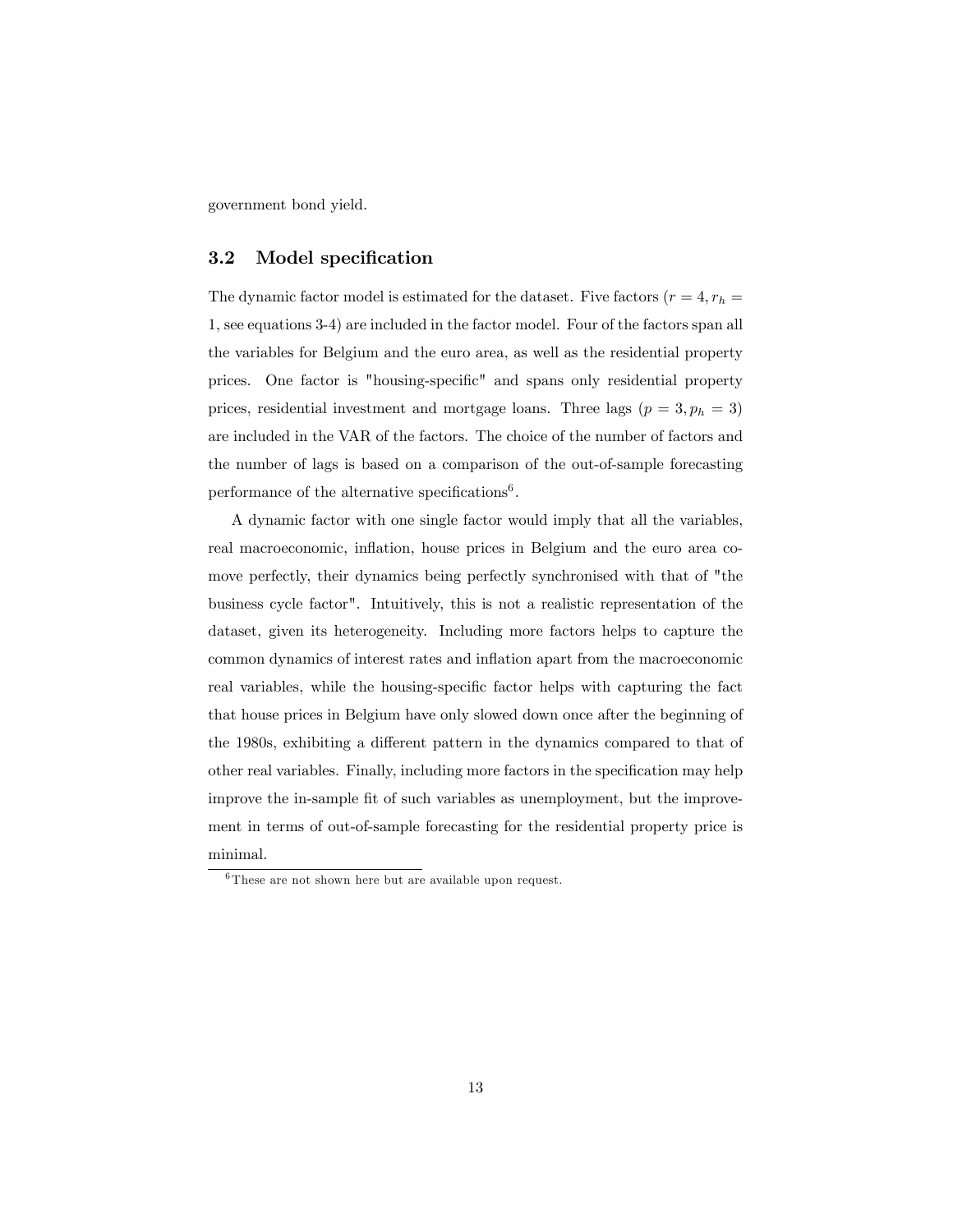#### 3.3 Forecasting

# 3.3.1 Model Validation - Recursive Out-of-Sample Unconditional and Conditional Forecasts

Given the specification described in the previous section, we estimate the dynamic factor model and evaluate its forecasting ability in terms of out-of-sample unconditional and conditional forecasts over an evaluation period. We use an iterative procedure to obtain the h-step  $(h = 1, 4, 8 \text{ quarters})$  ahead out-of-sample forecasts.

The intuition behind the forecasting approach is the following. Since the dynamics of all the variables in the model, macroeconomic and house prices, are driven by the same common factors, information over the forecasting horizon for the paths of some of the variables in the dataset can be exploited to deduce the path of the factors over the forecasting horizon. Thus, the methodology works out the most likely evolution of the factors given the available information over the forecasting horizon for the conditioning variables. Once the forecast of the factors has been computed, the forecast of all the variables, the residential property price index included, can be computed using the previously estimated parameters. The procedure is illustrated in Figure 1 and is described next.

First, the parameters and the factors are estimated over a given estimation sample with information on all variables in the dataset. For example, in the first iteration (*iter* = 1 and  $t = 1999q4$ ), an initial sample with data on all the variables spanning the period  $1970q1-1999q4$  (blue bars in Figure 1) is used to obtain estimates of  $\Lambda$  and  $A$  and  $F_t$ . Then, unconditional and conditional h-quarter-ahead out-of-sample forecasts are computed. These forecasts are depicted with an " $x$ " and a cross " $+$ " on the left- and right-hand panel of Figure 1.

To obtain the unconditional forecast, the same information set as for estimation is used, including all the variables in the dataset up to  $1999q4$  for the first iteration. No information over the forecasting horizon is used. We call this information set  $\Omega_t$ . The unconditional forecast is thus computed with information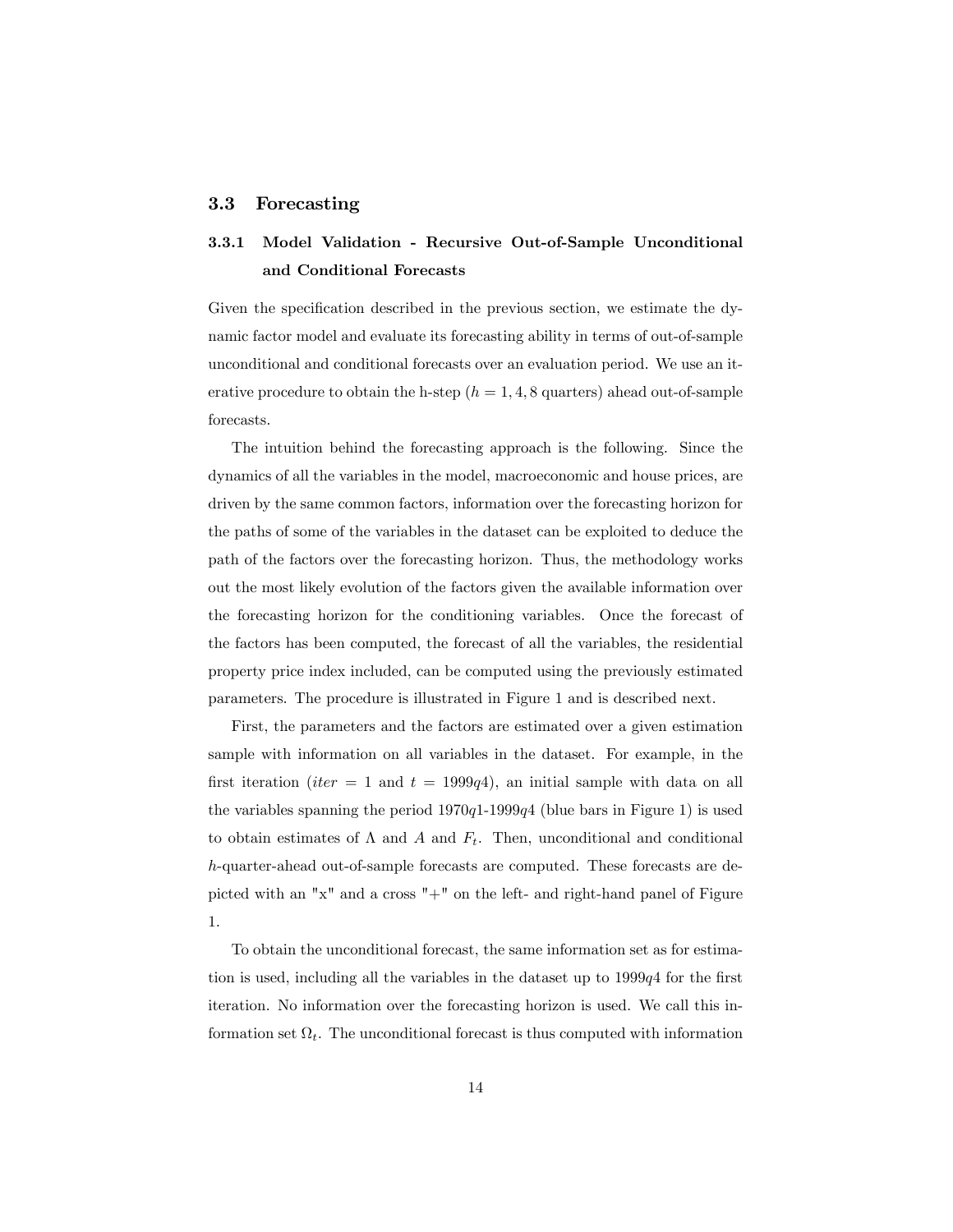set  $\Omega^U \equiv \{\Omega_t\}.$ 

To obtain the conditional forecast, information on the paths of Öve conditioning variables (EA policy interest rate, BE OLO 10-year bond yield, BE PCD, BE GDP and BE mortgage loans deflated by BE PCD inflation) over the forecasting horizon are added to  $\Omega_t$ . We call this information set  $\Omega_{t+h}$  and depict it with grey bars in the left-hand panel of Figure 1. The conditional forecast is thus computed with information set  $\Omega^C = {\Omega_t + \Omega_{t+h}}.$ 

The forecast errors are computed as the difference between the actual data and the forecasts. Then, the sample is increased by one quarter and the process is repeated over the next iteration (*iter* = 2 and  $t = 2000q1$ ). The model is re-estimated, and h-step-ahead forecasts and the associated forecast errors are produced. These steps are repeated until all h-step-ahead forecast errors are computed over the period 2000q1-2012q4.

To summarise, given information  $\Omega^U$  or  $\Omega^C$  and the estimated parameters  $\widehat{\Lambda}$  and  $\widehat{A}$ , iterative h-step ahead unconditional or conditional forecasts of the factors  $\hat{f}_{t+h/t}^U$ ,  $\hat{f}_{t+h/t}^C$  and the variables  $\hat{y}_{t+h/t}^U$ ,  $\hat{y}_{t+h/t}^C$  are obtained with the Kalman filter<sup>7</sup>. The root mean squared forecast error (root MSFE) is computed as the average squared error in the evaluation period  $8$ :

$$
MSFE^{U,C}(h,M) = \frac{1}{t_1 - t_0 + 1} \sum_{t=t_0}^{t_1} \frac{1}{h} \left( y_{t+h}^{obs} - \hat{y}_{t+h/t}^{U,C}(M) \right)^2 \tag{9}
$$

where  $t_1$  and  $t_0$  denote the start and end of the evaluation period  $(2000q1 -$ 2012q4),  $y_{t+h}^{obs}$  denotes the observation for  $t + h$  for the variable,  $\hat{y}_{t+h/t}^{U,C}(M)$ denotes the h-step-ahead forecast using model M and the information sets  $\Omega^U$ or  $\Omega^C$  .

The unconditional forecast of the dynamic factor model is evaluated against the forecasts obtained from two benchmark models. The first is a naive benchmark, that is a random walk with drift for the  $(\log -)$  level of each variable i

<sup>&</sup>lt;sup>7</sup>More details on the Kalman filter equations can be found in the Technical Appendix.

<sup>8</sup> The evaluation criterion is univariate as opposed to a multivariate criterion like the log determinant of the covariance of the forecast errors. This is because the aim here is to evaluate the specific performance of each type of model for property prices and not the overall forecast performance of the model.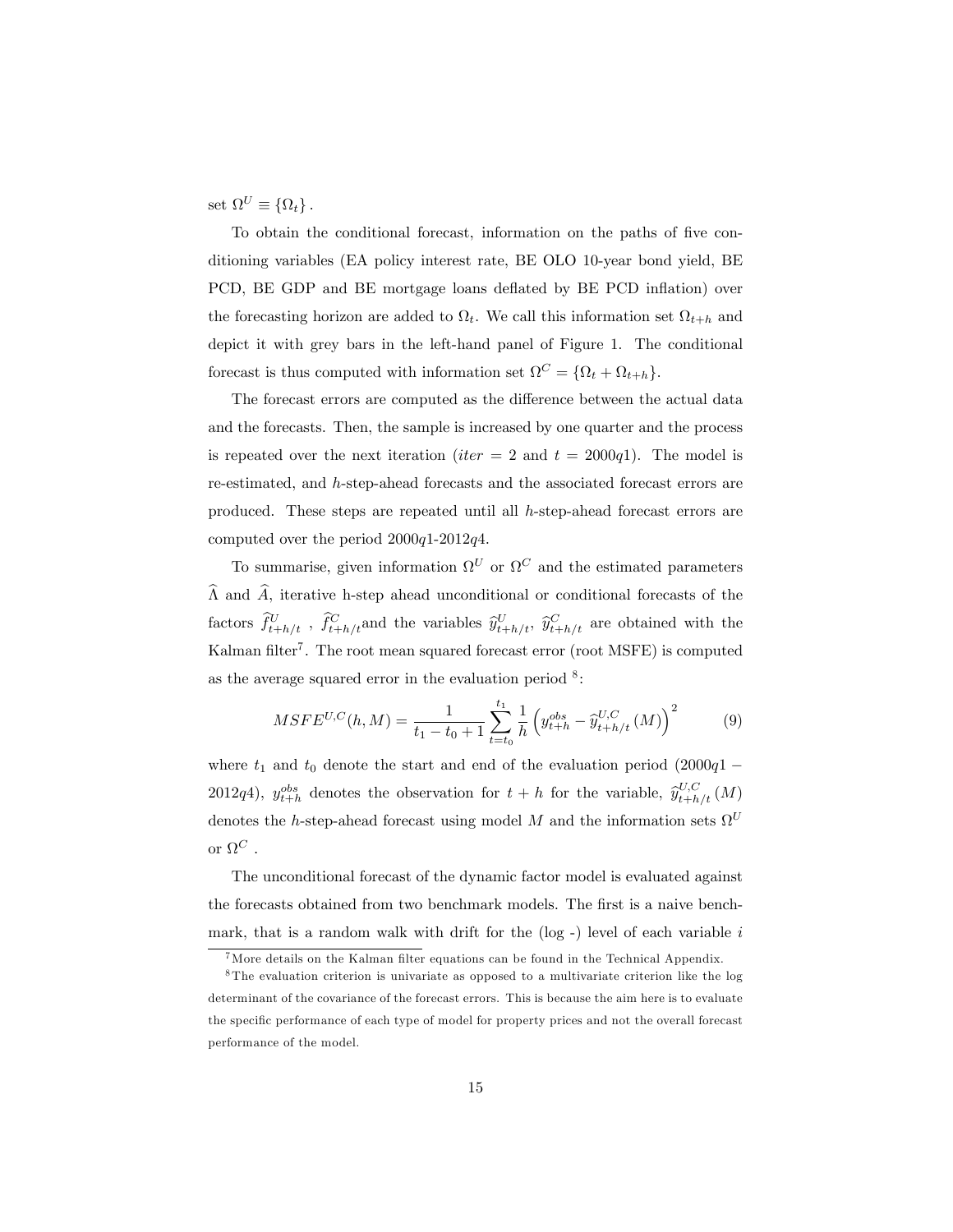in the dataset. The second benchmark model is a vector autoregression (VAR) which includes six variables: EA policy interest rate, BE OLO 10-year bond yield, BE PCD, BE GDP, BE residential investment and real residential property price index (Dwellings). The variables are transformed in the same way as for the DFM, so they are taken in log differences. This type of VAR is often used to obtain empirical estimates of the reaction of house prices to monetary policy, credit or technology shocks and of the reaction of GDP to shocks to the supply or demand of housing services (in the framework of dynamic stochastic general equilibrium models, see for example Iacoviello and Neri (2010), Jarosinksi and Smets (2008)). Empirical unrestricted VARs allow for more flexibility than traditional vector error-correction models  $(VECMs)^9$ , which link the log level of house prices to a set of short- and long-run determinants making use of economic theory to determine a long-run equilibrium between demand and supply. If these restrictions do not hold in practice, the forecast obtained from the VAR will be more accurate.

The DFM forecasts are compared to those obtained with the random walk and the VAR which uses data available at the time of the forecast. In other words the same iterative procedure and the information set used for the unconditional DFM forecast is used for the alternative benchmark model forecasts as well.

To test for the significance of the difference between the accuracy of alternative forecasts, we use a Diebold-Mariano test. This test compares the values of a loss function<sup>10</sup> of the errors  $e_t(.)$  from the two alternative forecasts  $M_1, M_2$ and also corrects for the autocorrelation of these forecast errors which typically occurs for a forecast of a horizon longer than one quarter. The test statistic is defined below:

$$
S = \frac{\frac{1}{t_1 - t_0 + 1} \sum_{t=1}^{t_1 - t_0 + 1} \left( \left[ e_t(M_1) \right]^2 - \left[ e_t(M_2) \right]^2 \right)}{\widehat{\sigma} \left( \left[ e_t(M_1) \right]^2 - \left[ e_t(M_2) \right]^2 \right)}
$$
(10)

where  $\hat{\sigma}(.)$  is a consistent estimate of the standard deviation of the difference,

<sup>9</sup>VECMs are widely used across central banks in the euro area as a valuation model for the level of house prices, see for example Gattini and Hiebert (2010).

 $^{10}\mathrm{Here}$  we use the square function.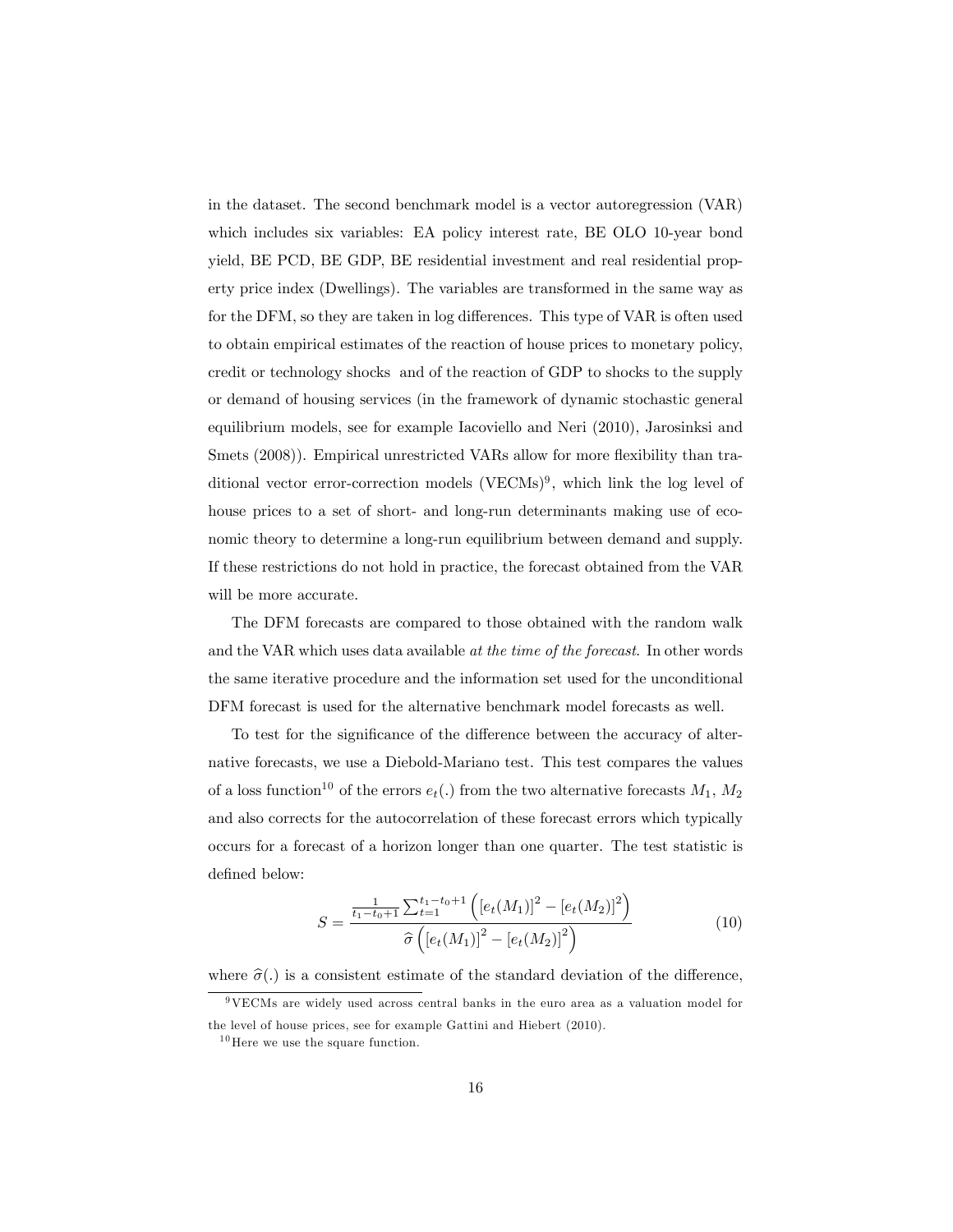based on the autocovariance generating function with a truncation lag given by  $h-1$ . Under the null hypothesis of equal forecast accuracy of the two models the test statistic follows a standard normal distribution.

Table 2 and Table 3 present the results for the unconditional and conditional forecasts over horizons  $h = 1, 4, 8$  quarters. Table 2 reports the RMSFE ratio of the DFM and the VAR with respect to a random walk with drift, while Table 3 reports the RMSE ratio of the conditional against the unconditional forecast for the DFM. In both exercises, the evaluation sample is 2000q1-2012q4. The outof-sample 1-quarter and 4-quarters-ahead forecasts and the data are depicted in Figures 3 to 10.

(Insert Table 2 and Table 3 here)

Table 2 shows that, for  $h = 1$ , the DFM forecast for the residential property price (Dwellings index) outperforms the random walk and the VAR forecast. However, for  $h = 4$ , the unconditional forecast of the VAR outperforms that of the DFM.

Most of the remaining property price indices are better forecast with the DFM and the VAR than the random walk over short and longer horizons<sup>11</sup>. At longer horizons, the difference between the two models' performance is not significant.

In the case of real variables and inflation, the 1-quarter-ahead unconditional forecasts of the DFM perform better than the random walk in Belgium and the euro area. The difference in performance with the random walk disappears for the 4- and 8-quarter horizon unconditional forecasts. The DFM and the VAR perform in a similar way. One exception is residential investment, where the VAR performs slightly better than the DFM.

The results in Table 3 show that conditioning on available information improves the out-of-sample DFM forecast for the residential property price (Dwellings) index , especially in the 4-quarter and 8-quarter horizon. The reduction in the RMSE of the conditional forecast compared to the unconditional

 $11$  The only exception is the Villas index. This is probably due to the idiosyncratic behaviour of the series.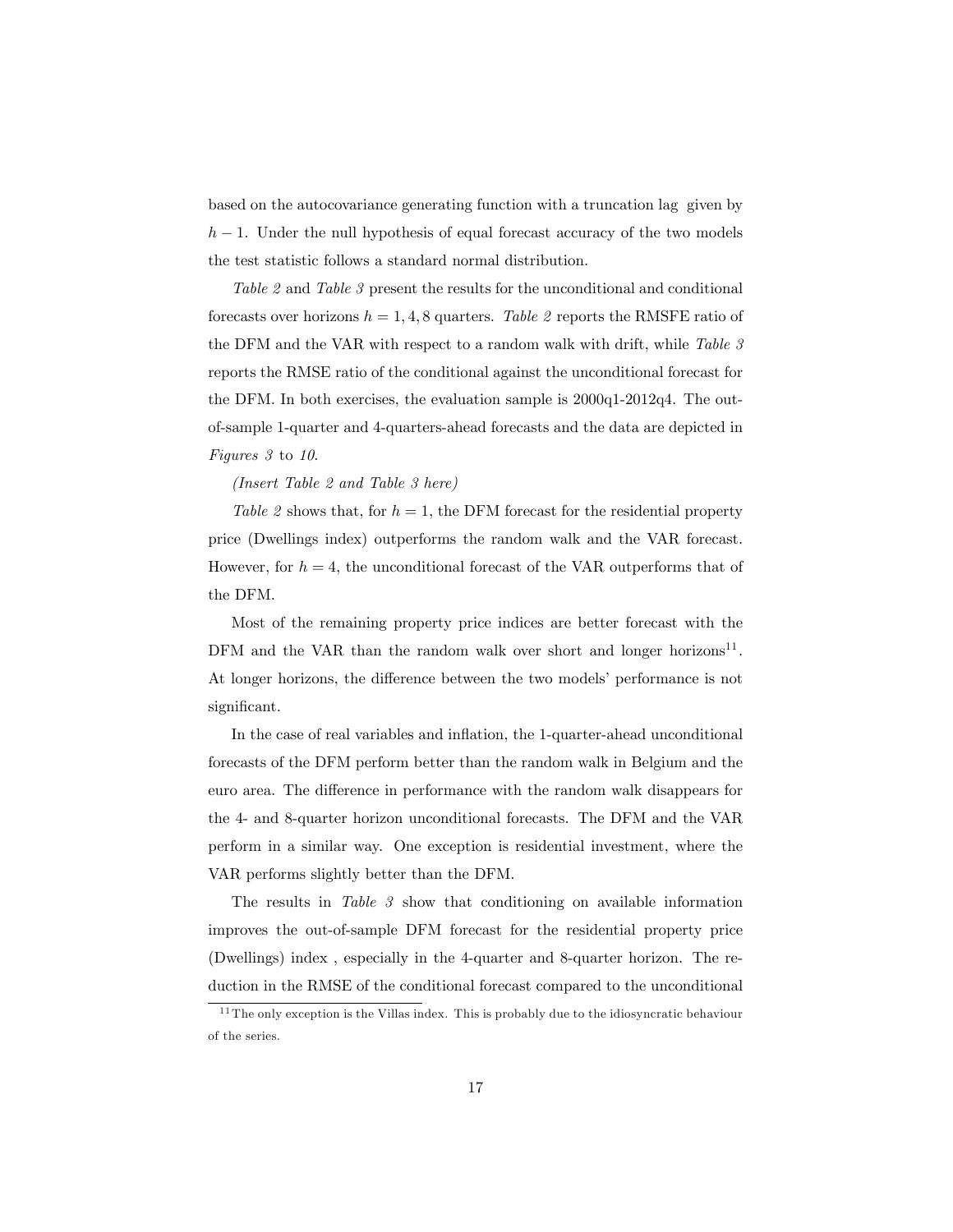forecast is statistically significant and amounts to 16% ( $h = 4$ ) and 19% ( $h = 8$ ).

As expected, most conditional forecasts for the other variables largely improve over the unconditional forecasts. The Öve conditioning variables broadly capture the evolution of the macroeconomic environment and the reduction in the RMSE, both at short and long horizons, is large and statistically significant (see Table 3).

# 3.4 Accounting for Revisions in the Residential Property Price Forecast in Terms of Changes in the Conditioning Assumptions

Next, we illustrate how conditional forecasting can be used to produce forecasts for house prices which are consistent with given assumptions on the paths of variables describing the macroeconomic environment in Belgium and the euro area over a specific forecasting horizon. To make the exercise consistent with the conditioning approach presented in the previous section, the conditioning variables are those used previously, i.e. EA policy interest rate, BE OLO 10 year bond yield, BE PCD, BE GDP and BE mortgage loans deáated by BE PCD inflation.

In our example, we focus on the period 2007-2009. In particular, we compute two conditional forecasts for the "Dwellings" residential property price index (in real terms) over the period  $2007q1-2009q4$ . For the first forecast, which we assume is performed in September 2007, we show how the model reads the data and the conditioning information available at that time (left-hand panel of Figure 2). For the second forecast, which we assume takes place one year later in September 2008, we show how the house price forecast is revised given the new data and assumptions available (right-hand panel of Figure 2). We use expectations on future paths of the conditioning variables as published in the December 2007 and December 2008 NBB Economic Reviews for each forecast  $respectively<sup>12</sup>.$ 

 $12$  The timing of the two forecasts closely resembles that of the Autumn "projection exercise".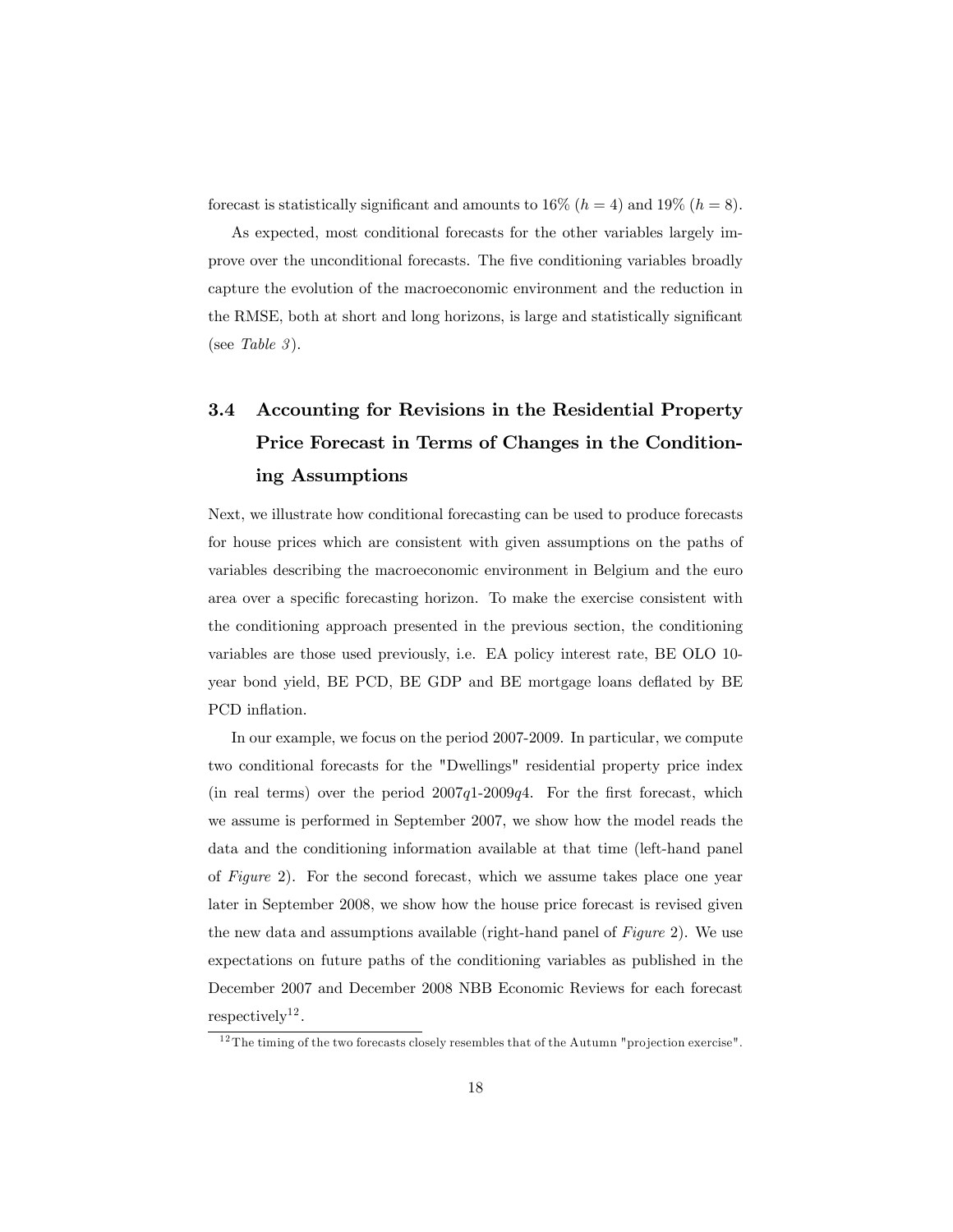For the September 2007 forecast, the available residential property price data only goes up to  $2006q<sub>4</sub>$ , since the official residential property price data are published with a two-quarter time lag. Thus, the house price forecast will start in  $2007q1$  and will use the available data (blue and gray bars in the lefthand panel of *Figure 2*) and expectations on the future paths of the conditioning variables (light grey bars in the left-hand panel of *Figure 2*).

The second forecast is assumed to be performed in September 2008. Now, the conditioning information will change as four more quarters of residential property price data, covering 2007q1-2007q4 (depicted by a green bar in right-hand panel of Figure 2) and four more quarters of mortgage loans, GDP, interest rates and inflation data, covering the period  $2007q4-2008q3$  will have been published. Note that interest rates and mortgage loan data over  $2007q1-2007q3$  are final (in grey in the right-hand panel of  $Figure 2$ ) while BE GDP and inflation over the same period have been revised (in darker green in right-hand panel of Figure 2). Finally, a new Autumn  $2008$  scenario over the period  $2008q^4$ - $2009q^4$ <sup>13</sup> is available (in lighter green in right-hand panel of Figure 2).

# 3.4.1 House prices up to 2007 and a summary of the 2007 and 2008 scenarios

Next we brieáy describe the trends inhouse prices up to 2007 and the December 2007 and December 2008 NBB Economic Review paths for the conditioning variables.

The year 2006 marked the end of a five-year period of upward-trending residential property price year-on-year growth rates which started in 2000, both in nominal and real terms. In quarterly growth rate terms, this translated into an average of 1.7% per quarter growth rate between 2001 and 2006. Growth rates had already started slowing down during the course of 2006: the average Therefore expectations for the paths of the conditioning variables, which are published in December, are already available to the forecaster in September.

 $13$  Even though the scenarios span over 3 years, only the years relevant to the present forecasting exercise are shown.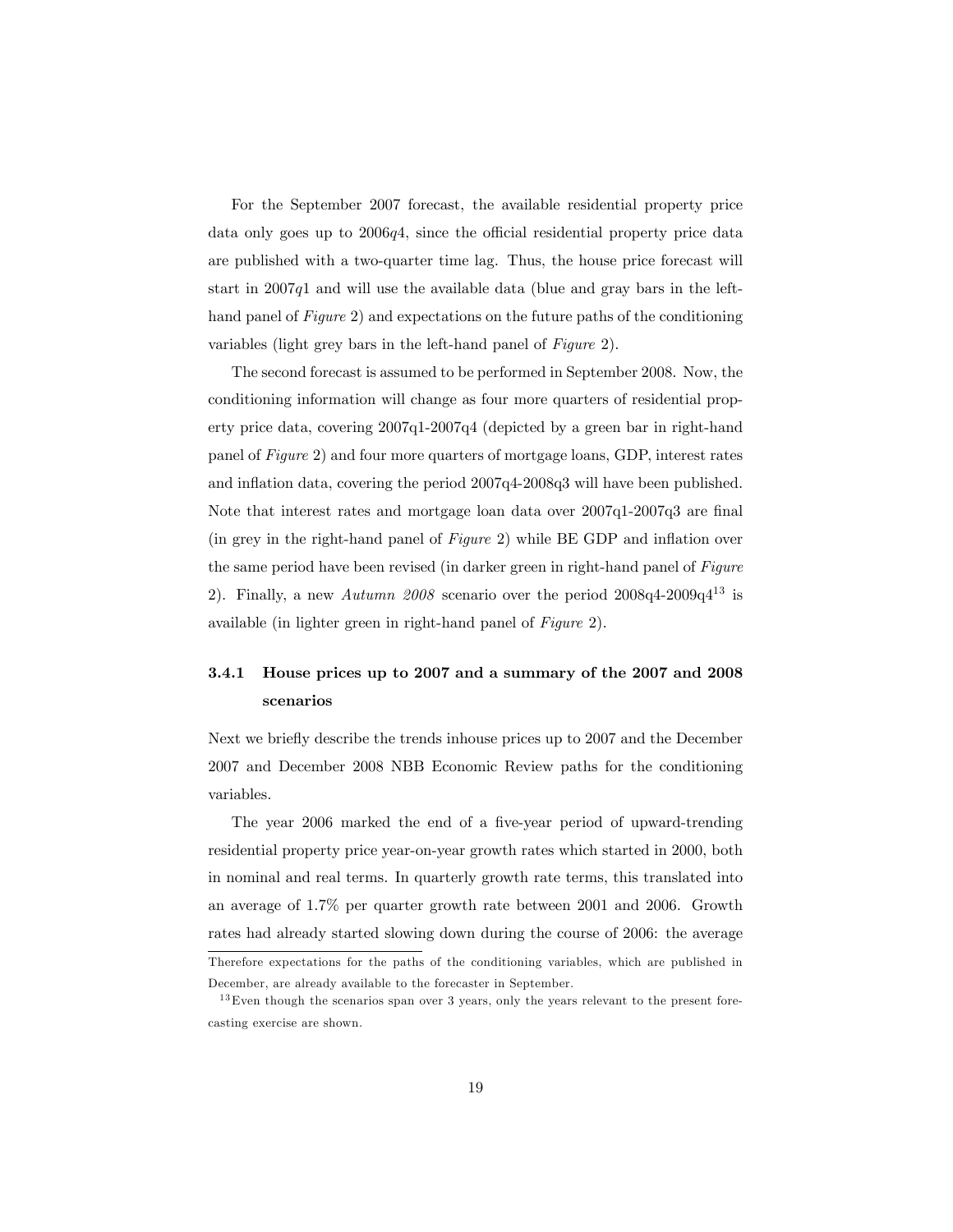quarterly growth rate in 2006 was equal to 1.85%, lower than the quarterly growth rate average of 2.38% for 2005. Mortgage loans followed the same trend  $(0.15\%$  average growth rate in 2006 against 2.55% in 2005).

The macroeconomic context at the end of 2007, as described in the December 2007 NBB Economic Review, was coloured by the beginning of the financial crisis, with the economy holding up well for the first half of 2007 and expected to remain stable for the remaining part of 2007 and in 2008 (0.5% GDP growth rate in 2008q4), even though the uncertainty surrounding these projections was high. GDP growth was expected to be sustained by internal consumption growth and investment. Exports were not expected to be affected much by the financial developments abroad, as it was thought that the crisis, mainly in the US at that time, would be contained in the financial sector and would not spill over to the real economy. On the price front, rising oil prices and the appreciation of the euro were driving an acceleration of both euro area and Belgian ináation. The policy rate and Belgian 10-year bond yields were expected to decline very slightly.

The picture had changed by the end of 2008. Even though the situation had been stable up to mid-2008, soon after that it became clear that the financial crisis had spilled over to the real economy, drastically curtailing international demand and inducing a decrease in oil prices. As a result, GDP growth for Belgium was revised downwards in the December 2008 NBB Economic Review, when it was forecast to slow down significantly for 2008 and drop in 2009, while inflation, having reached a peak in mid-2008, was projected to drop in 2009. In this context, policy interest rates were cut in 2008 and were forecast to be even lower in 2009, while long-term rates rose slightly as a result of pressure from deteriorating public finances.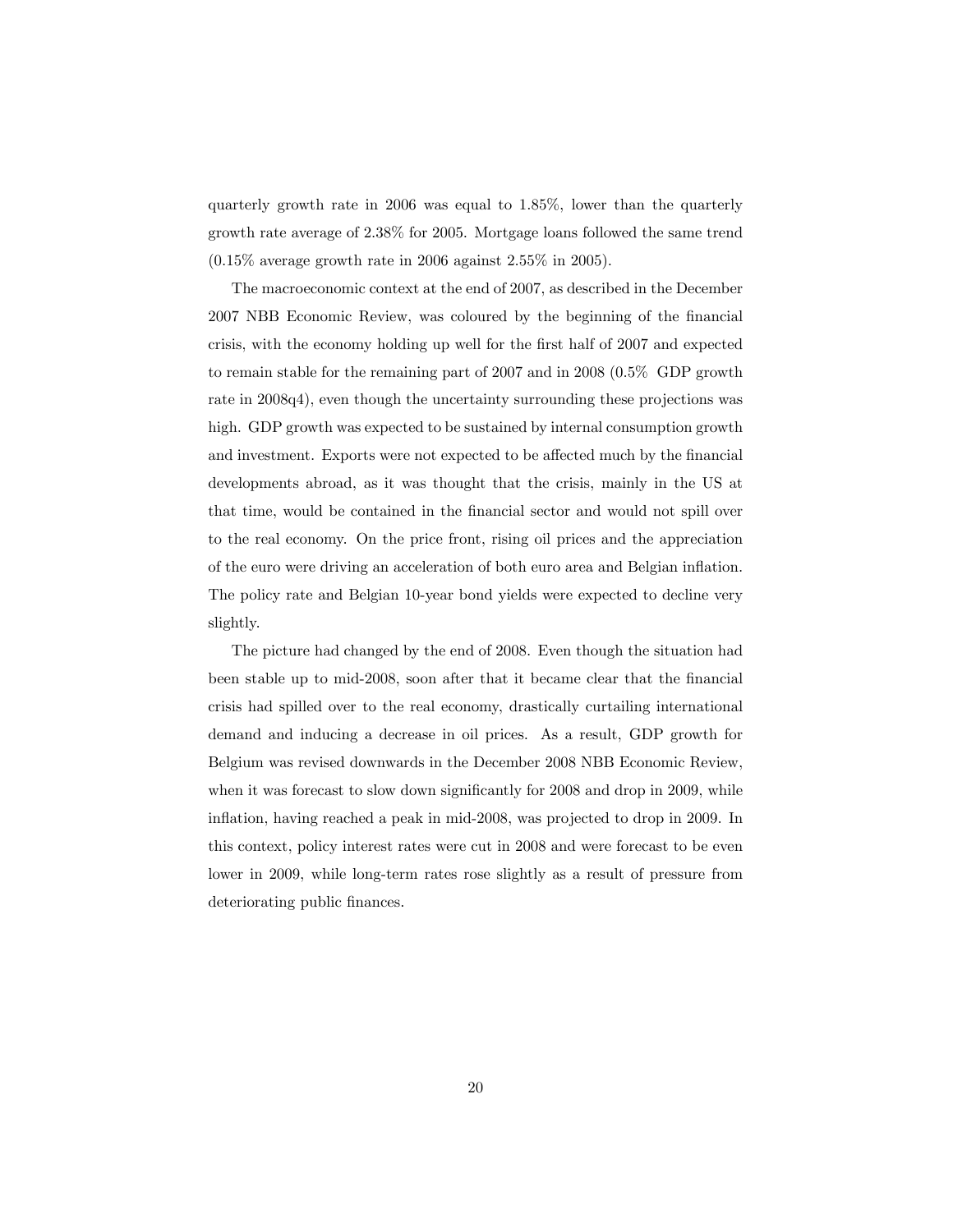# 3.4.2 The residential property price forecast and the impact of the change in the macroeconomic environment

How were the paths of the conditioning variables (December 2007 NBB Economic Review) taken into account by the model to produce the Autumn 2007 house price forecast? And then, one year later, what was the impact of the negative evolution of the macroeconomic environment (December 2008 NBB Economic Review) on the residential property price forecast when the Autumn  $2008$  forecast was produced? Table  $\lambda$  and Figure 11 show the results.

(Insert Table 4 and Figure 11 here)

Table 4 reports the conditional forecast for the residential property price index (Dwellings) between 2007q1 and 2009q4.

Accuracy of the Autumn 2007 forecast for 2007q1-2007q4 The average of Autumn 2007 forecast of the quarterly growth rates of the Dwellings index in 2007q1-2007q4 equals 0.5%. This average is substantially lower than the actual average growth rate computed a year later with the Önal data for the Dwellings index for  $2007q1-2007q4$  and the Autumn 2008 PCD inflation data (line 3 in the table). This average equals  $1.8\%$  <sup>14</sup>. The *Autumn 2007* forecast is computed conditionally on data from mortgage loans and the macroeconomic environment. The forecast error shows that these "fundamental" factors were not sufficient to capture house prices during 2007. However, the forecast error for the period is not higher than the RMSE computed for the forecast evaluation exercise in the previous section.

Accuracy of the Autumn 2007 forecast for 2008q1-2008q4 and 2009q1- 2009q4 The average of Autumn 2007 forecasts for the quarterly growth rates of the Dwellings index in  $2008q1-2008q4$  and  $2009q1-2009q4$  equals  $0.3\%$  and  $0.4\%$  respectively. These lie below the unconditional forecast for house prices mainly because, as we saw earlier, the outlook for GDP growth in the Autumn

 $14$ When the final data for PCD is released the average quarterly growth rate for the Dwellings index will be lower, at 1.1%.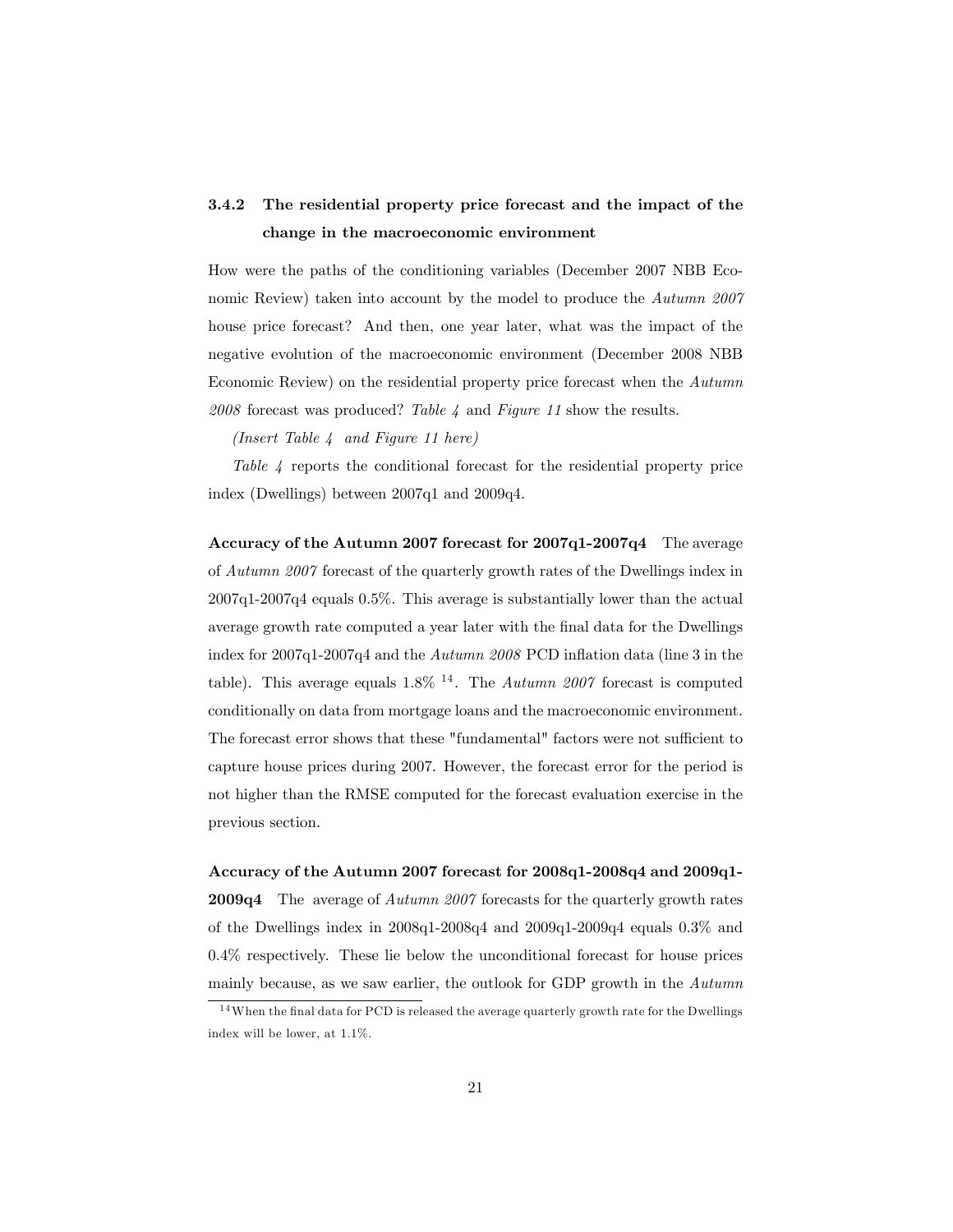2007 projection exercise had already deteriorated at the onset of the financial crisis. The role of interest rates and ináation is only minor at this point in time.

Accuracy of the Autumn 2008 forecast for 2008q1-2008q4 and 2009q1- **2009q4** In 2008q3, when the Autumn 2008 forecast is made, the latest available data for house prices ends in 2007q4. Thus, the Autumn 2008 forecast starts in 2008q1. The Autumn 2008 forecast for the Dwellings index in 2008 and 2009 equals  $0.2\%$  and  $-0.4\%$  respectively<sup>15</sup>, while the data deflated by the final data on BE PCD inflation in 2008 and 2009 equals  $0.3\%$  and  $0.5\%$  <sup>16</sup>. On average, the forecast error in 2008 is very small while, in 2009, it is close to the RMSFE computed for the forecast evaluation exercise in the previous section.

#### Explaining the Autumn 2008 forecast for 2008q1-2008q4 and 2009q1-

2009q4 What is the reason behind the downward revision of the quarterly growth rate of house prices in 2008 and 2009? The second part of Table 4 shows us how current and past forecast errors in the conditioning variables contribute to the forecast update of the residential property price<sup>17</sup>.

In 2008q1 for example, the new forecast is 0.27% higher than the previous one. This is mainly due to negative growth in lending in 2008q1 and past positive innovations in house prices still having informative content even if there are no current house price data available<sup>18</sup>.

The slightly positive component for BE GDP (0.14%) comes from the current and past quarters' positive components. The same profile holds for  $2008q2$  and

 $15$  As previously, forecasts and data in the text are computed as averages of quarterly growth rates within the year, as shown in Table 4.

 $16$  The same averages for house prices deflated by the Autumn 2008 PCD scenario are slightly higher, 0.8% and 0.7% in 2008 and 2009 respectively.

<sup>&</sup>lt;sup>17</sup> See the Technical Appendix for the details on how this decomposition is obtained as a by-product of the Kalman filter iterations.

<sup>&</sup>lt;sup>18</sup> The relative importance of past house prices in the current forecast can be seen more clearly in Figure 13 were the impact coefficients  $\psi_{ij}$  are displayed : i is the BE residential property price index (Dwellings) and  $j$  are the five macroeconomic conditioning variables. More details on impact coefficients can be found in the Technical Appendix.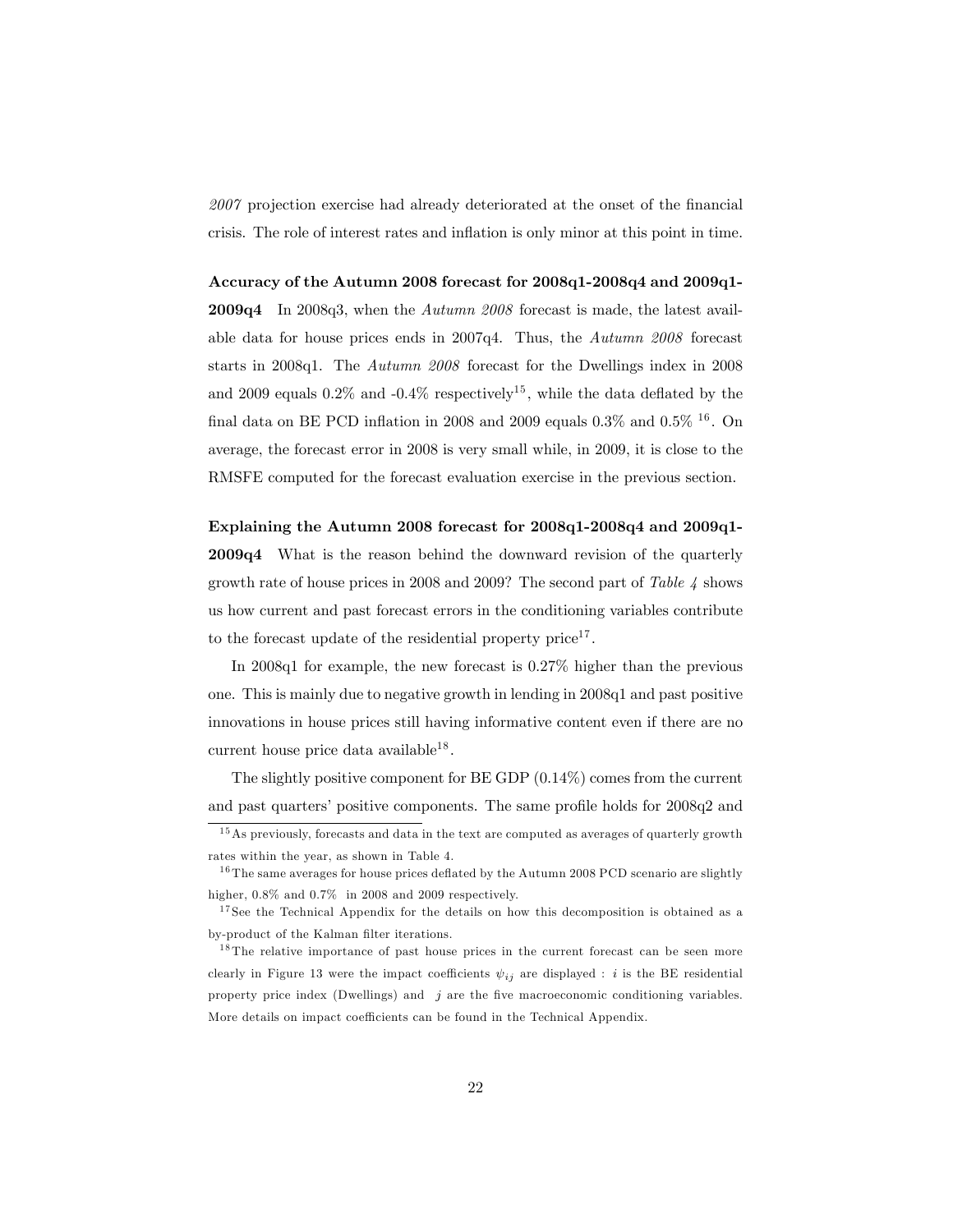2008q3, except that now the information derived from mortgage loans is close to 0% for 2008q2 and negative for 2008q3 (-0.48%). The information on past house price data is discounted more heavily as it becomes older and therefore plays a decreasing role.

Starting from 2008q4, the same forces are at play but to a smaller extent as now there is no new information from mortgage loans.

In 2008q4, GDP plays as big a role as past mortgage loans and past house prices in explaining the -0.46% downward revision in the Autumn 2007 house price forecast. Added to this is information from short- and long-term interest rates in 2009q1 and 2009q2 which plays a more important role<sup>19</sup>.

Finally, in 2009q4, a higher spread caused by higher long-term interest rates and lower short-term interest rates implies an overall decline in the residential property price index of  $-0.13\%^{20}$ . Additionally, the lower-than-expected GDP growth rate and higher-than-expected inflation rate imply a further drop in the residential property price index by  $-0.27\%$  and  $-0.02\%$  respectively. Overall, the impact of the revised paths of the macroeconomic conditioning variables on the residential property price forecast is equal to  $-0.63\%$  for 2009q4.

# 4 Conclusion

The paper has forecast the residential property price index in Belgium with a dynamic factor model estimated with maximum likelihood and the EM algorithm.

The dynamic factor model has been estimated with a dataset of macroeconomic variables describing the Belgian and euro area economy. The model has

 $19$  Figure 13 depicts the impact coefficients for the forecast in 2009q1. Note that in the absence of current information from mortgage loans, the current impact coefficient ( $\tau = 0$ ) is zero. The importance of GDP is higher with respect to the situation in 2008q1 when mortgage loan data together with very recent house price data were available. The impact coefficients of the short and long interest rates are unchanged and ináation plays virtually no role.

<sup>&</sup>lt;sup>20</sup>-0.13% is obtained as the sum of -0.26% update related to the BE Long IR and 0.13% update related to the Short IR.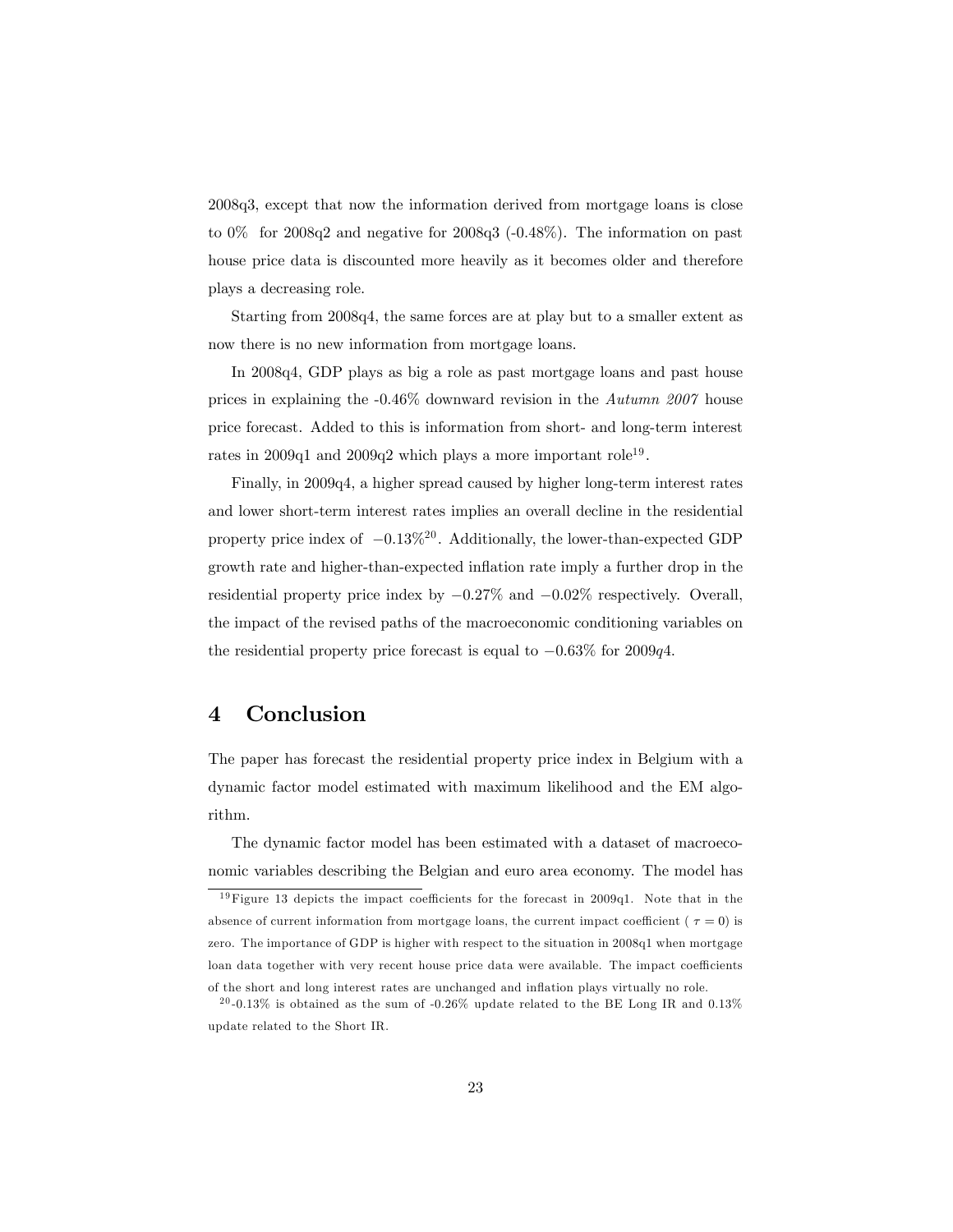been validated with recursive unconditional out-of-sample forecasts against a random walk with drift and a vector autoregressive benchmark. Conditional out-of-sample forecasts have been obtained recursively over the period 2000q1- 20012q4 and have been shown to improve over unconditional forecasts. A forecasting exercise has illustrated how information from mortgage loans, interest rates, GDP and inflation is combined in forecasting residential property prices in Belgium.

The forecast for property prices over 2008q1-2009q4 was relatively accurate during 2008 while it clearly underestimated quarterly growth rates in 2009. Given the model's impact coefficients, lower quarterly growth rates were expected as a result of the spillover of the Önancial crisis to the real economy. This deceleration materialised only in part, during 2008. By the end of 2009, house prices were accelerating again.

There are two limitations to the approach used for this paper. The first is that, at this stage, it is a reduced-form exercise. Future work may focus on identification of the shocks and their impact on the residential property price index forecast. The second limitation is that this approach does not deliver an equilibrium level for the real residential property price index. As a result, this type of model is not suited for identifying periods of price misalignments and bubbles in the property market.

However, the forecasting approach, based on the Kalman filter modified for ragged-edge data structures, is flexible, easily adaptable to a larger dataset or to data with different frequencies and can be used to produce real-time forecasts as well as other types of scenario analysis, such as risk analysis and stress-testing.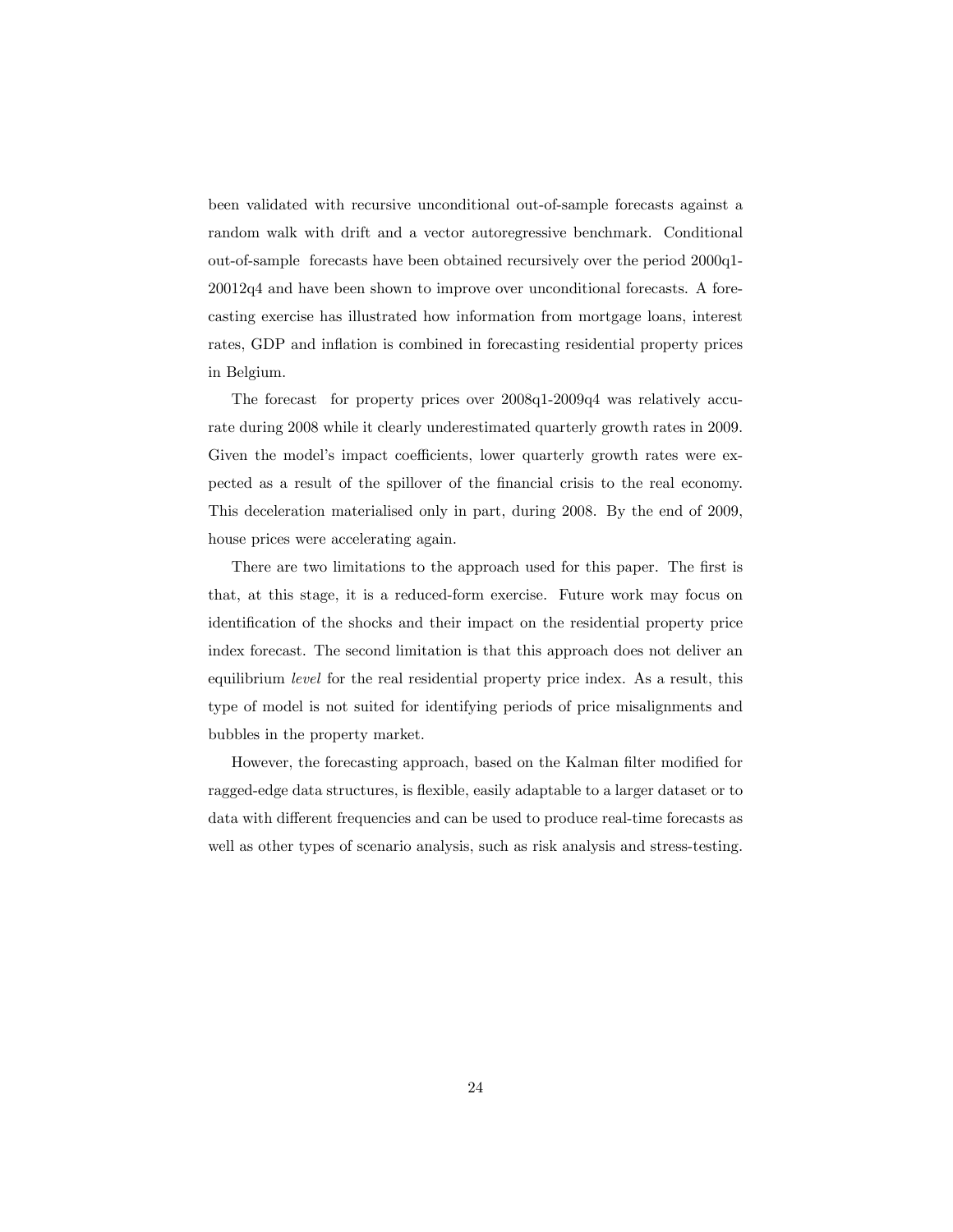## References

Antonio Liedo David (2015). Nowcasting Belgium, Eurostat Review of National Accounts and Macroeconomic Indicators, 2, 7-41.

Bai J. and S. Ng (2002). Determining the Number of Factors in Approximate Factor Models. Econometrica, 70(1), pages 191-221.

Banbura M., D. Giannone and M. Lenza (2015). Conditional Forecasts and Scenario Analysis with Vector Autoregressions for Large Cross-Sections, International Journal of Forecasting, forthcoming.

Banbura M., Domenico Giannone and Lucrezia Reichlin (2010). Nowcasting, in Michael P. Clements and David F. Hendry, editors, Oxford Handbook on Economic Forecasting, forthcoming

Banbura M. and M. Modugno(2014). Maximum likelihood estimation of factor models on datasets with arbitrary pattern of missing data, Journal of Applied Econometrics, 29, pages 133-160

Banbura M. and Gerhard Rünstler (2011). A look into the factor model black box: Publication lags and the role of hard and soft data in forecasting GDP, International Journal of Forecasting, Elsevier, vol. 27(2), pages 333-346.

Boivin, J. and S. Ng (2003). Are more data always better for factor analysis?, Journal of Econometrics 127, pages 169-94.

Case B. and Susan Wachter (2005). Residential real estate price indices as Önancial soundness indicators: methodological issues, BIS Papers n.21, April 2005, Bank of International Settlements

Claessens S. , M. Ayhan Cose and Marco E. Terrones (2008). What Happens During Recessions, Crunches and Busts?, Working Paper, WP/08/274, International Monetary Fund .

Doz Catherine, Domenico Giannone, and Lucrezia Reichlin (2012). A quasimaximum likelihood approach for large approximate dynamic factor models, Review of Economics and Statistics, Review of Economics and Statistics vol. 94(4), pages 1014-1024.

Doz Catherine, Domenico Giannone, and Lucrezia Reichlin (2011). A twostep estimator for large approximate dynamic factor models based on Kalman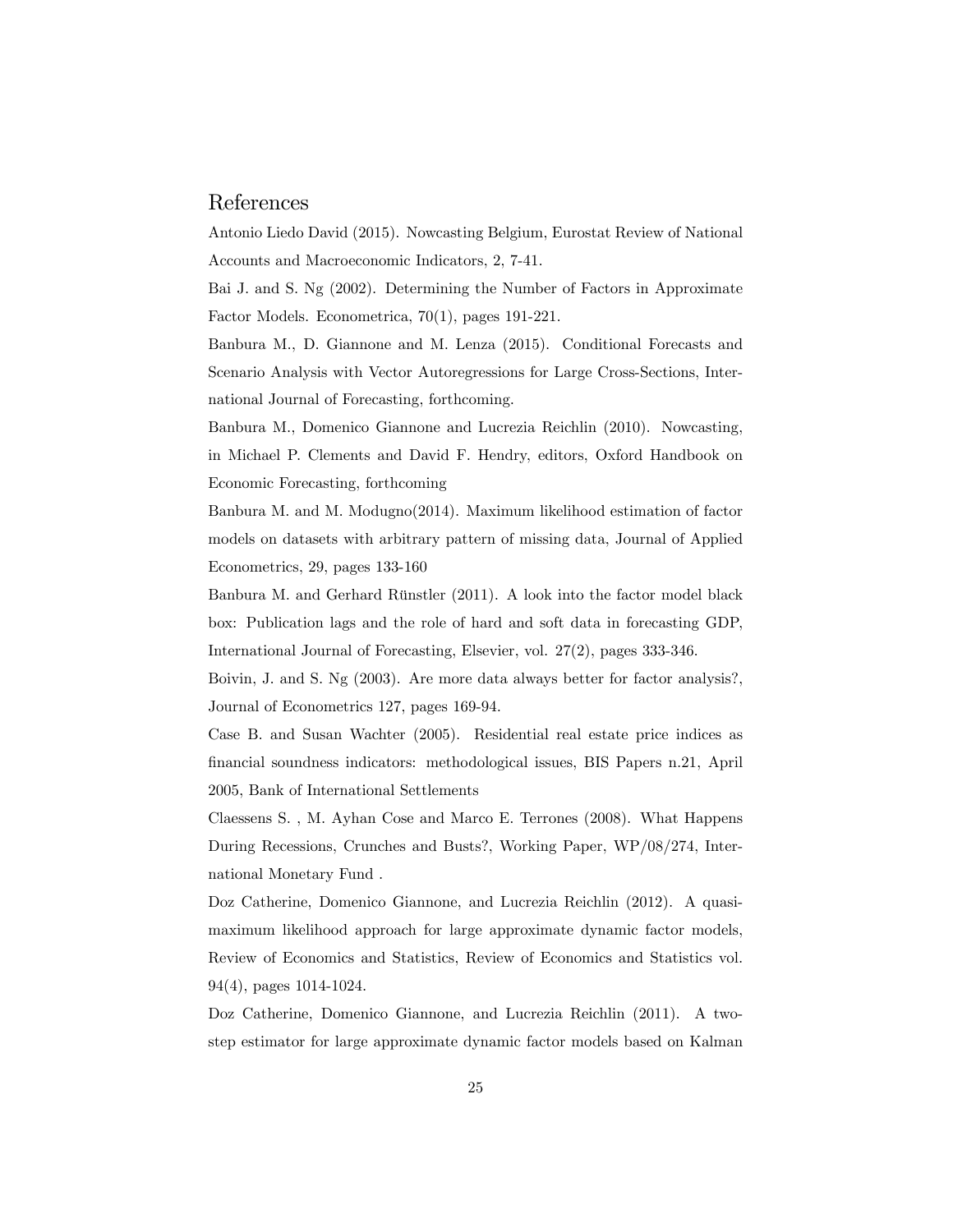filtering, Journal of Econometrics, vol.  $164(1)$ , pages 188-205.

Durbin J. and Koopman S. J. (2001). Time series analysis by state-space methods. Oxford University Press.

Eickmeier, Sandra and Hofmann, Boris (2013). Monetary Policy, Housing Booms, And Financial (Im)Balances, Macroeconomic Dynamics, Cambridge University Press, vol. 17(04), pages 830-860, June.

Forni, M. M. Hallin, M. Lippi and L. Reichlin (2000). The Generalized Dynamic Factor Model: Identification and Estimation, Review of Economics and Statistics, 82, pages 570-554.

Forni, M. M. Hallin, M. Lippi and L. Reichlin (2004). The Generalized Dynamic Factor Model: Consistency and Rates. Journal of Econometrics, 119, pages 231- 245.

Forni Mario, Domenico Giannone, Marco Lippi, and Lucrezia Reichlin (2009) Opening the black box: Structural factor models with large cross-sections, Econometric Theory, Vol. 25, No. 05, pages 1319-1347.

Gattini, Luca & Hiebert, Paul, 2010. "Forecasting and assessing Euro area house prices through the lens of key fundamentals," Working Paper Series 1249, European Central Bank.

Giannone, D., Lenza, M., and Reichlin, L. (2010). Business cycles in the euro area. In A. Alesina & F. Giavazzi (Eds.), Europe and the Euro (pp.  $141-167$ ). National Bureau of Economic Research, Inc.

Girouard N., Mike Kennedy, Paul van den Noord, Christophe André (2006), "Recent House Price Developments: The Role of Fundamentals", OECD Economics Department Working Papers, No. 475, OECD

Heathcote J. and Morris Davis (2005). Housing and the Business Cycle, International Economic Review August 2005, 46/3, pages 751-784.

Iacoviello, Matteo and Stefano Neri. (2010). "Housing Market Spillovers: Evidence from an Estimated DSGE Model." American Economic Journal: Macroeconomics, 2(2): 125-64.

Jarocinski M. and Frank Smets (2008). House Prices and the Stance of Monetary Policy, Federal Reserve Bank of St. Louis Review, July/August 2008, 90(4), pp.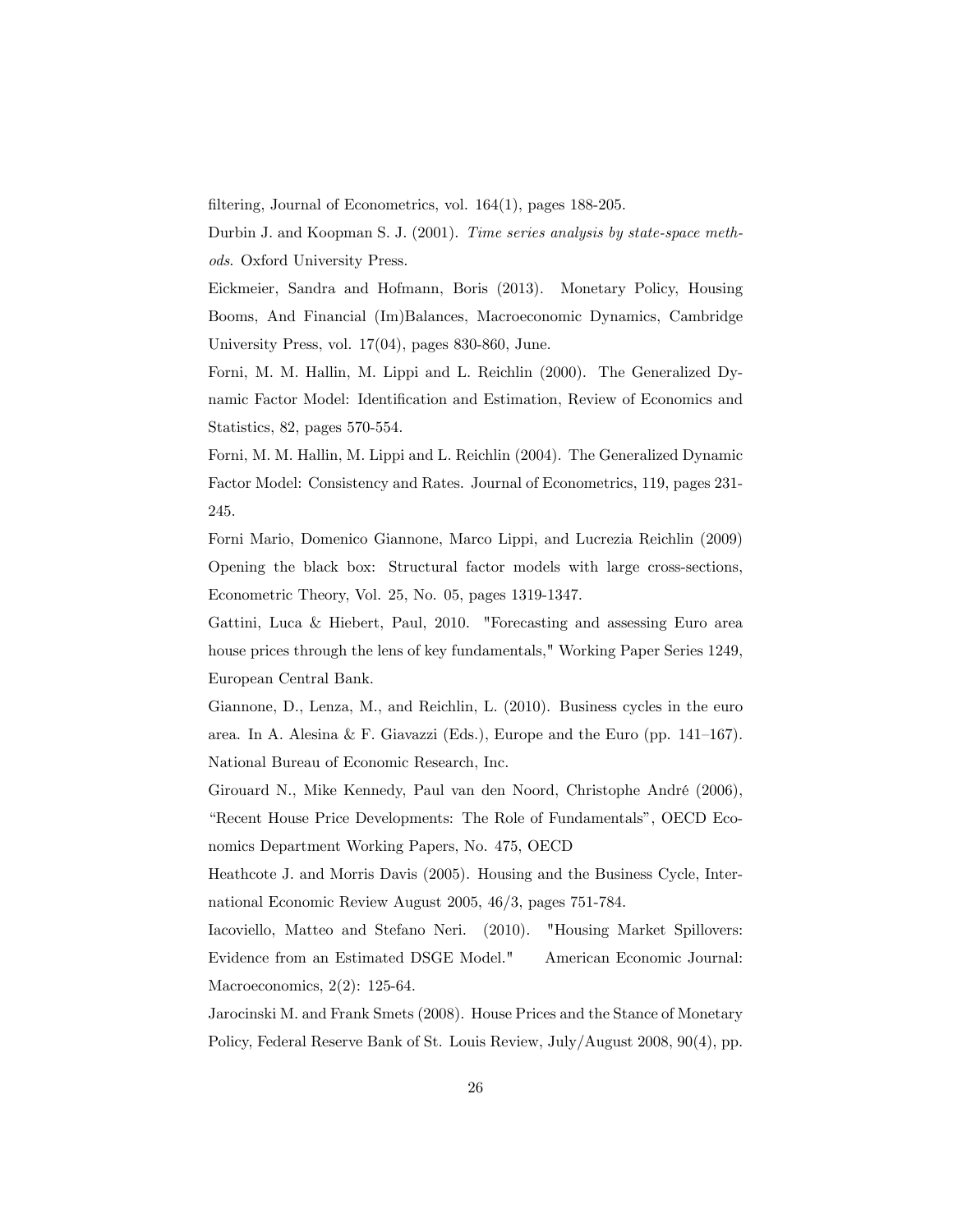#### 339-65.

Leamer E. (2007). Housing IS the Business Cycle, NBER Working Paper No. 13428

Luciani M. (2013). Monetary policy and the housing market: A structural factor analysis, Journal of applied econometrics, 2013, doi: 10.1002/jae.2318

Poterba, J. (1984), "Tax Subsidies to Owner-Occupied Housing: An Asset Market Approach", Quarterly

Journal of Economics, 99, 729-752.

Quah D. and T. J. Sargent (1993), a Dynamic Index Model for Large Cross-Sections in Business cycles, Indicators and Forecasting, NBER, pages 285-310 Stock J. and Mark Watson (2002). Macroeconomic Forecasting Using Diffusion Indexes, Journal of Business Economics Statistics, 20, pages 147-162

Stock J. and Mark Watson (2003). Forecasting Output and Inflation: The Role of Asset Prices, Journal of Economic Literature Vol.XLI September 2003, pages 788-829.

Stock J. and Mark Watson (2011). Dynamic Factor Models, in The Oxford Handbook of Economic Forecasting ed. by M.P. Clements, and D. F. Hendry. Oxford University Press.

Stock, J. and Mark Watson,  $(2012)$ . Disentangling the channels of the  $2007$ 2009 recession, NBER Working Papers 18094. National Bureau of Economic Research, Inc.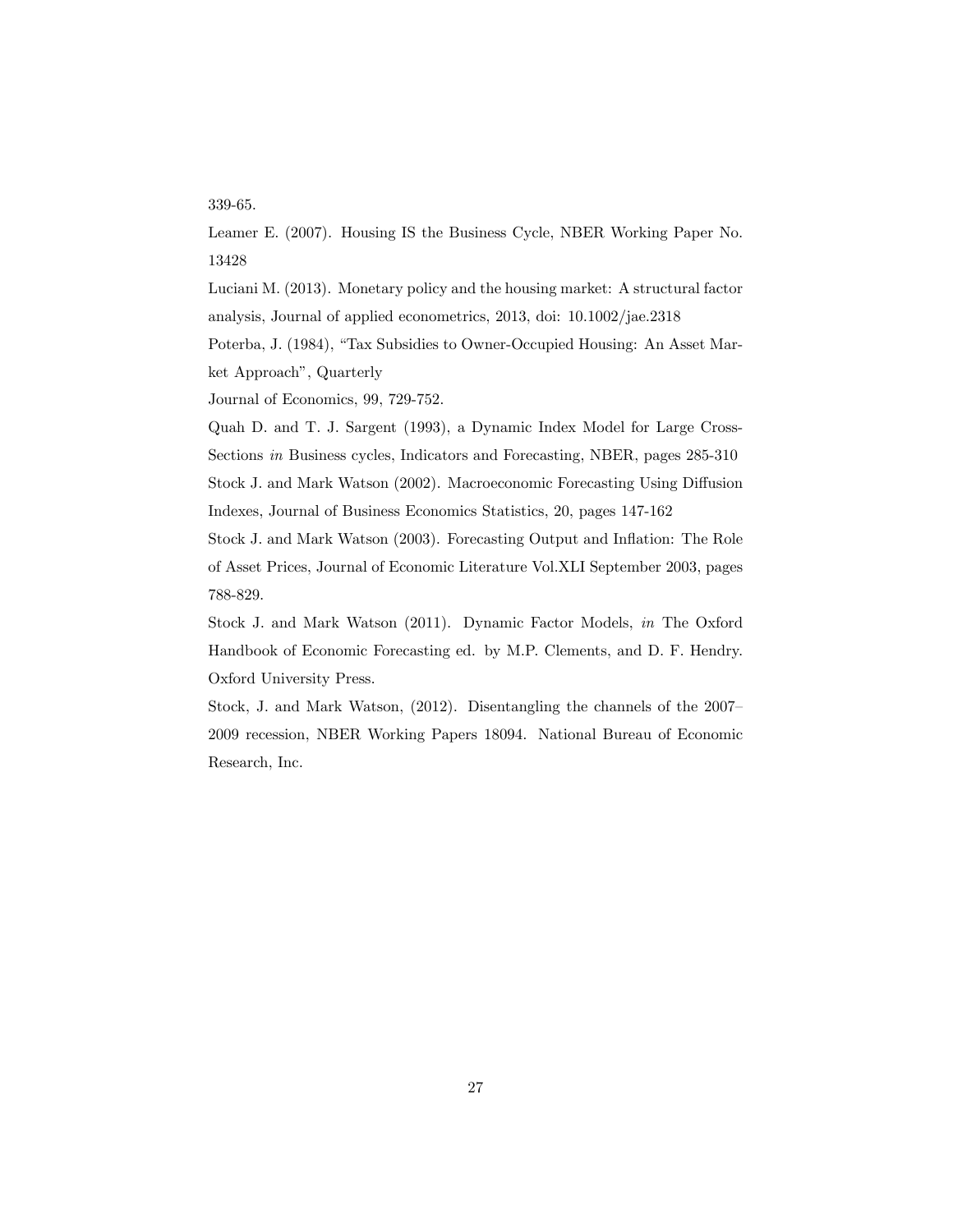# Appendix

#### Technical Appendix

We provide a short description of the Kalman filter iterations used for forecasting conditional on information from a subset of the variables  $\hat{y}^{obs}_{t}$  in the dataset. The filter gain and innovations are used to compute the forecast update and its decomposition.

Formally, we are interested in obtaining the forecast of the residential property price index for Belgium,  $y_{it}$ , at time  $t > t_0$ , conditional on the available time series for a subset of the data. The conditional forecast uses information from data or future scenarios for a subset of variables in  $y_{t}$ , for  $t > t_0$ , whenever this information or scenario is available $^{21}$ .

As for the unconditional forecast, QMLE estimation over  $t = 1, ..., t_0$  yields estimates of the factors, and the model parameters  $\widehat{\Lambda}_{/t_0}, \left(\widehat{A}\right)$  $_{/t_0}$  ,  $R_{/t_0}$  and  $Q_{/t_0}$ . Once these estimates are obtained, the Kalman filter is applied on the state space representation of the model in eq. 3 and 4. The filter is nevertheless modified to take into account the fact that there is no information for  $t > t_0$  for the variables that are forecast (residential property prices). These variables can be assimilated to series with "missing observations" and the approach of Durbin and Koopman  $(2001)$  can be used to obtain the forecasts. The filter is modified by removing the rows in  $Y_t$  and the rows and columns in R that correspond to the series with the missing values. Then, the Kalman filter iterations are run as usual to obtain the path of the estimated factors conditional on the variables in  $y_t^{obs}$ . These variables are observed either because they are available earlier than the residential property price or because there is a scenario that we would like to impose.

The conditional mean of the factor  $F_t$  based on information available at time  $t-1$  is defined as  $F_{t/t-1} = E(F_t | y_1^{obs} ... y_{t-1}^{obs})$  and the conditional variance as  $P_{t/t-1} = var(F_t|y_1^{obs}...y_{t-1}^{obs})$ . The Kalman filter equations compute  $F_{t/t} = E(F_t|$ 

 $^{21}$ The conditional forecast used here is in "reduced-form" in the sense that the scenario is imposed on the future paths of the variables and not on the future paths of the structural ("identified") shocks.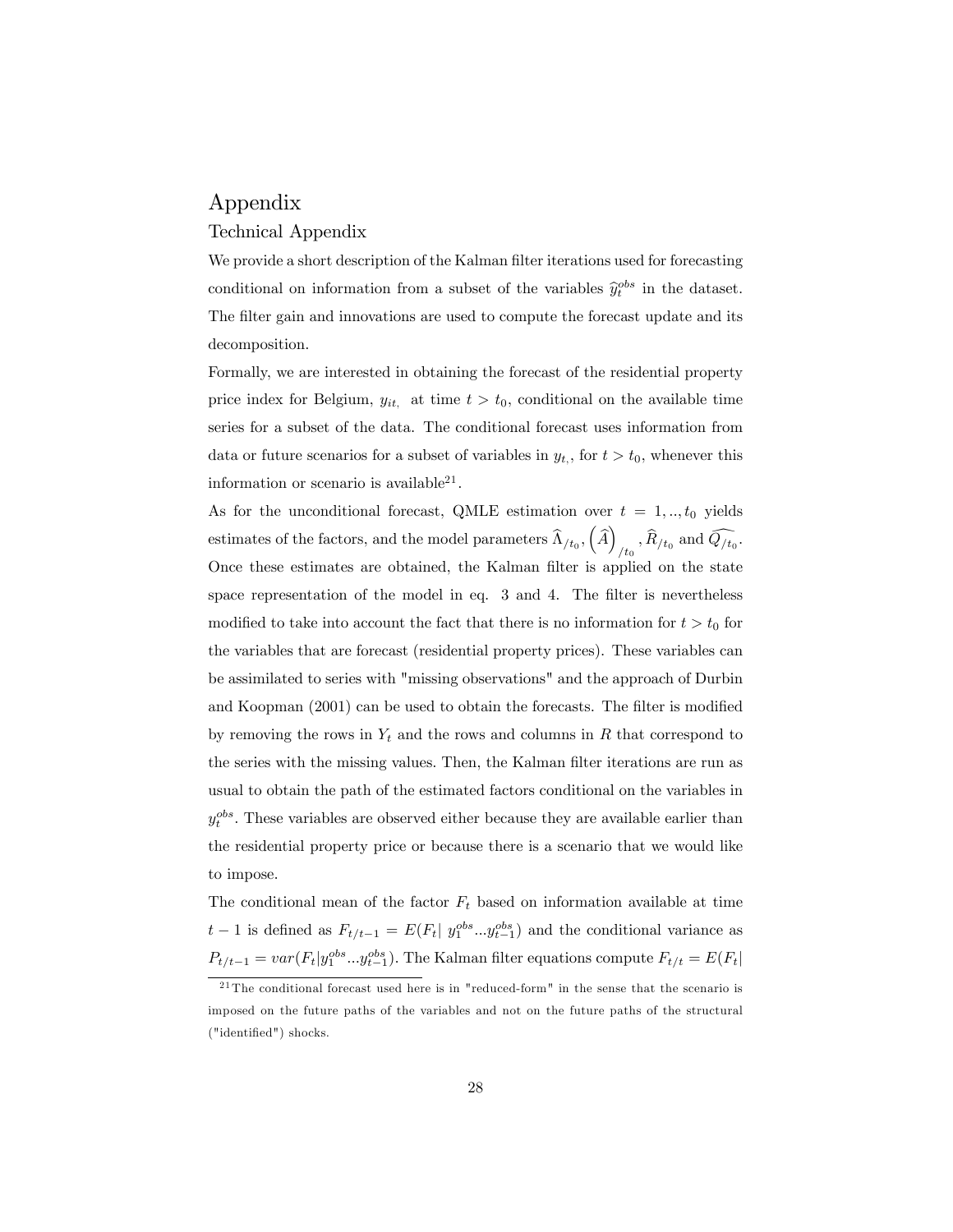$y_1^{obs}...y_t^{obs}$  and  $P_{t/t} = var(F_t|y_1^{obs}...y_t^{obs})$ :

$$
F_{t/t} = F_{t/t-1} + K_t v_t \tag{11}
$$

$$
P_{t/t} = P_{t/t-1} - K_t P_{t/t-1} \hat{\Lambda}' \tag{12}
$$

where

$$
v_t = y_t^{obs} - \widehat{\Lambda} F_{t/t-1} \tag{13}
$$

$$
K_t = P_{t/t-1} \widehat{\Lambda}' \left( \widehat{\Lambda} P_{t/t-1} \widehat{\Lambda}' + \widehat{R} \right)^{-1} \tag{14}
$$

The variable  $v_t$  is the measurement equation innovation or "prediction error" and the term  $(\widehat{\Lambda}P_{t/t-1}\widehat{\Lambda}'+\widehat{R}\big)$  is defined as the variance of the prediction error  $var(v_t)$ .  $K_t$  is the Kalman gain matrix.

The prediction equations of the Kalman filter compute  $F_{t+1/t} = E(F_{t+1} | y_1^{obs} ... y_t^{obs})$ and  $P_{t+1/t} = var(F_{t+1}|y_1^{obs}...y_t^{obs})$  using:

$$
F_{t+1/t} = \widehat{A}F_{t/t} \tag{15}
$$

$$
P_{t+1/t} = AP_{t/t}A^{'} + BB^{'} \tag{16}
$$

Once the path of the factors is known, the conditional forecast  $\hat{y}_t$  for any variable in  $y_t$  (whether the variables is observed or not) is given by:

$$
\widehat{y}_t = \widehat{\Lambda} F_{t/t}
$$

By replacing recursively, we find:

$$
\hat{y}_t = \Lambda A^t f_{0/0} + \Lambda A^{t-1} K_1 v_1 + \Lambda A^{t-2} K_2 v_2 + \dots
$$
  
 
$$
\dots + \Lambda A K_{t-1} v_{t-1} + \Lambda K_t v_t \tag{17}
$$

The N elements in  $\lambda_i$ , the row that corresponds to the  $i^{th}$  variable in the loadings matrix  $\Lambda$ , inform us which factors are important for forecasting  $y_i$  (eq.17). The  $(r, N)$  elements of the Kalman gain  $K_t$  tell us which part of the innovation  $v_t$ in each of the  $N$  series is used to update the factors  $F_t$ , or, in other words which part of the innovation corresponds to the common shock  $u_t$  as opposed to the measurement error/idiosyncratic component  $e_t$  (eq. 3). The last equation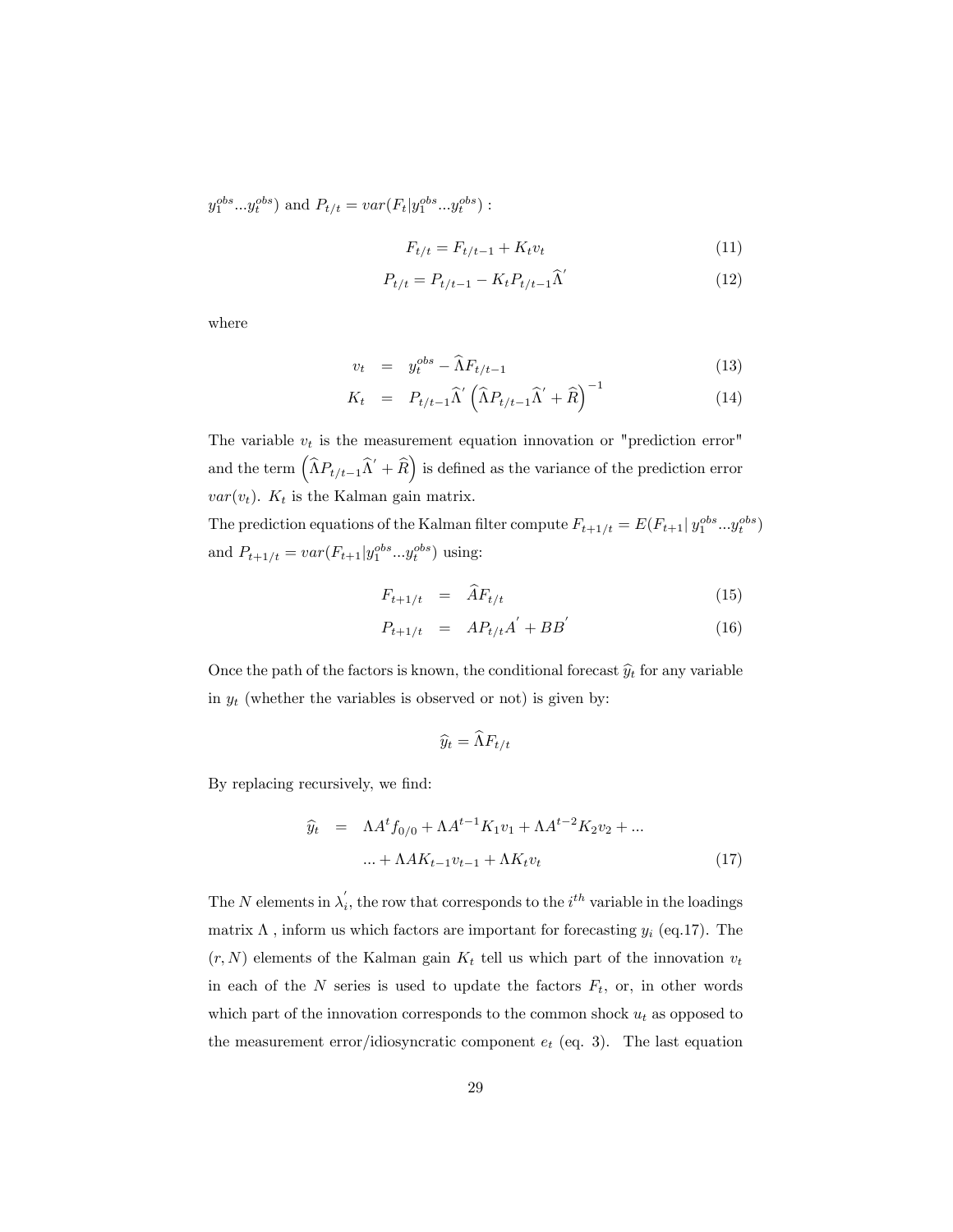(eq. 17) tells us that at each point in time  $t$ , we can decompose the conditional forecast for each variable into a weighted sum of all current and past forecast errors:

$$
\widehat{y}_{it} = \sum_{j=1}^{N} \sum_{\tau=0}^{t} \psi_{ij}(\tau) v_{j,t-\tau}
$$
\n(18)

$$
= \sum_{j=1}^{N} c_{ij,t} \tag{19}
$$

The weights  $\psi_{ij} (\tau)$  depend on the estimated loadings matrix and the Kalman gain. In this model, the loadings and the Kalman gain are time-invariant. The Kalman gain nevertheless depends on the pattern of the missing values in the observed variables (see Banbura and Runstler (2011)). As this pattern changes at each point in time, so will the weights  $\psi_{ij} (\tau).$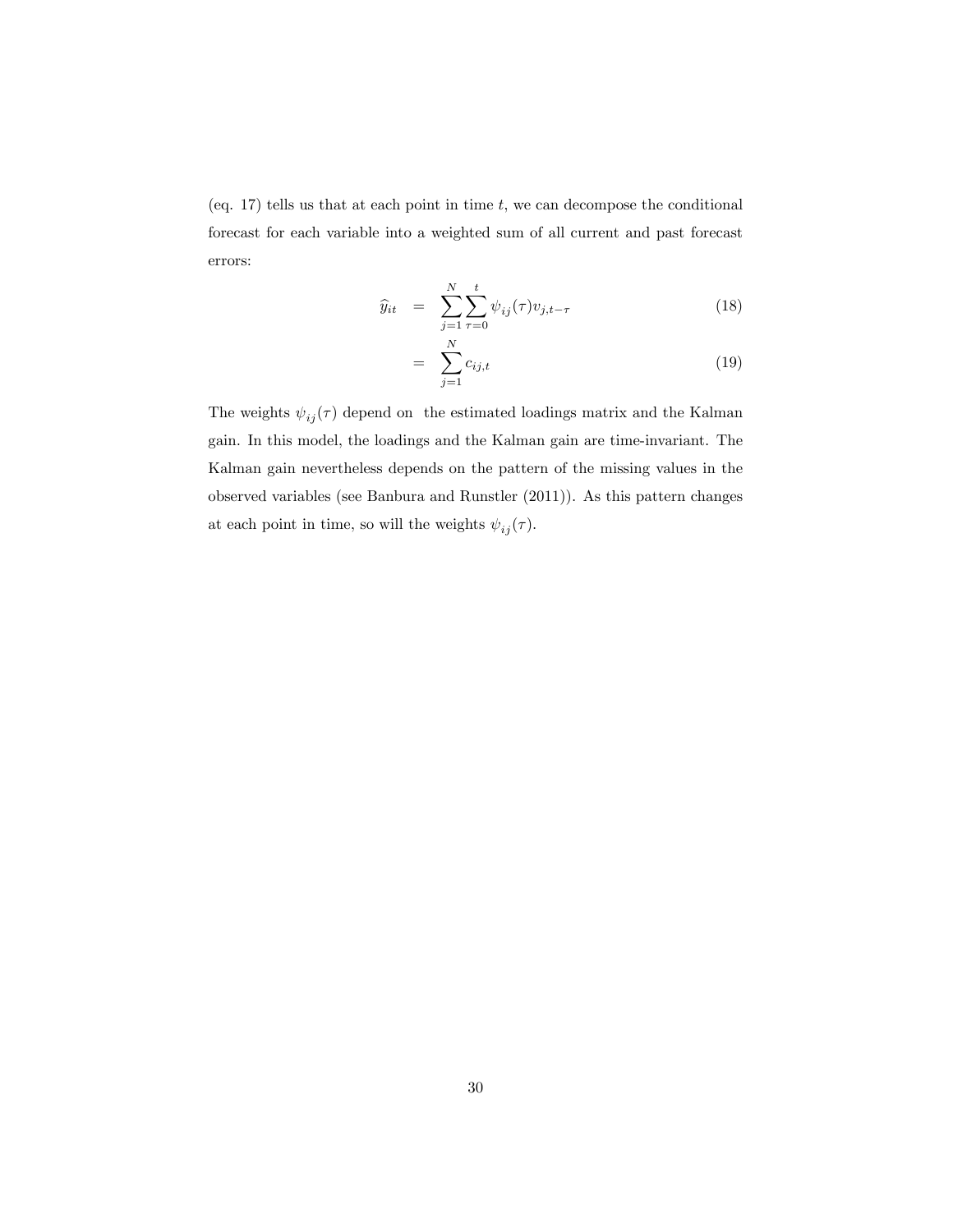| Variable (Source)                                                                                                                                       | $\left(1\right)$ | $\widehat{c}$ |  |
|---------------------------------------------------------------------------------------------------------------------------------------------------------|------------------|---------------|--|
| BE Residential property prices, existing dwellings, whole country, chained index $2005=100$ ( NBB)                                                      | 틥                |               |  |
| BE Residential property prices, existing houses, whole country, chained index 2005=100 (NBB)                                                            | $\frac{1}{2}$    |               |  |
| BE Residential property prices - existing mansions and villas, whole country, index $2005=100$ (NBB)                                                    | $\frac{1}{2}$    |               |  |
| BE Residential property prices - flats, whole country, chained index 2005=100 (NBB)                                                                     | $\frac{1}{2}$    |               |  |
| BE Residential property prices, existing houses, Brussels, chained index 2005=100 (NBB)                                                                 | $\frac{1}{2}$    |               |  |
| BE Residential property prices, existing houses, Flanders, chained index 2005=100 ( NBB)                                                                | $\frac{1}{2}$    |               |  |
| BE Residential property prices, existing houses, Wallonia, chained index 2005=100 (NBB)                                                                 | $\dim$           |               |  |
| BE Gross Domestic Product, Millions of euros, chained, reference year 2009 : NAT. ACC.( Belgostat)                                                      | $\dim$           |               |  |
| , Volumes, Millions of euros, chained, reference year 2009 : NAT. ACC. (Belgostat)<br>BE Private Consumption                                            | $\dim$           |               |  |
| Volumes, Millions of euros, chained, reference year 2009 : NAT. ACC. (Belgostat)<br>BE Business Investment,                                             | $\frac{1}{2}$    |               |  |
| BE Exports, Volumes, Millions of euros, chained, reference year 2009 : NAT. ACC. (Belgostat)                                                            | $\dim$           |               |  |
| BE Imports, Volumes, Millions of euros, chained, reference year 2009 : NAT. ACC. (Belgostat)                                                            | $\frac{1}{2}$    |               |  |
| BE Residential Investment, Volumes, Millions of euros, chained, reference year 2009 : NAT. ACC. (Belgostat)                                             | $\dim$           |               |  |
| -GENERAL INDEX (NCPI) (Belgostat)<br>BE Consumer Price Index                                                                                            | $\frac{1}{2}$    |               |  |
| BE Deflator, Gross Domestic Product, index 2009 = 100, NAT. ACC. ( Belgostat)                                                                           | $\frac{1}{10}$   |               |  |
| BE Deflator, Private Consumption, index 2009 = 100, NAT. ACC. (Belgostat)                                                                               | $\frac{1}{10}$   |               |  |
| amount/total number of loans deflated by BE PCD) (Union Professionnelle du Crédit)<br>BE Mortgage loans (total                                          | $\dim$           |               |  |
| $\operatorname{AWM}$<br>EA GDP (Real) ( $EGB$ /                                                                                                         | $\frac{1}{2}$    |               |  |
| $(\mathrm{Real})$ ( $\mathrm{ECB}$ / $\mathrm{AWM})$<br>EA Private Consumption                                                                          | $\frac{1}{10}$   |               |  |
| EA Government Consumption (Real) (ECB / AWM)                                                                                                            | $\frac{1}{2}$    |               |  |
| EA Gross Investment ( $BCB / AWM$ )                                                                                                                     | $\dim$           |               |  |
| Services (Real) (ECB / AWM)<br>EA Exports of Goods and                                                                                                  | $\frac{1}{2}$    |               |  |
| Services (Real) (ECB / AWM)<br>EA Imports of Goods and                                                                                                  | $\frac{1}{2}$    |               |  |
| / AWM<br>EA GDP Deflator (ECB                                                                                                                           | $\frac{1}{2}$    |               |  |
| / AWM)<br>EA Consumption Deflator (ECB,                                                                                                                 | $\dim$           |               |  |
| EA Unemployment rate (as a pct of labour force) (ECB / AWM)                                                                                             | dlevel           |               |  |
| EA HICP (ECB / $\text{AWM}$ )                                                                                                                           | $\frac{1}{2}$    |               |  |
| EA Short-Term Interest Rate (Nominal) (ECB / AWM)                                                                                                       | dlevel           |               |  |
| BE Long Bond Yield (OLO 10-year                                                                                                                         | dlevel           | ⊂             |  |
| EA Long-Term Interest Rate (ECB                                                                                                                         | dlevel           | ⊂             |  |
| , constructed series based on MIR rates)<br>BE Mortgage Rate (NBB                                                                                       | dlevel           |               |  |
| GER 10-year Zero-Coupon Bond Yield (Bundesbank)                                                                                                         | dlevel           |               |  |
| GER 2-year Zero-Coupon Bond Yield (Bundesbank)                                                                                                          | dlevel           |               |  |
| Bond Yield (Bundesbank)<br>GER 5-year Zero-Coupon                                                                                                       | dlevel           |               |  |
| Note: The table shows the list of variables, their source, the transformations used in column $(1)$ : "dln": change in logs, "level", "change in level" |                  |               |  |
| "EA": Euro Area, "BE": Belgium, "GER": Germany. Column (2) indicates whether a variable is included in the "housing block"                              |                  |               |  |

Table 1: Data and Transformations Table 1: Data and Transformations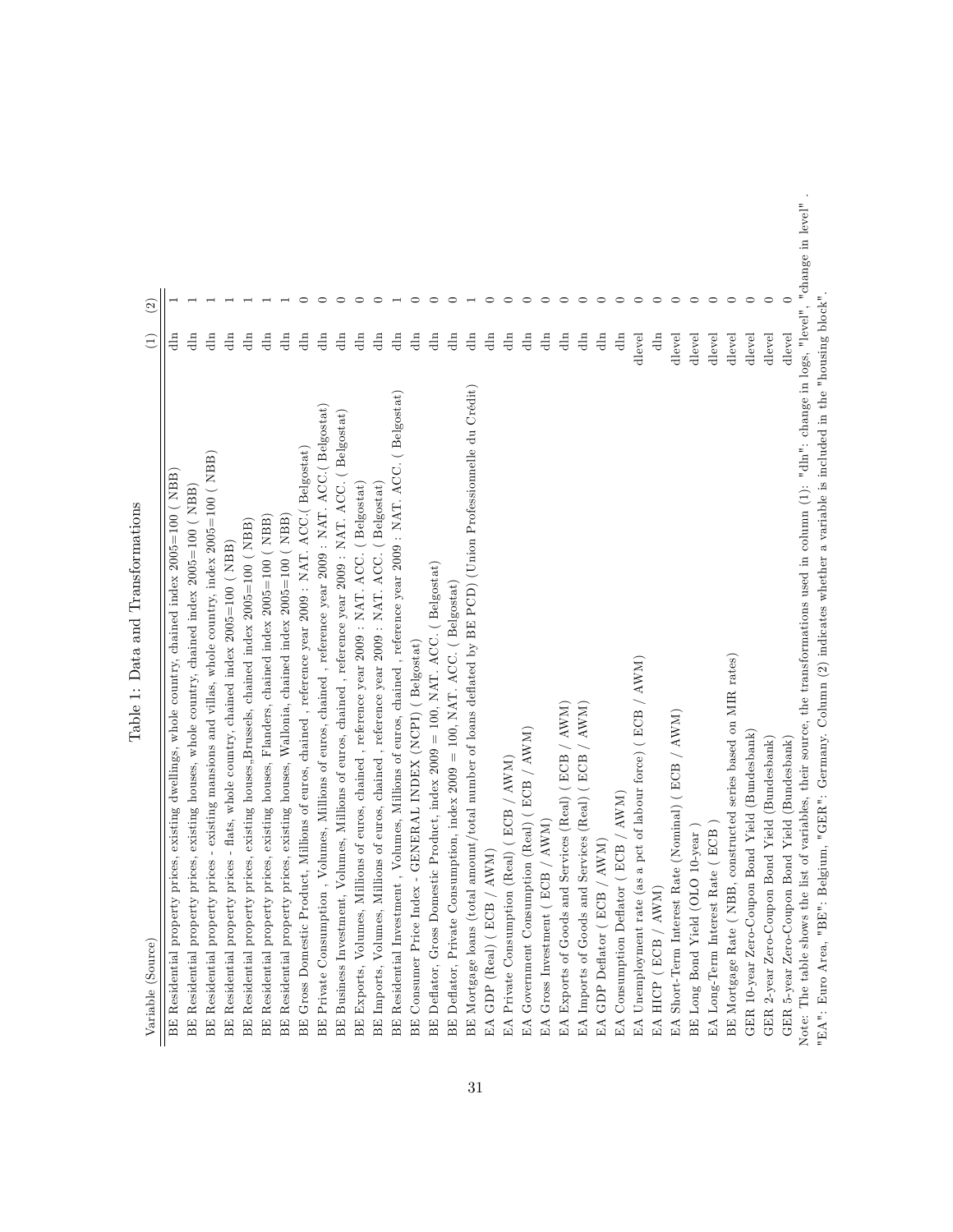Table 2: Ratio of RMSFE for DFM and VAR relative to a random walk with drift benchmark: Unconditional forecasts

|                                     |                | DFM                |       |               | <b>VAR</b>  |       |
|-------------------------------------|----------------|--------------------|-------|---------------|-------------|-------|
|                                     | $h=1$          | $\mathrm{h}\!=\!4$ | $h=8$ | $h = 1$       | $h = 4$     | $h=8$ |
| BE Property Price (Dwellings), real | $0.78***$      | 0.86               | 0.94  | $0.83^{\ast}$ | $0.88^\ast$ | 1.02  |
| BE Prop.P. houses, real             | $0.78***$      | 0.88               | 0.93  |               |             |       |
| BE Prop.P. villas, real             | 1.02           | 1.05               | 1.12  |               |             |       |
| BE Prop.P, flats, real              | $0.92*$        | 0.98               | 1.00  |               |             |       |
| BE Prop. P. houses, Brussels, real  | 0.96           | 0.95               | 0.96  |               |             |       |
| BE Prop. P, houses, Flanders, real  | $0.84***$      | 0.88               | 0.95  |               |             |       |
| BE Prop.P, houses, Wallonia, real   | $0.86**$       | 0.98               | 0.99  |               |             |       |
| BE Real GDP                         | $0.82*$        | 1.01               | 1.02  | 0.89          | 1.00        | 1.19  |
| BE Private consumption              | 1.01           | 1.10               | 1.09  |               |             |       |
| BE Gross fixed capital formation    | $0.93*$        | 0.98               | 0.97  |               |             |       |
| <b>BE</b> Exports                   | $\rm 0.92$     | 1.01               | 0.98  |               |             |       |
| <b>BE</b> Imports                   | 0.90           | 1.02               | 0.98  |               |             |       |
| BE Residential Investment           | $0.98**$       | 1.03               | 1.08  | $0.75*$       | 1.33        | 2.21  |
| BE NICP                             | 1.08           | 1.23               | 1.12  |               |             |       |
| BE Private consumption deflator     | 1.23           | 1.17               | 1.06  | 1.34          | 1.32        | 1.42  |
| BE GDP deflator                     | 1.09           | 1.20               | 1.16  |               |             |       |
| BE Mortgage loans, real             | 6.36           | 6.84               | 6.70  |               |             |       |
| EA Real GDP                         | $0.82*$        | 1.07               | 1.06  |               |             |       |
| <b>EA Private Consumption</b>       | 0.96           | 1.15               | 1.19  |               |             |       |
| EA Gov. Consumption                 | 0.98           | 0.99               | 1.07  |               |             |       |
| EA Gross Investment                 | $0.87*$        | 1.07               | 1.04  |               |             |       |
| EA Exports                          | $0.85*$        | 1.03               | 0.97  |               |             |       |
| EA Imports                          | $0.81***$      | 1.05               | 1.03  |               |             |       |
| EA GDP Deflator                     | $0.60***$      | $0.79***$          | 0.93  |               |             |       |
| <b>EA Consumption Deflator</b>      | $0.66^{***}\,$ | 1.00               | 1.02  |               |             |       |
| EA Unemployment rate                | $0.62***$      | $0.62**$           | 0.60  |               |             |       |
| EA HICP                             | $0.81**$       | $1.05\,$           | 1.10  |               |             |       |
| EA Short-Term IR                    | $0.73*$        | 0.96               | 0.93  | 0.84          | 1.10        | 1.05  |
| BE Long-Term IR                     | 1.00           | 0.97               | 0.96  | 1.02          | 1.15        | 1.15  |
| EA Long-Term IR                     | 1.05           | 0.98               | 0.99  |               |             |       |
| BE Mortgage IR                      | $0.86^\ast$    | 0.92               | 0.92  |               |             |       |
| GER 10-year ZC Bond Yield           | 1.00           | 1.02               | 0.98  |               |             |       |
| GER 5-year ZC Bond Yield            | 0.98           | 1.01               | 0.96  |               |             |       |
| GER 2-year ZC Bond Yield            | 0.92           | 0.98               | 0.95  |               |             |       |

Note: The table reports the ratio of the root mean squared forecast errors (RMSFE) of the DFM and the VAR over the RMSFE of a random walk with drift for each variable. The ratio is reported for unconditional forecasts h=1, 4 and 8 quarters ahead over the period  $2000q1$ -2012q4. A value smaller than one indicates that the RMSFE of that model is lower than the RMSFE of the random walk for that variable. An asterisk  $(*, **, ***)$  denotes that the null of equal forecast accuracy between the model and the random walk is rejected at the 90, 95, 99 percent level correspondingly (Diebold-Mariano test). The transformations of the variables can be found in Table 1.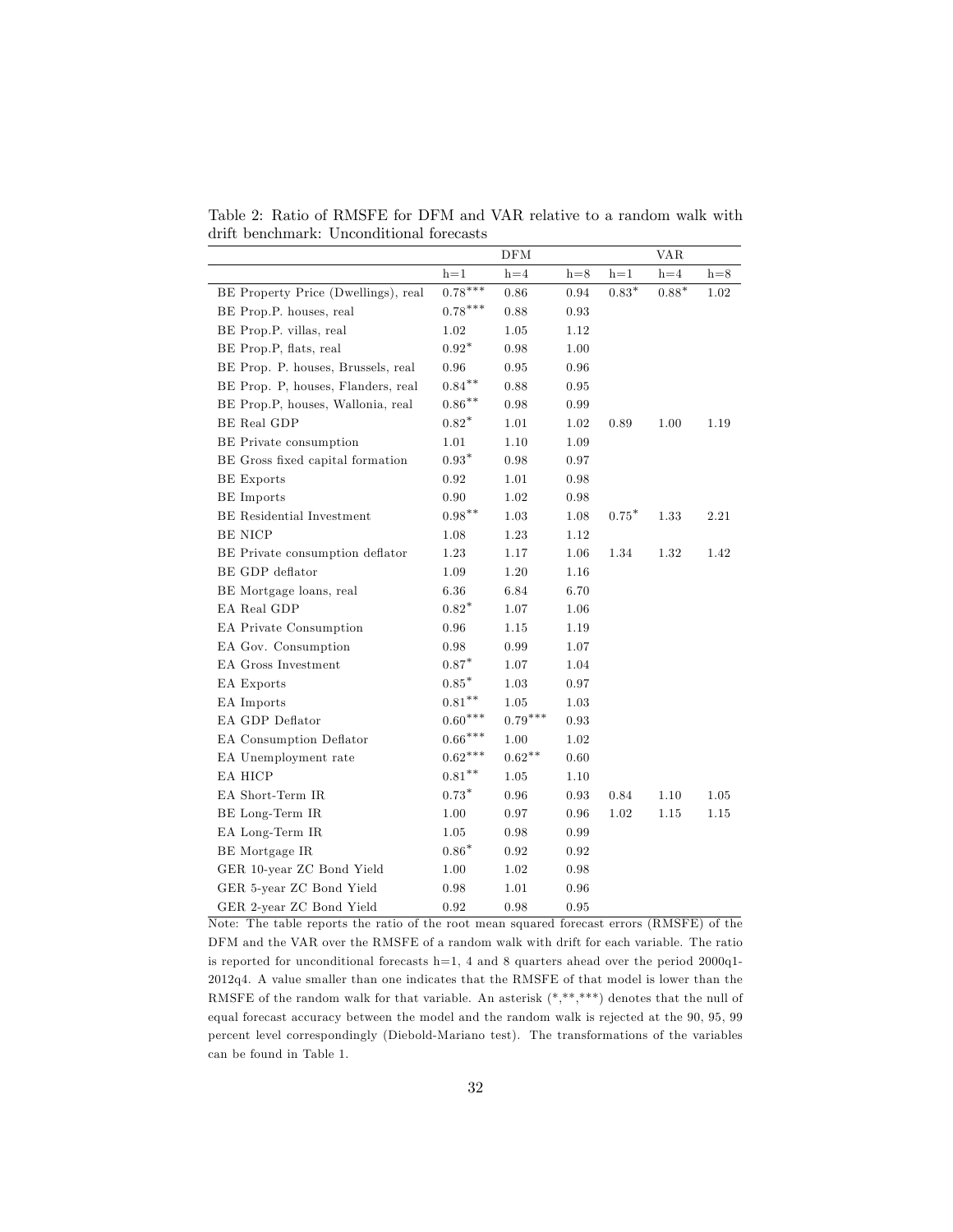|                                           | $h=1$             | $h=4$             | $h=8$     |
|-------------------------------------------|-------------------|-------------------|-----------|
| BE Property Price (Dwellings), real       | 0.99              | $0.84***$         | $0.81*$   |
| BE Prop.P. existing houses, country, real | 1.01              | $0.84***$         | $0.84*$   |
| BE Prop.P. villas, country, real          | 1.02              | $0.91*$           | $0.87***$ |
| BE Prop.P, flats, country, real           | 0.98              | 0.96              | 0.89      |
| BE Prop. P. houses, Brussels, real        | 0.99              | 0.99              | 0.98      |
| BE Prop. P, houses, Flanders, real        | 1.00              | $0.90^\ast$       | $0.87*$   |
| BE Prop.P, houses, Wallonia, real         | 1.01              | $0.89**$          | $0.89*$   |
| <b>BE Real GDP</b>                        | $0.69***$         | $0.56***$         | $0.51***$ |
| BE Private consumption                    | $0.87***$         | $0.79***$         | $0.76***$ |
| BE Gross fixed capital formation          | $0.94***$         | $0.88***$         | $0.84***$ |
| <b>BE</b> Exports                         | $0.87***$         | $0.79^{\ast\ast}$ | $0.77***$ |
| <b>BE</b> Imports                         | $0.84***$         | $0.75***$         | $0.72***$ |
| BE Residential Investment                 | 0.99              | $0.83***$         | $0.74***$ |
| <b>BE NICP</b>                            | 0.90              | $0.83***$         | $0.87**$  |
| BE Private consumption deflator           | $0.84***$         | $0.82***$         | $0.89***$ |
| BE GDP deflator                           | 0.91              | $0.85***$         | $0.85***$ |
| BE Mortgage loans, real                   | $0.90***$         | $0.83***$         | $0.81***$ |
| EA Real GDP                               | $0.78***$         | $0.65***$         | $0.62***$ |
| EA Private Consumption                    | $0.91***$         | $0.80***$         | $0.76***$ |
| EA Gov. Consumption                       | 1.01              | 1.01              | 0.97      |
| <b>EA Gross Investment</b>                | $0.90***$         | $0.79^{\ast\ast}$ | $0.76***$ |
| EA Exports                                | $0.85^{\ast\ast}$ | $0.76***$         | $0.74***$ |
| EA Imports                                | $0.87**$          | $0.72***$         | $0.67***$ |
| EA GDP Deflator                           | 1.01              | 0.93              | 0.88      |
| EA Consumption Deflator                   | 0.92              | $0.79***$         | $0.79*$   |
| EA Unemployment rate                      | $0.95***$         | $0.96^{\ast\ast}$ | $0.94***$ |
| EA HICP                                   | 0.88              | $0.79^{\ast\ast}$ | $0.74*$   |
| EA Short-Term IR                          | $0.91^{\ast}$     | $0.65^{\ast}$     | $0.64*$   |
| BE Long-Term IR                           | $0.62***$         | $0.58***$         | $0.56***$ |
| EA Long-Term IR                           | $0.62***$         | $0.59***$         | $0.55***$ |
| BE Mortgage IR                            | 1.26              | $1.25\,$          | 1.20      |
| GER 10-year ZC Bond Yield                 | $0.76***$         | $0.74***$         | $0.71***$ |
| GER 5-year ZC Bond Yield                  | $0.75***$         | $0.71***$         | $0.69***$ |
| GER 2-year ZC Bond Yield                  | $0.76***$         | $0.70***$         | $0.68***$ |

Table 3: Ratio of RMSFE for conditional relative to unconditional forecast.

Note: The table reports the ratio of the root mean squared forecast errors (RMSFE) of the DFM for a forecast conditional on EA Short interest rate, BE long yield, BE GDP, BE PCD inflation and BE mortgage loans deflated by PCD and an unconditional forecast. The ratio is reported for forecasts h=1, 4 and 8 quarters ahead over the period 2000q1-2012q4. A value smaller than one indicates that the RMSFE of the conditional forecast is lower than the RMSFE of the unconditional forecast for that variable. Asterisks  $(***, **, *)$  denote that the null of equal forecast accuracy is rejected at the 99, 95, and 90 percent level (Diebold-Mariano test). The transformations of the variables can be found in Table 1.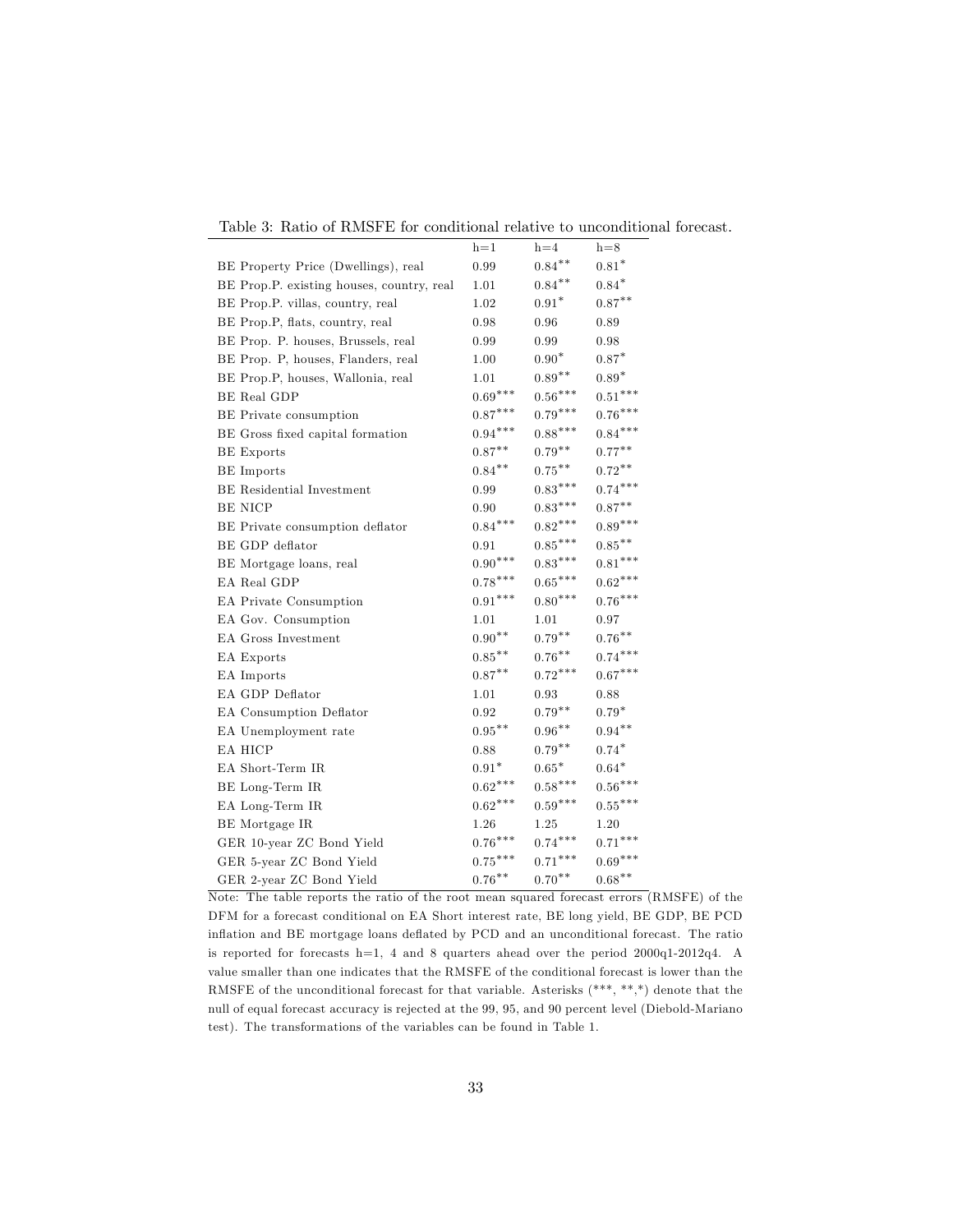| Table 4: Forecasting exercise for BE Residential property price (Dwellings Index)                                                                          |        |        |        |         |         |         |         |         |         |         |         |         |
|------------------------------------------------------------------------------------------------------------------------------------------------------------|--------|--------|--------|---------|---------|---------|---------|---------|---------|---------|---------|---------|
|                                                                                                                                                            | 2007q1 | 2007q2 | 2007q3 | 2007q4  | 2008q1  | 2008q2  | 2008q3  | 2008q4  | 2009q1  | 2009q2  | 2009q3  | 2009q4  |
| $(1)$ Forecast $2007$                                                                                                                                      | 0.34   | 0.89   | 0.35   | 0.24    | 0.43    | 0.19    | 0.20    | 0.38    | 0.29    | 0.42    | 0.45    | 0.46    |
| $(2)$ Forecast $2008$                                                                                                                                      |        |        |        |         | 0.69    | 0.64    | $-0.35$ | $-0.08$ | $-0.64$ | $-0.41$ | $-0.18$ | $-0.17$ |
| (3) Data deflated by Autumn 2008                                                                                                                           | 3.37   | 1.90   | 2.30   | $-0.53$ |         |         |         |         |         |         |         |         |
| scenario for BE_PCD inflation                                                                                                                              |        |        |        |         |         |         |         |         |         |         |         |         |
| $(3)$ Data deflated by BE PCD inflation (data)                                                                                                             | 2.50   | 1.27   | 1.60   | $-0.83$ | 0.58    | 18.0    | $-0.36$ | 0.06    | $-0.15$ | $-0.41$ | 0.91    | 1.46    |
| Decomposition of Total Update (10):                                                                                                                        |        |        |        |         |         |         |         |         |         |         |         |         |
| $(4)$ EA Short-term IR                                                                                                                                     |        |        |        |         | $-0.09$ | 0.06    | 0.05    | $-0.09$ | $-0.26$ | $-0.12$ | 0.00    | 0.13    |
| $(5)$ BE Long-term IR                                                                                                                                      |        |        |        |         | $-0.05$ | $-0.07$ | $-0.11$ | $-0.08$ | $-0.12$ | $-0.10$ | $-0.15$ | $-0.26$ |
| $(6)$ BE GDP                                                                                                                                               |        |        |        |         | 0.14    | 0.02    | 0.03    | $-0.28$ | $-0.31$ | $-0.25$ | $-0.26$ | 0.27    |
| $(7)$ BE $PCD$                                                                                                                                             |        |        |        |         | $-0.03$ | $-0.03$ | 0.12    | $-0.01$ | $-0.05$ | $-0.02$ | $-0.13$ | 0.02    |
| (8) BE Mortgage loans, real                                                                                                                                |        |        |        |         | $-0.31$ | 0.09    | $-0.48$ | $-0.22$ | $-0.19$ | $-0.29$ | $-0.16$ | $-0.17$ |
| (9) BE Prop. Price (Dwellings), real                                                                                                                       |        |        |        |         | 0.61    | 0.37    | $-0.15$ | 0.22    | 0.00    | $-0.05$ | 0.06    | 0.05    |
| (10) Total update = sum $(4)$ to $(9)$                                                                                                                     |        |        |        |         | 0.27    | 0.44    | $-0.55$ | $-0.46$ | $-0.94$ | $-0.84$ | $-0.63$ | $-0.63$ |
| Note: The table reports the results from the forecasting exercise in section 3.4 of the paper. $"(1)$ Forecast 2007" is the forecast of the BE residential |        |        |        |         |         |         |         |         |         |         |         |         |
| property price index in real terms obtained by conditioning on the 2007 Autumn scenario for the EA short-term IR, BE long-term IR, BE GDP, BE              |        |        |        |         |         |         |         |         |         |         |         |         |
| PCD and data up to 2007q3 for BE mortgage loans, real. $"$ (2) Forecast 2008" is the forecast of the BE residential property price index in real terms     |        |        |        |         |         |         |         |         |         |         |         |         |
| obtained by conditioning on the 2008 Autumn scenario for the EA short-term IR, BE long-term IR, BE GDP, BE PCD, data up to 2008q3 for BE                   |        |        |        |         |         |         |         |         |         |         |         |         |
| mortgage loans, real and data up to 2007q4 for the BE residential property price index deflated by the Autumn 2008 scenario for BE PCD inflation           |        |        |        |         |         |         |         |         |         |         |         |         |

(3) "Data deflated (...) inflation"). (3) Data deflated by  $BE\_PCD$  inflation (data) " is the final real Property price index deflated by the final data on BE PCD ináation. The second part of the table reports the components of the total forecast update (10) which equals to the sum of (4) to (9).

(3) "Data deflated (...) inflation"). (3') Data deflated by  $BE$  PCD inflation (data) " is the final real Property price index deflated by the final data on BE PCD inflation. The second part of the table reports the compon

Note also that Forecast 2008=Forecast 2007+Total update. For details on the decomposition, see Technical Appendix.

Note also that Forecast 2008=Forecast 2007+Total update. For details on the decomposition, see Technical Appendix.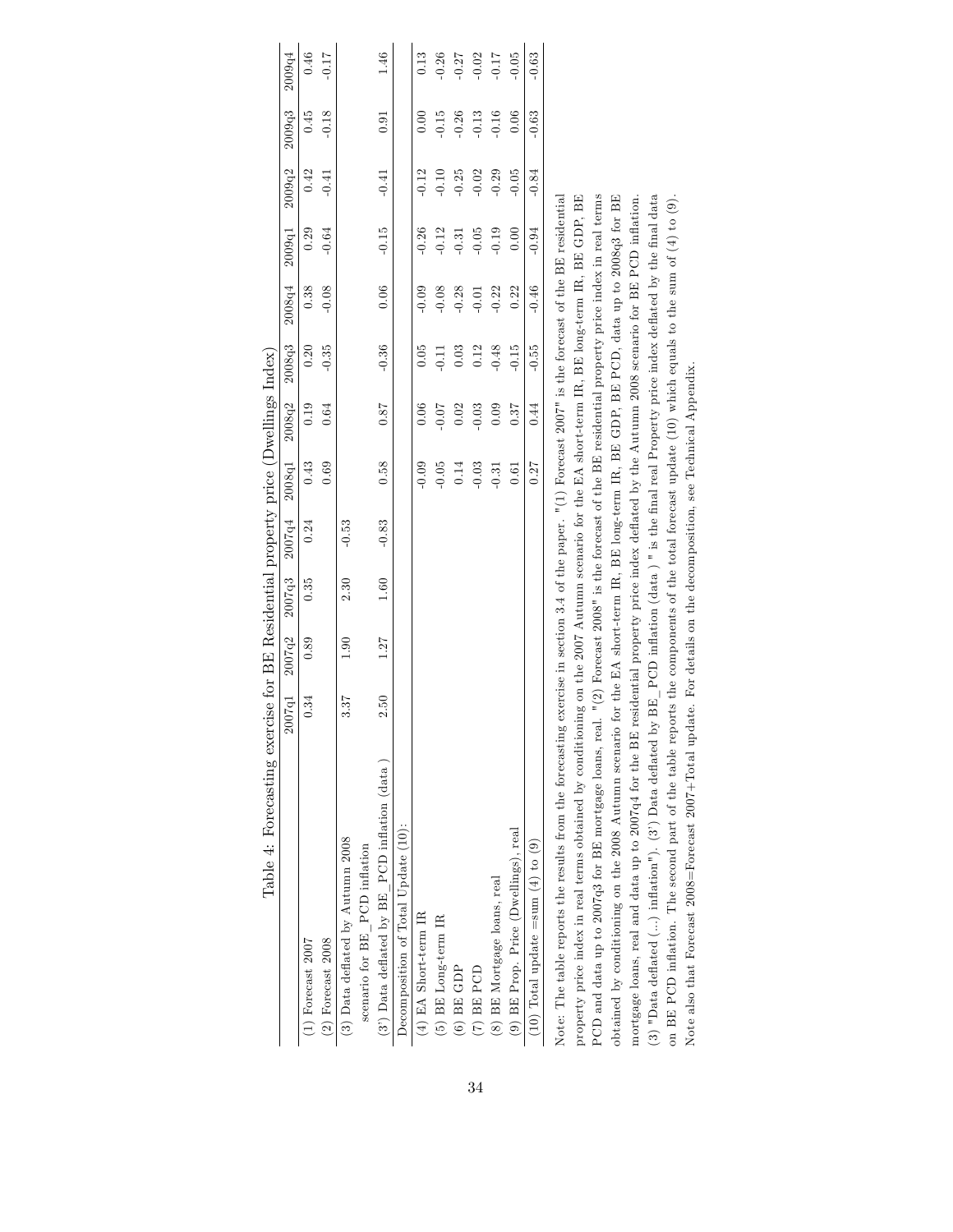

Figure 1: The diagram depicts the structure of the information set used for the recursive (expanding window) unconditional (left-hand side figure) and conditional (right-hand side figure) forecast evaluation exercise. Forecast errors are computed over the period 2000q1-2012q4 recursively. For the first iteration ("iter=1"), an initial sample using data from  $t=1970q1,...$ , 1999q4 is used to estimate the model and h-step (1-quarter, 4-quarter and 8-quarter) ahead out of sample forecasts are produced. For the next iteration ("iter= $2"$ ), the sample is increased by one quarter, the models are re-estimated, and h-step ahead forecasts are produced starting one quarter later. The bars indicate the information set used for estimation and forecasting at each iteration. Blue indicates the information set used for estimation, which contains ALL the variables listed in Table 1, as published by 2013q3. Grey indicates the information set used for conditional forecasting and contains ONLY the following variables: the EA policy interest rate, the BE OLO 10-year bond yield, the BE Private Consumption ináation (BE PCD), the BE GDP and the BE mortgage loan amount deflated by BE PCD inflation. The diagram also depicts the dates of the forecasts. A cross "x" sign indicates an unconditional forecast (in the sense of absence of information regarding the evolution of any of the variables over the forecasting horizon). A plus "+" sign indicates a conditional forecast (using information over the forecasting horizon for the Öve conditioning variables ONLY). Note that both unconditional and conditional forecasts for house prices are out-of-sample since house prices are not part of the conditioning information set.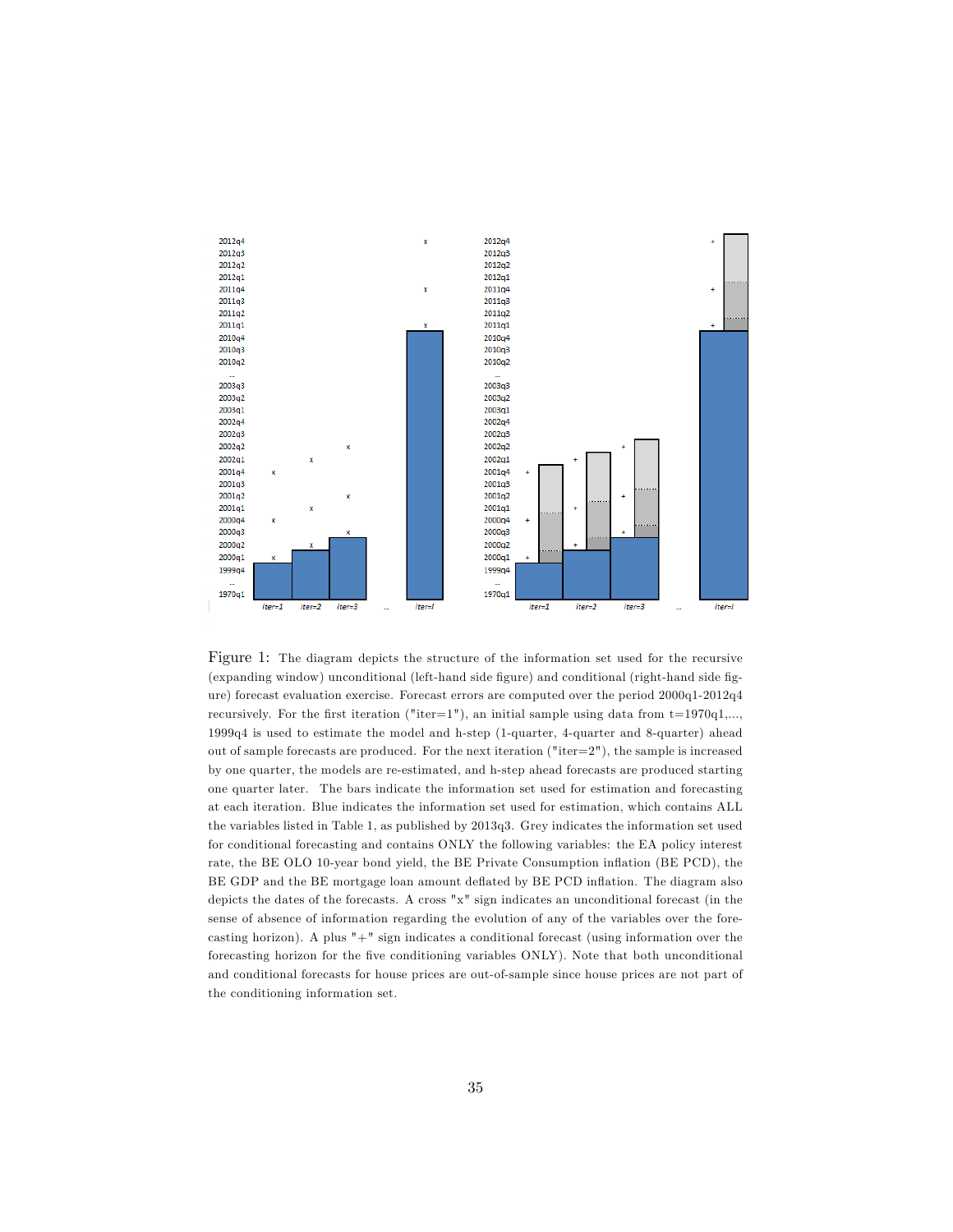

Figure 2: The diagram shows the structure of the conditioning information used to compute the residential property price forecast in September 2007 (left-hand side) and in September 2008 (right-hand side). The vertical axis depicts the reference period of the conditioning variables over the forecast horizon which is shown in light red. The horizontal axis is split in two. The left hand side represents the information for the conditioning variables used in September 2007. The right-hand side represents the information used in September 2008. In both cases, the model is estimated with data over 1970q1-2006q4. Up to 2006q4 the conditioning data set contains final data for ALL variables (see Table 1) (dark blue in the figure). Darker grey (or green) indicates final data as released in 2007q3 (or in 2008q3). Lighter grey or green indicates a scenario : "Autumn 2007" scenario for the forecasting exercise in 2007q3 and "Autumn 2008" scenario for the forecasting exercise in 2008q3. The bright red square highlights when the forecasting exercise for the residential property price is performed. No information over the forecast horizon is available for any of the house prices in 2007q3. In 2008q3 the red square is above the dark green bar for the residential property price index because of a 6-month publication lag.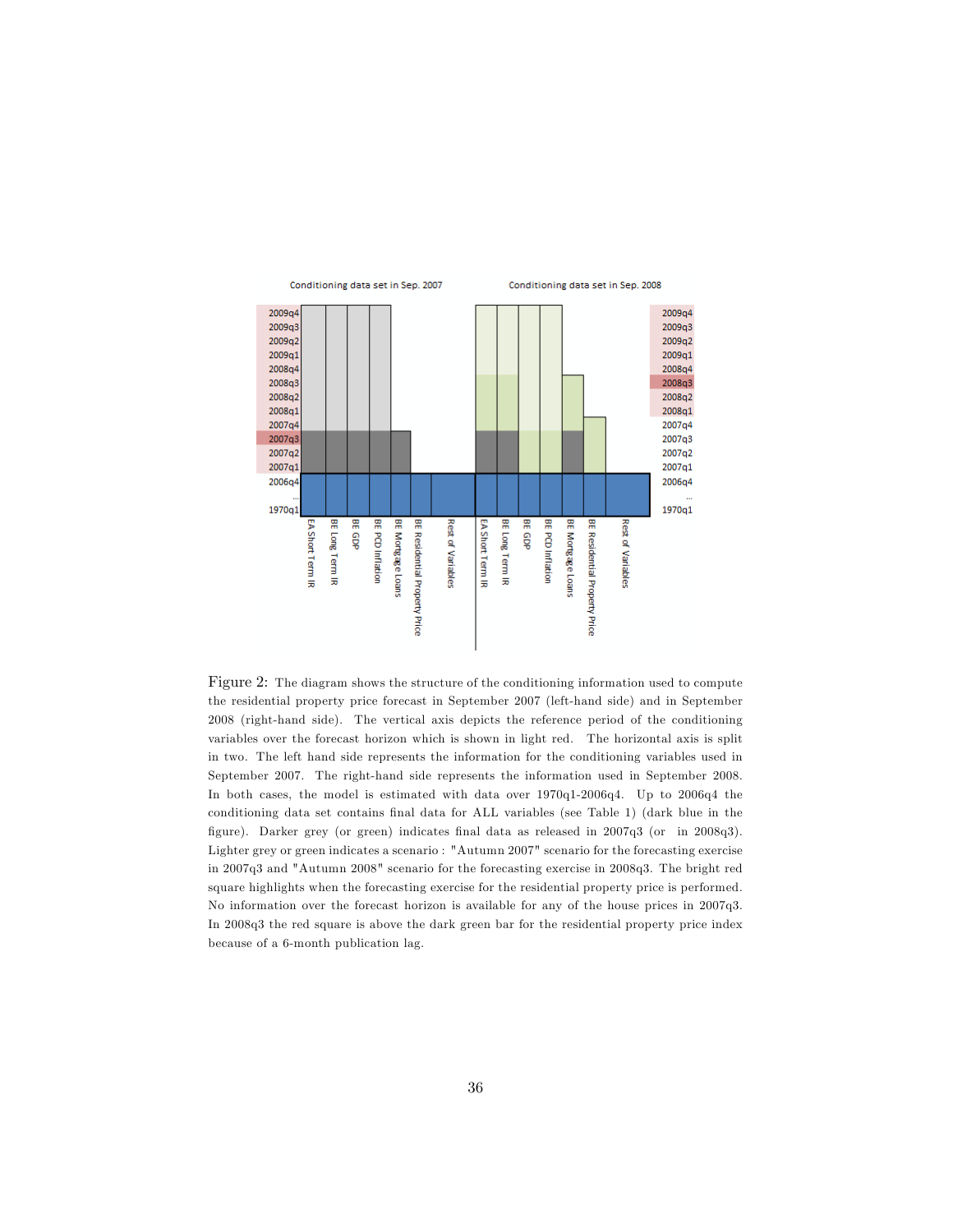

Figure 3: Out-of-sample one-quarter ahead forecasts (1). Data (black dash-dotted line), conditional forecast (blue dashed line), unconditional forecast (red dotted line) Forecasts are out-of sample and obtained by iteration over an evaluation period 2000q1-2012q4. Conditioning variables are BE GDP, EA Short Interest Rate, BE Long Interest Rate, BE P.Consumption Deflator (PCD) and BE Mortgage Loan Amount deflated by PCD. All variables are shown in quarterly growth rates  $(\%)$  (y-axis) except for interest rates which are shown in differences of levels (y-axis) . For details see Table 1.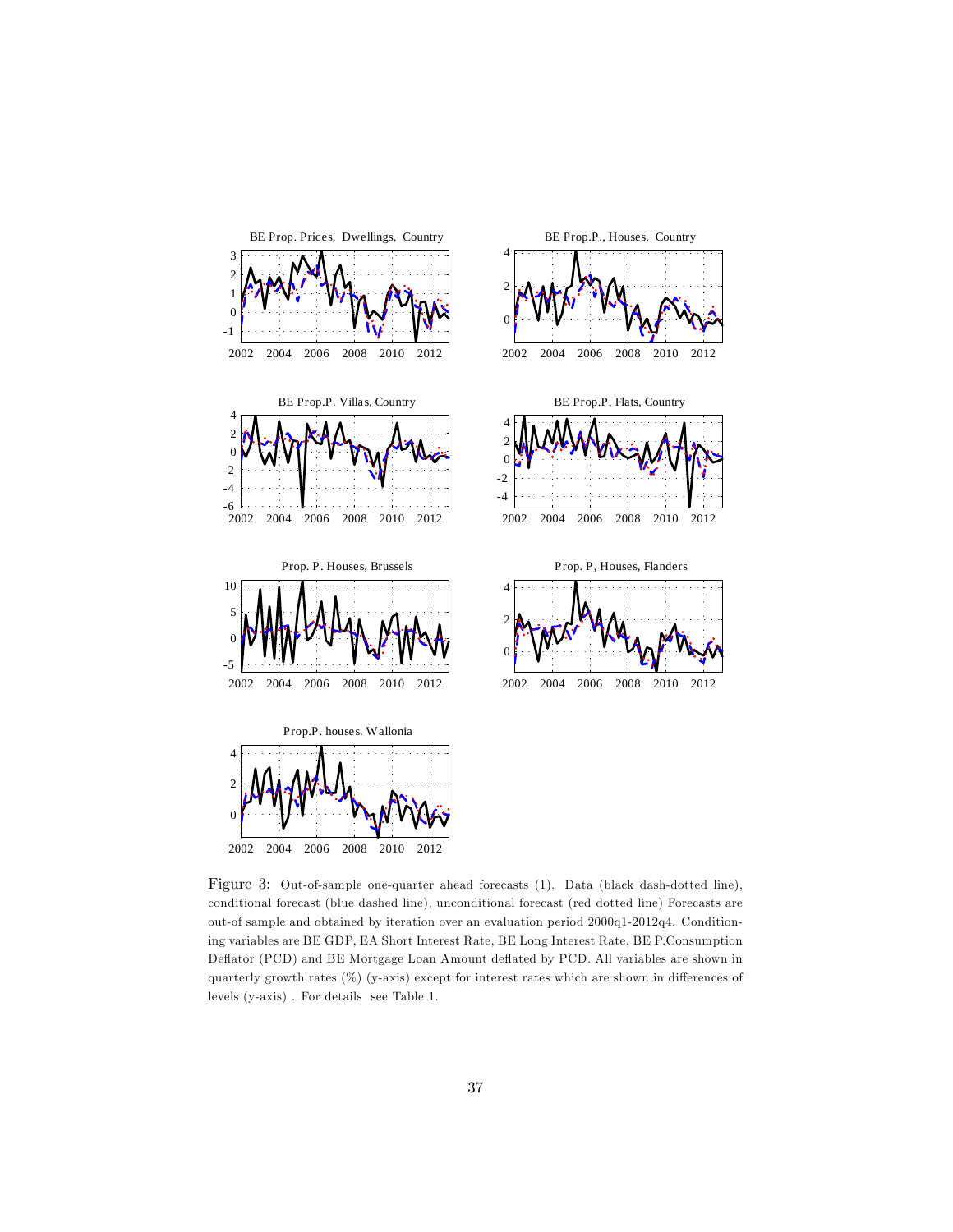

Figure 4: Out-of-sample 4-quarter ahead forecasts (2). Data (black dash-dotted line), conditional forecast (blue dashed line), unconditional forecast (red dotted line) Forecasts are out-of sample and obtained by iteration over an evaluation period 2000q1-2012q4. Conditioning variables are BE GDP, EA Short Interest Rate, BE Long-Term Interest Rate, BE Private Consumption Deáator (PCD) and BE Mortgage Loan Amount deáated by PCD. All variables are shown in quarterly growth rates (%) except for interest rates (y-axis) which are shown in differences of levels (y-axis). For details see Table 1.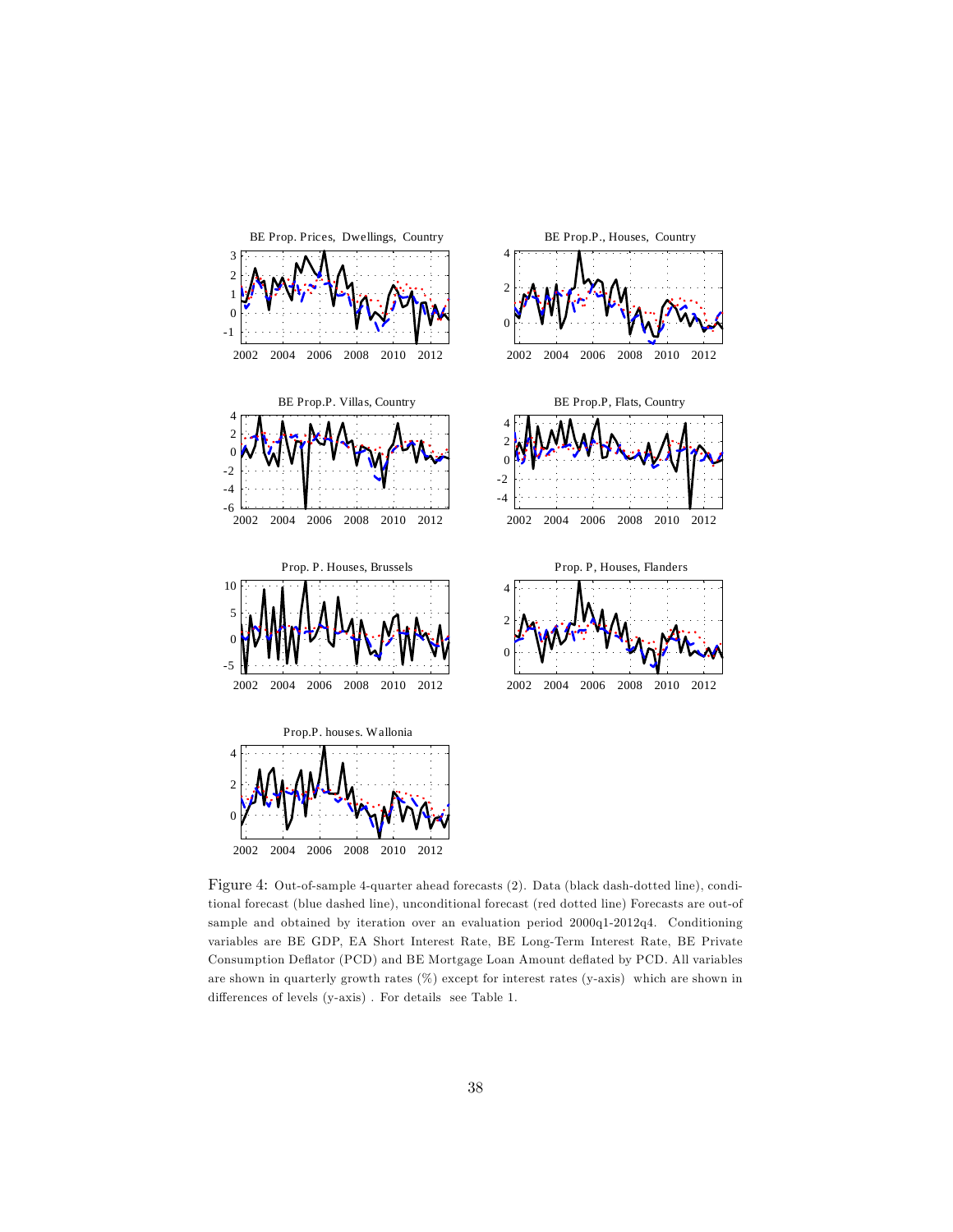

Figure 5: Out-of-sample 1-quarter ahead forecasts (3) . Data (black dash-dotted line), conditional forecast (blue dashed line), unconditional forecast (red dotted line) Forecasts are out-of sample and obtained by iteration over an evaluation period 2000q1-2012q4. Conditioning variables are BE GDP, EA Short Interest Rate, BE Long Interest Rate, BE P.Consumption Deflator (PCD) and BE Mortgage Loan Amount deflated by PCD. All variables are shown in quarterly growth rates  $(\%)$  (y-axis) except for interest rates which are shown in differences of levels (y-axis) . For details see Table 1.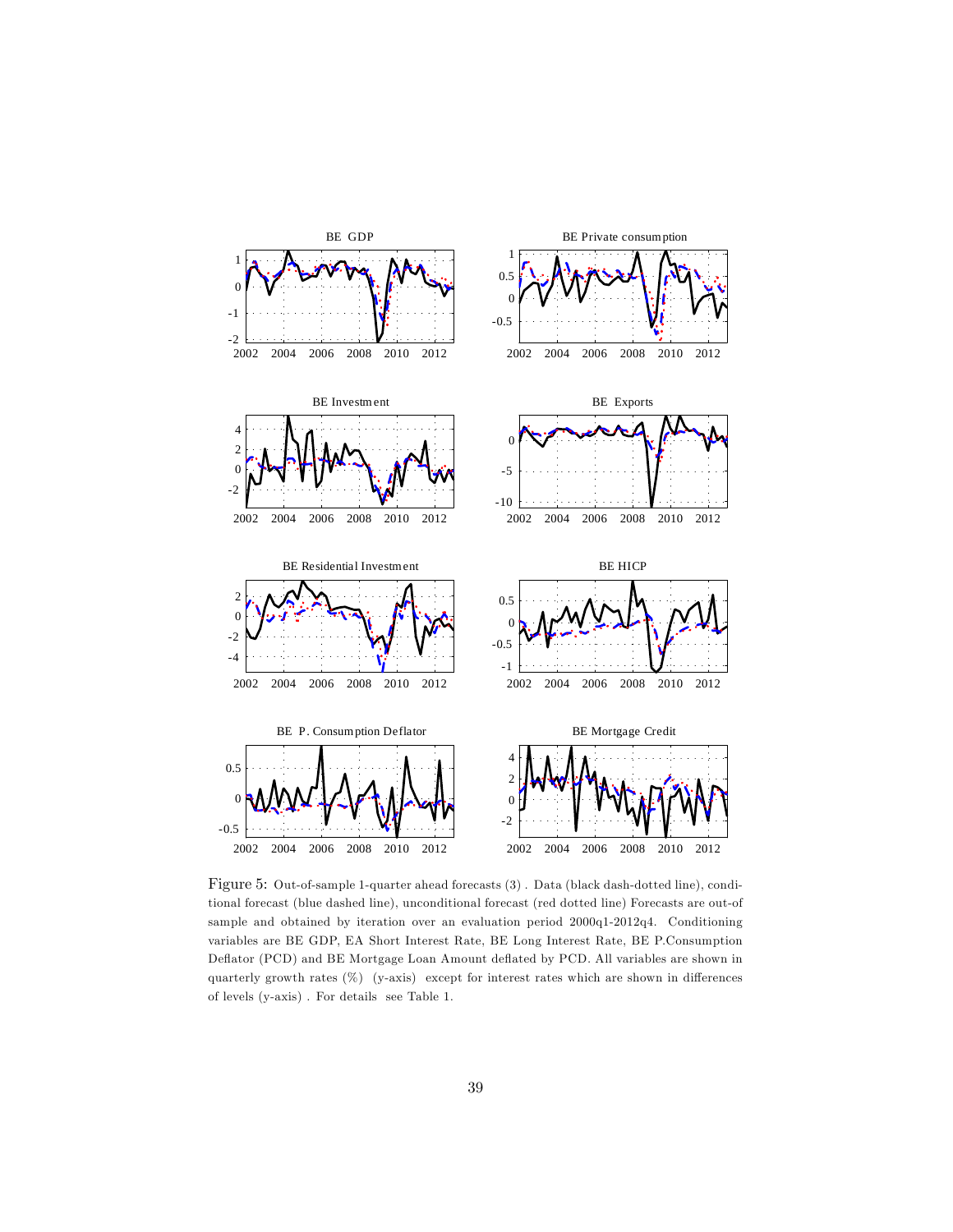

Figure 6: Out-of-sample 4 quarter-ahead forecasts (4). Data (black dash-dotted line), conditional forecast (blue dashed line), unconditional forecast (red dotted line) Forecasts are out-of sample and obtained by iteration over an evaluation period 2000q1-2012q4. Conditioning variables are BE GDP, EA Short Interest Rate, BE Long Interest Rate, BE P.Consumption Deflator (PCD) and BE Mortgage Loan Amount deflated by PCD. All variables are shown in quarterly growth rates  $(\%)$  (y-axis) except for interest rates which are shown in differences of levels (y-axis) . For details see Table 1.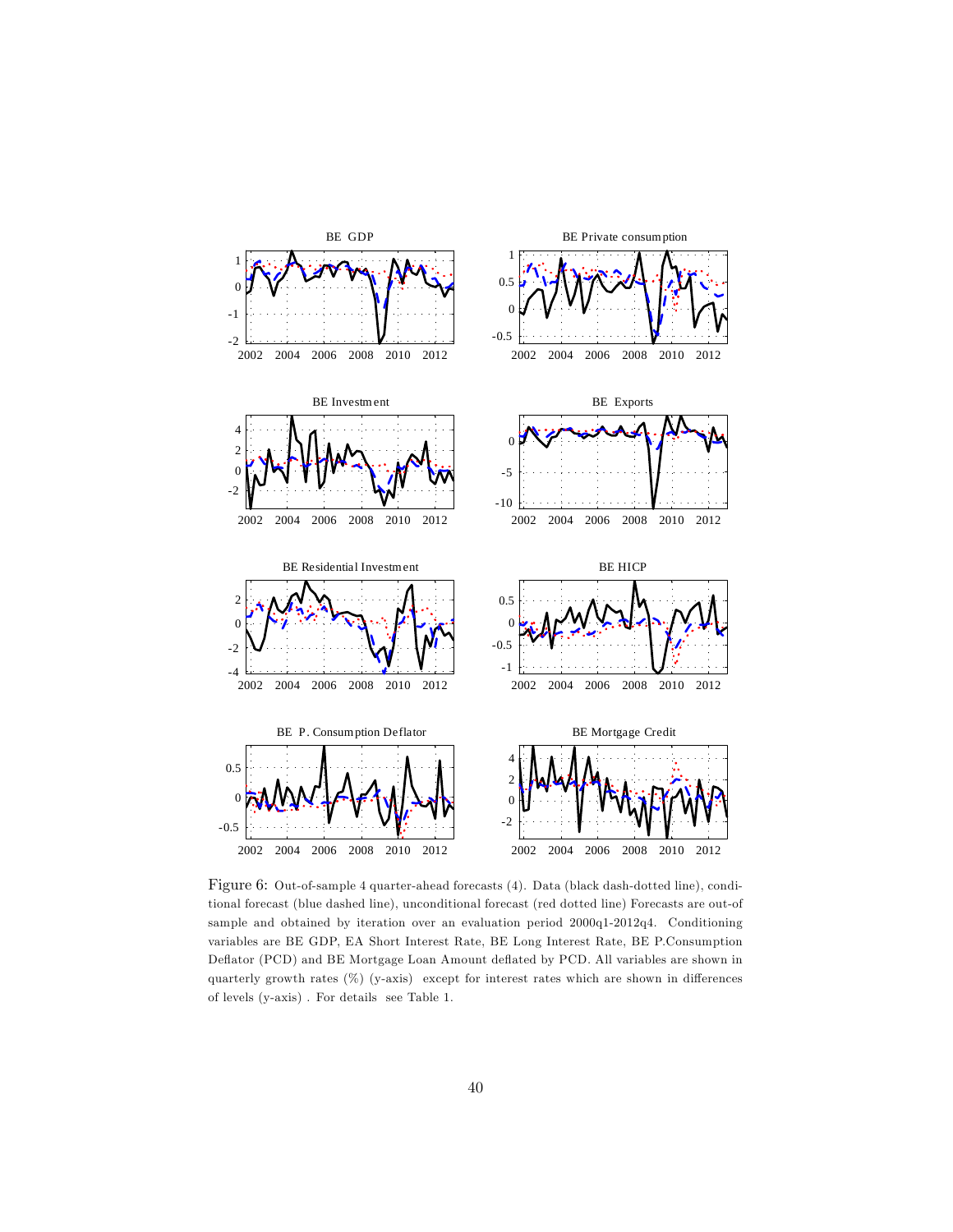

Figure 7: Out-of-sample 1-step ahead forecasts (5). Data (black dash-dotted line), conditional forecast (blue dashed line), unconditional forecast (red dotted line) Forecasts are out-of sample and obtained by iteration over an evaluation period 2000q1-2012q4. Conditioning variables are BE GDP, EA Short Interest Rate, BE Long Interest Rate, BE P.Consumption Deflator (PCD) and BE Mortgage Loans deflated by PCD. All variables are shown in quarterly growth rates  $(\%)$  (y-axis) except for interest rates which are shown in differences of levels (y-axis) . For details see Table 1.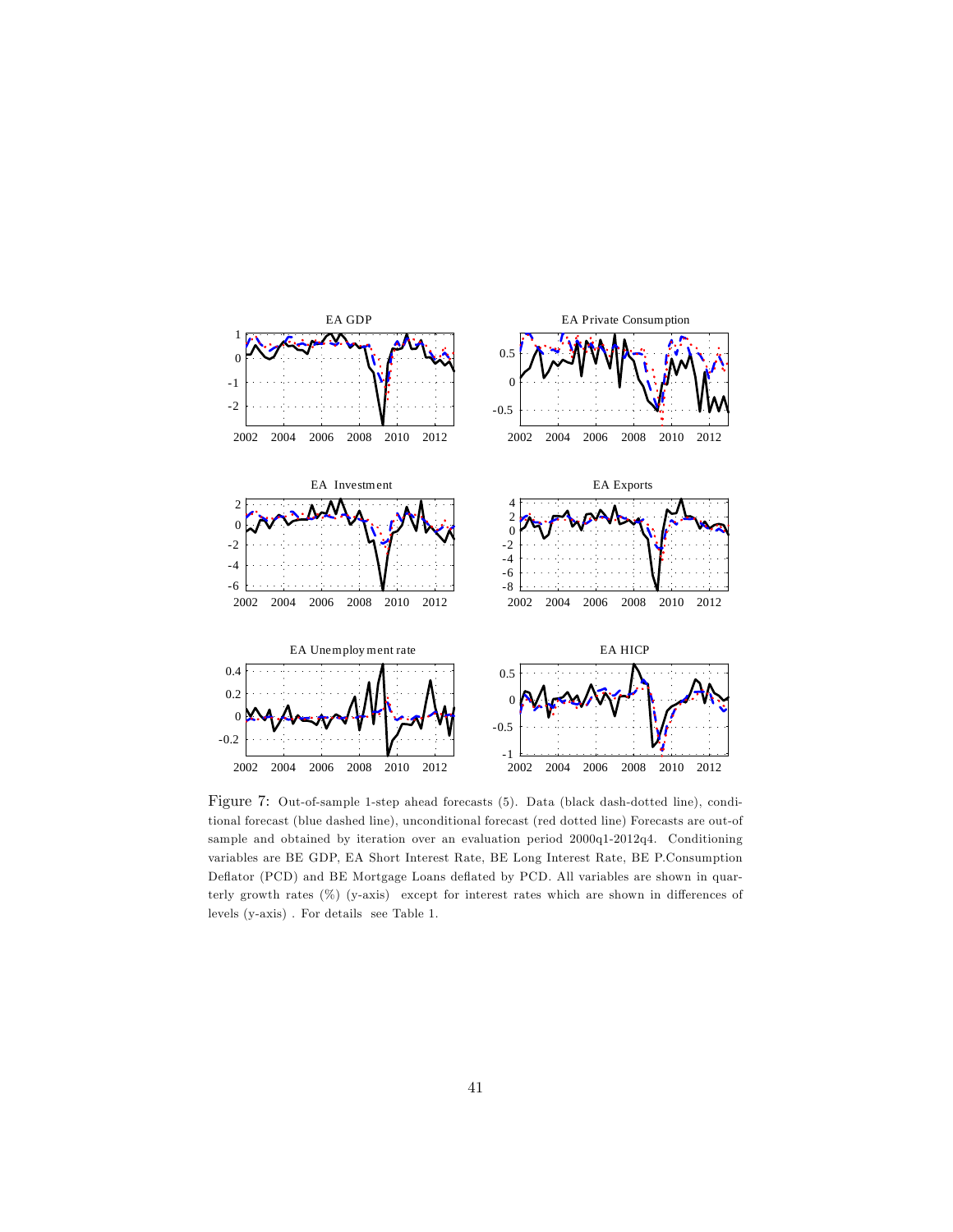

Figure 8: Out-of-sample 4-step ahead forecasts (6). Data (black dash-dotted line), conditional forecast (blue dashed line), unconditional forecast (red dotted line) Forecasts are out-of sample and obtained by iteration over an evaluation period 2002q1-2012q4. Conditioning variables are BE GDP, EA Short Interest Rate, BE Long Interest Rate, BE P.Consumption Deflator (PCD) and BE Mortgage Loans deflated by PCD. All variables are shown in quarterly growth rates  $(\%)$  (y-axis) except for interest rates which are shown in differences of levels (y-axis) . For details see Table 1.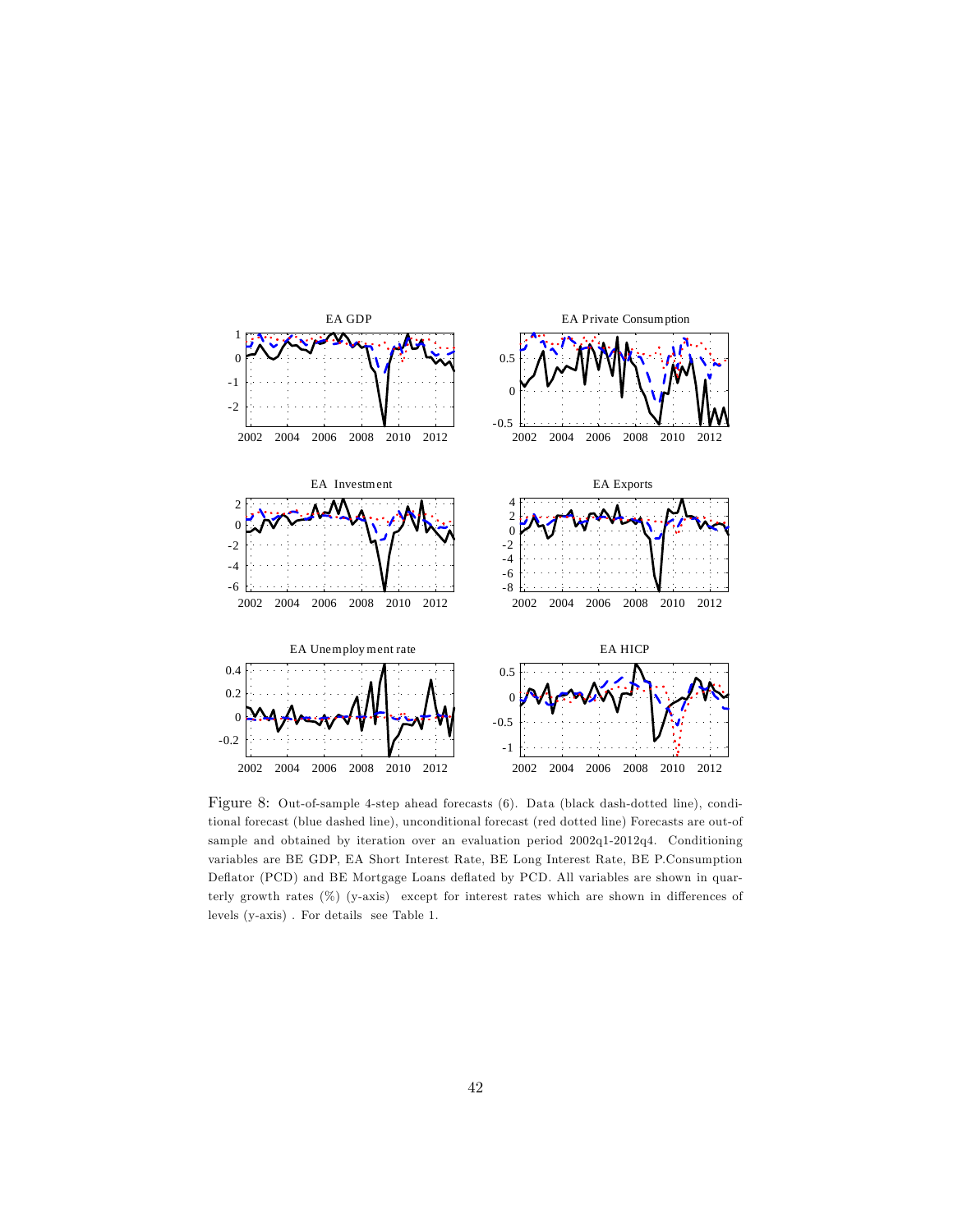

Figure 9: Out-of-sample 1-step ahead forecasts (7). Data (black dash-dotted line), conditional forecast (blue dashed line), unconditional forecast (red dotted line) Forecasts are out-of sample and obtained by iteration over an evaluation period 2000q1-2012q4. Conditioning variables are BE GDP, EA Short Interest Rate, BE Long Interest Rate, BE P.Consumption Deflator (PCD) and BE Mortgage Loans deflated by PCD. All variables are shown in quarterly growth rates  $(\%)$  (y-axis) except for interest rates which are shown in differences of levels (y-axis) . For details see Table 1.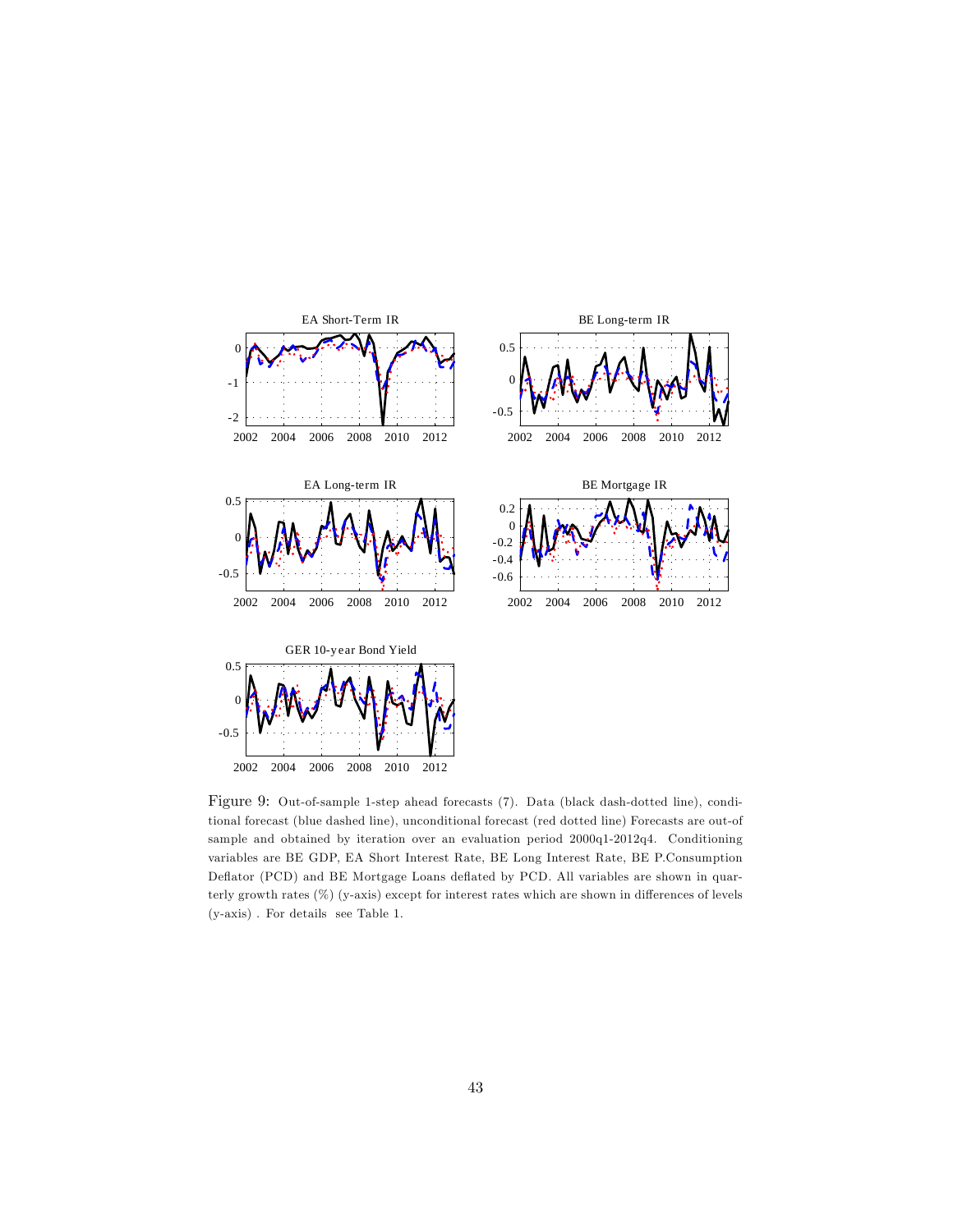

Figure 10: Out-of-sample 4-step ahead forecasts (8). Data (black dash-dotted line), conditional forecast (blue dashed line), unconditional forecast (red dotted line) Forecasts are out-of sample and obtained by iteration over an evaluation period 2000q1-2012q4. Conditioning variables are BE GDP, EA Short Interest Rate, BE Long Interest Rate, BE P.Consumption Deflator (PCD) and BE Mortgage Loan Amount deflated by PCD. All variables are shown in quarterly growth rates  $(\%)$  (y-axis) except for interest rates which are shown in differences of levels (y-axis) . For details see Table 1.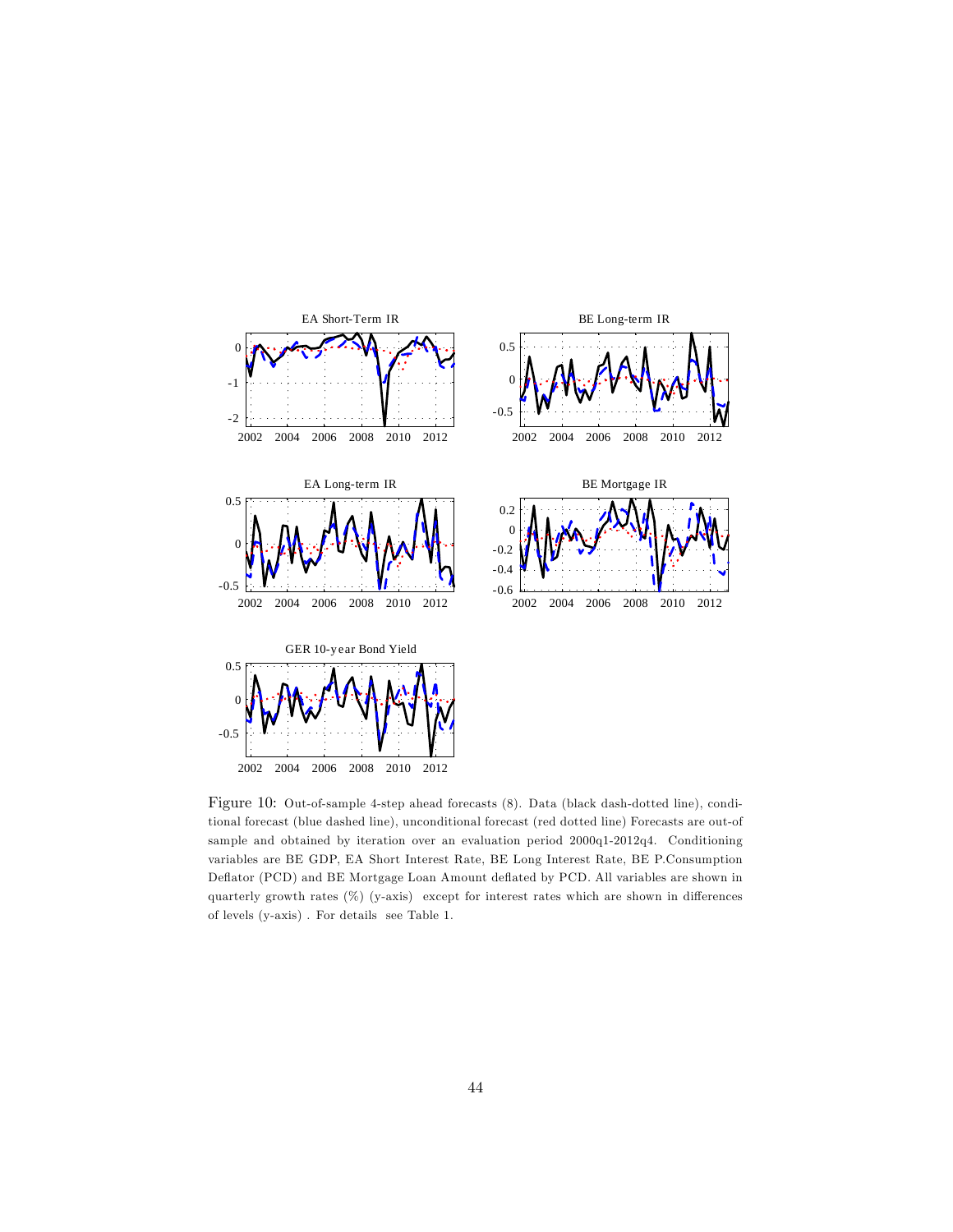

# Residential Property Price (% QoQ)

Figure 11: Forecasting exercise (for details see section 3.4): Decomposition of the change in the conditional forecast of the BE Residential Property Price index (Dwellings). For details see Table 4. Data refers to line  $(3')$  in Table 4.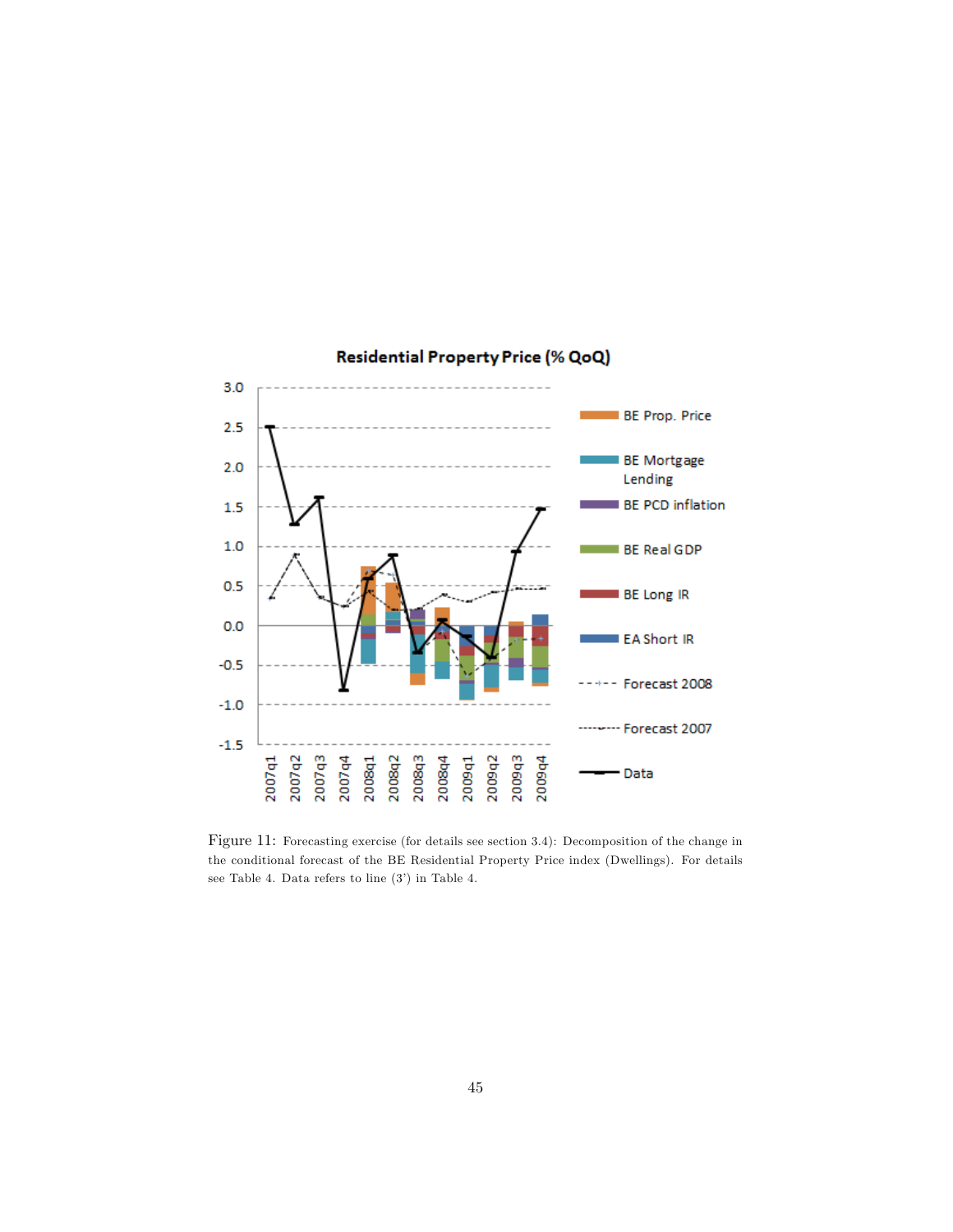

Figure 12: Weights  $\psi_{ij}$  for current and past innovations (see equation (20)) for the forecast of BE residential property price index in 2008q1 and 2009q1. Blue line: EA Short-Term IR; dark green line: BE Long-term IR; red line: BE GDP; light blue line: BE PCD; purple line: BE Mortgage Credit; light green line: BE Prop. Prices.



Figure 13: Weights  $\psi_{ij}$  for current and past innovations (see equation (20)) for the forecast of BE residential property price index in 2008q1 and 2009q1. Blue line: EA Short-Term IR; dark green line: BE Long-term IR; red line: BE GDP; light blue line: BE PCD; purple line: BE Mortgage Credit; light green line: BE Prop. Prices.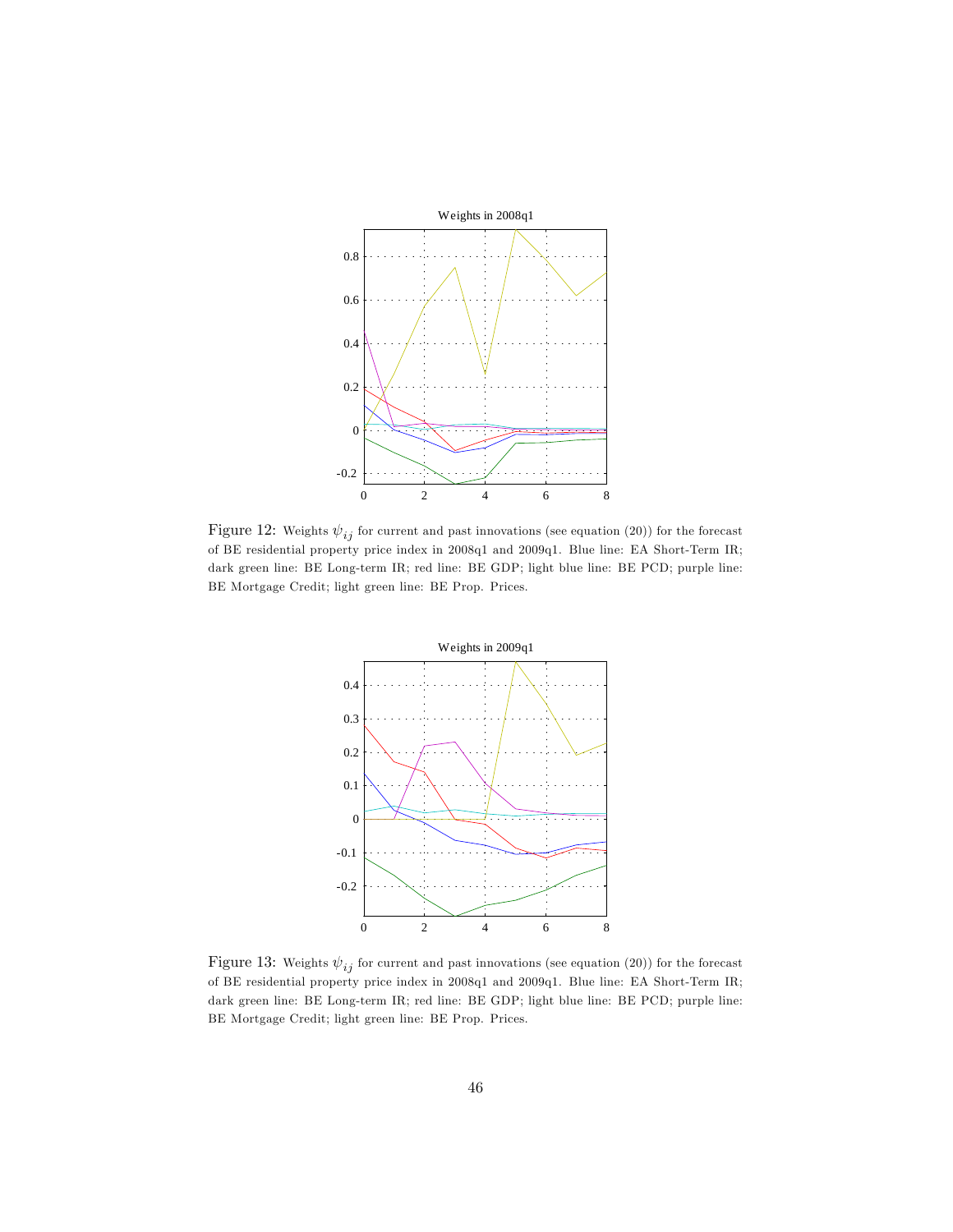#### **NATIONAL BANK OF BELGIUM - WORKING PAPERS SERIES**

The Working Papers are available on the website of the Bank: http://www.nbb.be.

- 276. "How do exporters react to changes in cost competitiveness?, by S. Decramer, C. Fuss and J. Konings, *Research series*, January 2015.
- 277. "Optimal monetary policy response to endogenous oil price fluctuations", by A. Stevens, *Research series*, January 2015.
- 278. "Comparing fiscal multipliers across models and countries in Europe", by J. Kilponen, M. Pisani, S. Schmidt, V. Corbo, T. Hledik, J. Hollmayr, S. Hurtado, P. Júlio, D. Kulikov, M. Lemoine, M. Lozej, H. Lundvall, J. R. Maria, B. Micallef, D. Papageorgiou, J. Rysanek, D. Sideris, C. Thomas and G. de Walque, *Research series*, March 2015.
- 279. "Assessing European competitiveness: The new CompNet micro-based database", by P. Lopez-Garcia, F. di Mauro and the CompNet Task Force, *Research series*, April 2015.
- 280. "FloGARCH: Realizing long memory and asymmetries in returns volatility", by H. Vander Elst, *Research series*, April 2015.
- 281. "Does education raise productivity and wages equally? The moderating roles of age, gender and industry", by F. Rycx, Y. Saks and I. Tojerow, *Research series,* April 2015*.*
- 282. "Assessing European firms' exports and productivity distributions: The CompNet trade module", by A. Berthou, E. Dhyne, M. Bugamelli, A.-M. Cazacu, C.-V. Demian, P. Harasztosi, T. Lalinsky, J. Merikül, F. Oropallo and A. C. Soares, *Research series,* May 2015*.*
- 283. "Economic importance of the Belgian ports: Flemish maritime ports, Liège port complex and the port of Brussels - Report 2013", by F. Van Nieuwenhove, *Document series*, June 2015.
- 284. "Crisis-proof services: Why trade in services did not suffer during the 2008-2009 collapse", by A. Ariu, *Research series,* July 2015.
- 285. "The labour market position of second-generation immigrants in Belgium", by V. Corluy, J. Haemels, I. Marx and G. Verbist, *Research series*, September 2015.
- 286. "The implications of household size and children for life-cycle saving", by B. Capéau and B. De Rock, *Research series*, September 2015.
- 287. "Monetary policy effects on bank risk taking", by A. Abbate and D. Thaler, *Research series*, September 2015.
- 288. "The Belgian production network 2002-2012", by E. Dhyne, G. Magerman and S. Rubínová, *Research series*, October 2015.
- 289. "Portfolio choice and investor preferences: A semi-parametric approach based on risk horizon", by G. Hübner and T. Lejeune, *Research series*, October 2015.
- 290. "Predicting Belgium's GDP using targeted bridge models", by Ch. Piette, *Research series*, January 2016.
- 291. "Did export promotion help firms weather the crisis?", by J. Van Biesebroeck, J. Konings and C. Volpe Martincus, *Research series*, January 2016.
- 292. "On the role of public policies and wage formation for business investment in R&D: A long-run panel analysis", by T. Buyse, F. Heylen and R. Schoonackers, *Research series*, January 2016.
- 293. "Unraveling firms: Demand, productivity and markups heterogeneity", by E. Forlani, R. Martin, G. Mion and M. Muûls, *Research series*, February 2016.
- 294. "Unemployment risk and over-indebtedness: A micro-econometric perspective", by Ph. Du Caju, F. Rycx and I. Tojerow, *Research series*, February 2016.
- 295. "International shocks and domestic prices: How large are strategic complementarities?", by A. Amiti, O. Itskhoki and J. Konings, *Research series,* March 2016.
- 296. "The supplier network of exporters: Connecting the dots", by E. Dhyne and S. Rubínová, *Research series*, May 2016.
- 297. "Does one size fit all at all times? The role of country specificities and state dependencies in predicting banking crises" by S. Ferrari and M. Pirovano, *Research series,* May 2016.
- 298. "Competition and product mix adjustment of multi-product exporters: Evidence from Belgium", by K. Breemersch, *Research series*, June 2016.
- 299. "Flemish maritime ports, Liège port complex and the port of Brussels Report 2014", by G. Van Gastel, *Document series*, June 2016.
- 300. "Misalignment of productivity and wages across regions? Evidence from Belgian matched panel data", by F. Rycx, Y. Saks and I. Tojerow, *Research series*, July 2016.
- 301. "The European Payments Union and the origins of Triffin's regional approach towards international monetary integration", by I. Maes and I. Pasotti, *Research series,* September 2016.
- 302. "The transmission mechanism of credit support policies in the Euro Area", by J. Boeckx, M. de Sola Perea and G. Peersman, *Research series*, October 2016.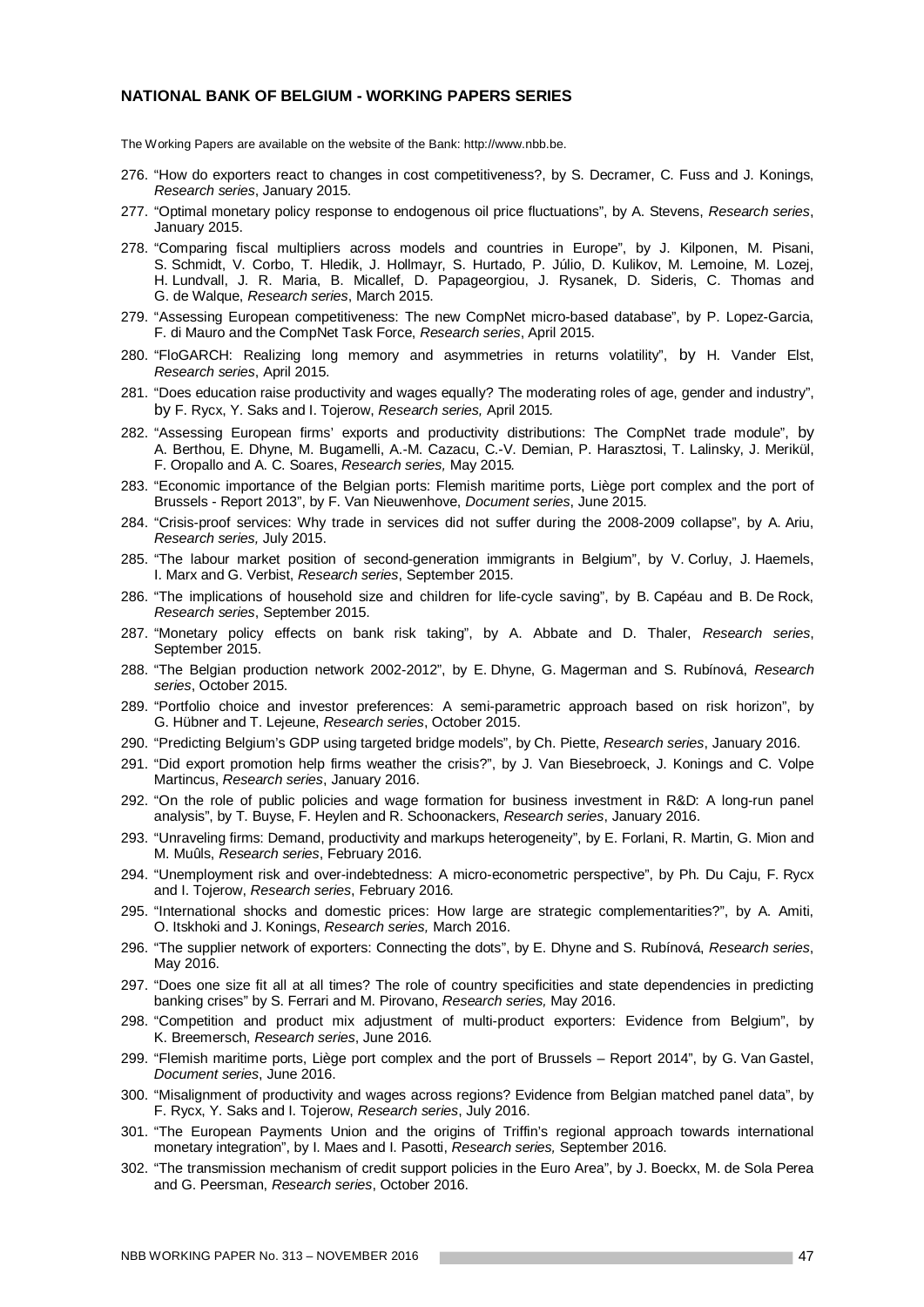- 303. "Bank capital (requirements) and credit supply: Evidence from pillar 2 decisions", by O. De Jonghe, H. Dewachter and S. Ongena, *Research series*, October 2016.
- 304. "Monetary and macroprudential policy games in a monetary union", by R. Dennis and P. Ilbas, *Research series*, October 2016.
- 305. "Forward guidance, quantitative easing, or both?, by F. De Graeve and K. Theodoridis, *Research series*, October 2016.
- 306. "The impact of sectoral macroprudential capital requirements on mortgage loan pricing: Evidence from the Belgian risk weight add-on", by S. Ferrari, M. Pirovano and P. Rovira Kaltwasser, *Research series*, October 2016.
- 307. "Assessing the role of interbank network structure in business and financial cycle analysis", by J-Y Gnabo and N.K. Scholtes, *Research series*, October 2016.
- 308. "The trade-off between monetary policy and bank stability", by M. Lamers, F. Mergaerts, E. Meuleman and R. Vander Vennet, *Research series,* October 2016.
- 309. "The response of euro area sovereign spreads to the ECB unconventional monetary policies", by H. Dewachter, L. Iania and J-C. Wijnandts, *Research series*, October 2016.
- 310. "The interdependence of monetary and macroprudential policy under the zero lower bound", by V. Lewis and S. Villa, *Research series*, October 2016.
- 311. "The impact of exporting on SME capital structure and debt maturity choices", by E. Maes, N. Dewaelheynes, C. Fuss and C. Van Hulle, *Research series*, October 2016.
- 312. "Heterogeneous firms and the micro origins of aggregate fluctuations", by G. Magerman, K. De Bruyne, E. Dhyne and J. Van Hove, *Research series*, October 2016.
- 313 "A dynamic factor model for forecasting house prices in Belgium", by M. Emiris, *Research series*, November 2016.